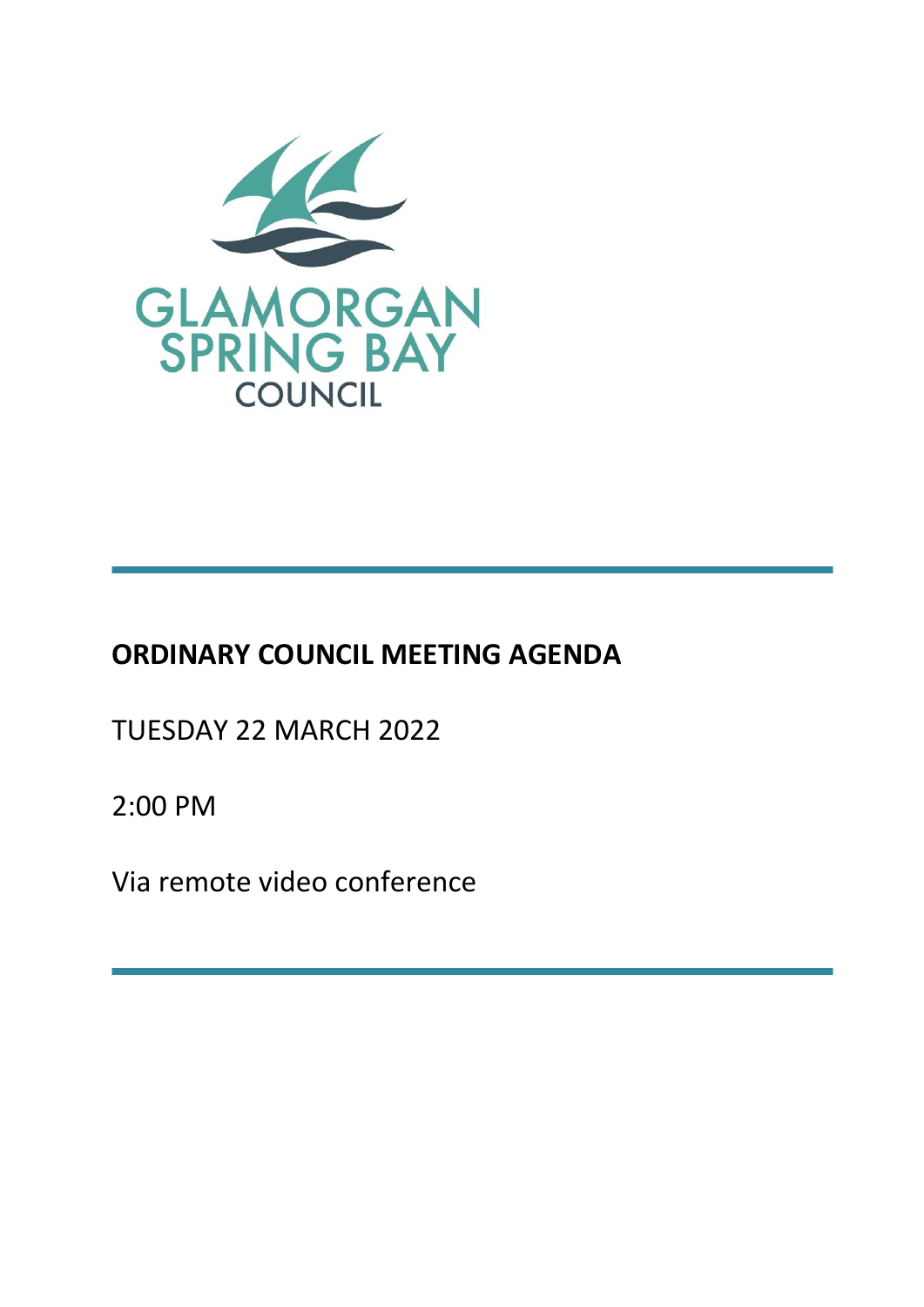#### **NOTICE OF MEETING**

Notice is hereby given that the next Ordinary Council Meeting of the Glamorgan Spring Bay Council will be held via remote video conference on Tuesday 22 March 2022, commencing at 2:00 pm.

#### **QUALIFIED PERSON CERTIFICATION**

I hereby certify that, in accordance with section 65 of the *Local Government Act 1993*, any advice, information and recommendations contained in the reports related to this Agenda have been prepared by persons who have the qualifications or experience necessary to give such advice, information and recommendations.

**Dated** this Thursday 17 March 2022

 $\Lambda$ .  $\mathcal M$ .

Greg Ingham **GENERAL MANAGER**

#### **IMPORTANT INFORMATION**

- In response to COVID-19 restrictions, members of the public will not be able to attend the meeting. Where possible a live stream of the meeting will be made available.
- As determined by Glamorgan Spring Bay Council in April 2017, all Ordinary and Special Meetings of Council are to be audio/visually recorded and streamed live.
- A recording of the meeting will be available via the link on the Glamorgan Spring Bay Council website following the meeting.

In accordance with the *Local Government Act 1993* and Regulation 33, these video/audio files will be retained by Council for at least 6 months and made available for viewing live, as well as online within 5 days of the scheduled meeting. The written minutes of a meeting, once confirmed, prevail over the video/audio recording of the meeting.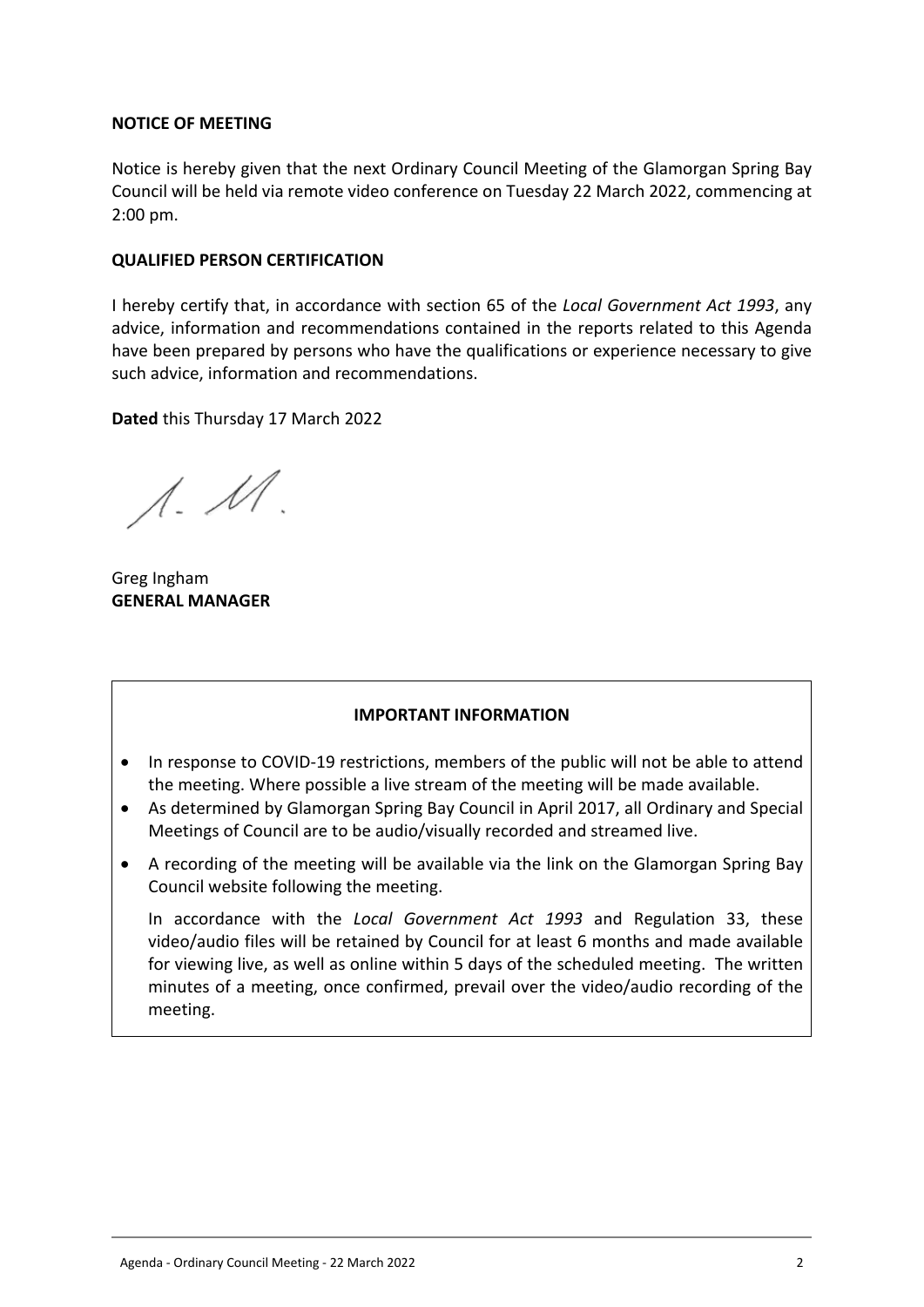## **TABLE OF CONTENTS**

|                | 1.2              |  |
|----------------|------------------|--|
|                | 1.3              |  |
|                | $1.4\phantom{0}$ |  |
|                | 1.5 <sub>1</sub> |  |
| $\mathbf{2}^-$ |                  |  |
|                |                  |  |
|                |                  |  |
| 3              |                  |  |
|                | 3.1              |  |
|                |                  |  |
| 4              |                  |  |
| 5.             |                  |  |
|                |                  |  |
|                |                  |  |
| 6              |                  |  |
|                |                  |  |
| 7              |                  |  |
|                | 7.2              |  |
| 8              |                  |  |
|                | 8.1              |  |
|                | 8.2              |  |
|                | 8.3              |  |
|                | 8.4              |  |
|                | 8.5              |  |
|                | 8.6              |  |
|                | 8.7              |  |
|                | 8.8              |  |
|                | 8.9              |  |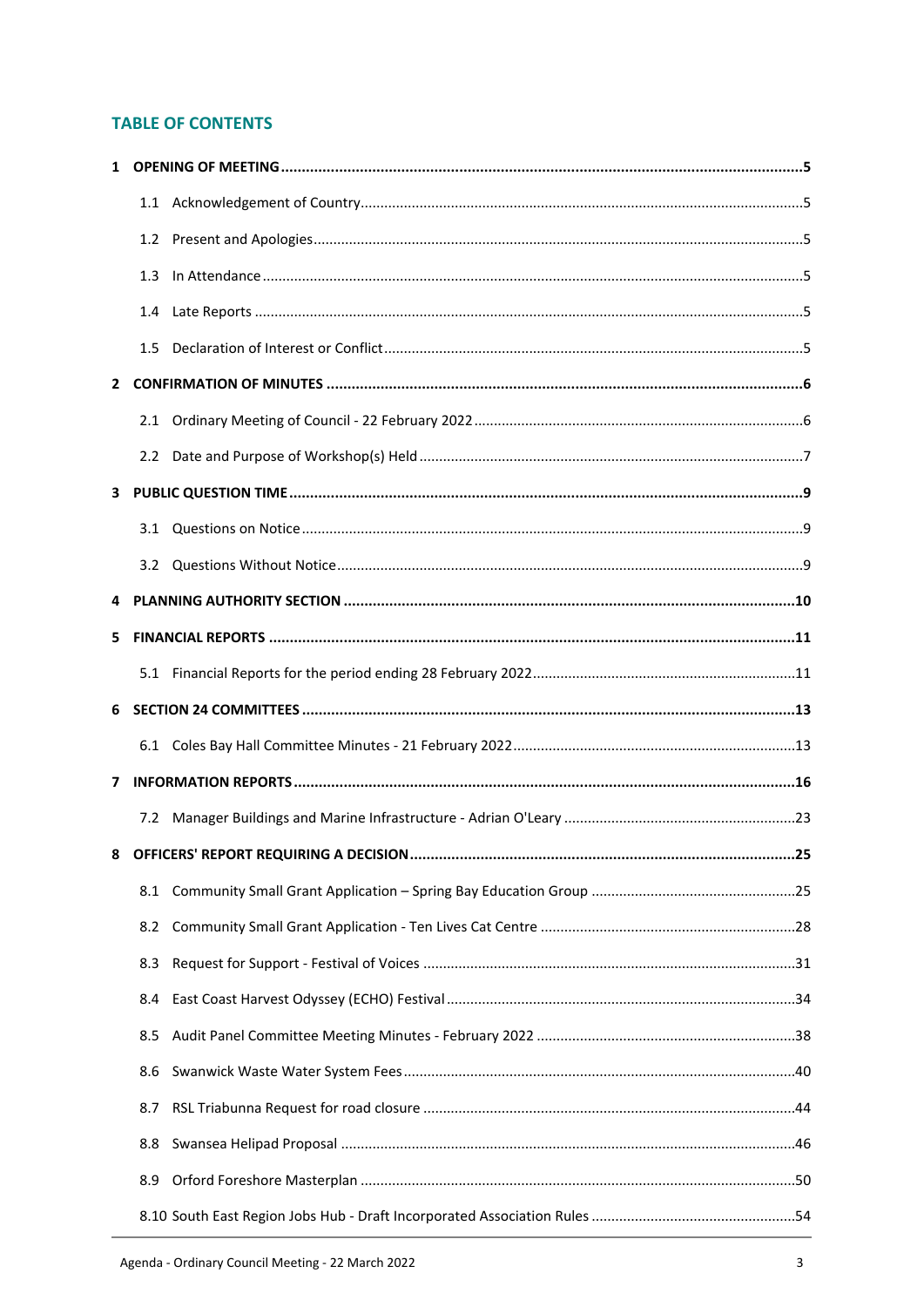| 11.1 Questions without notice by Councillors taken on notice - 22 February 2022 59 |  |
|------------------------------------------------------------------------------------|--|
|                                                                                    |  |
|                                                                                    |  |
|                                                                                    |  |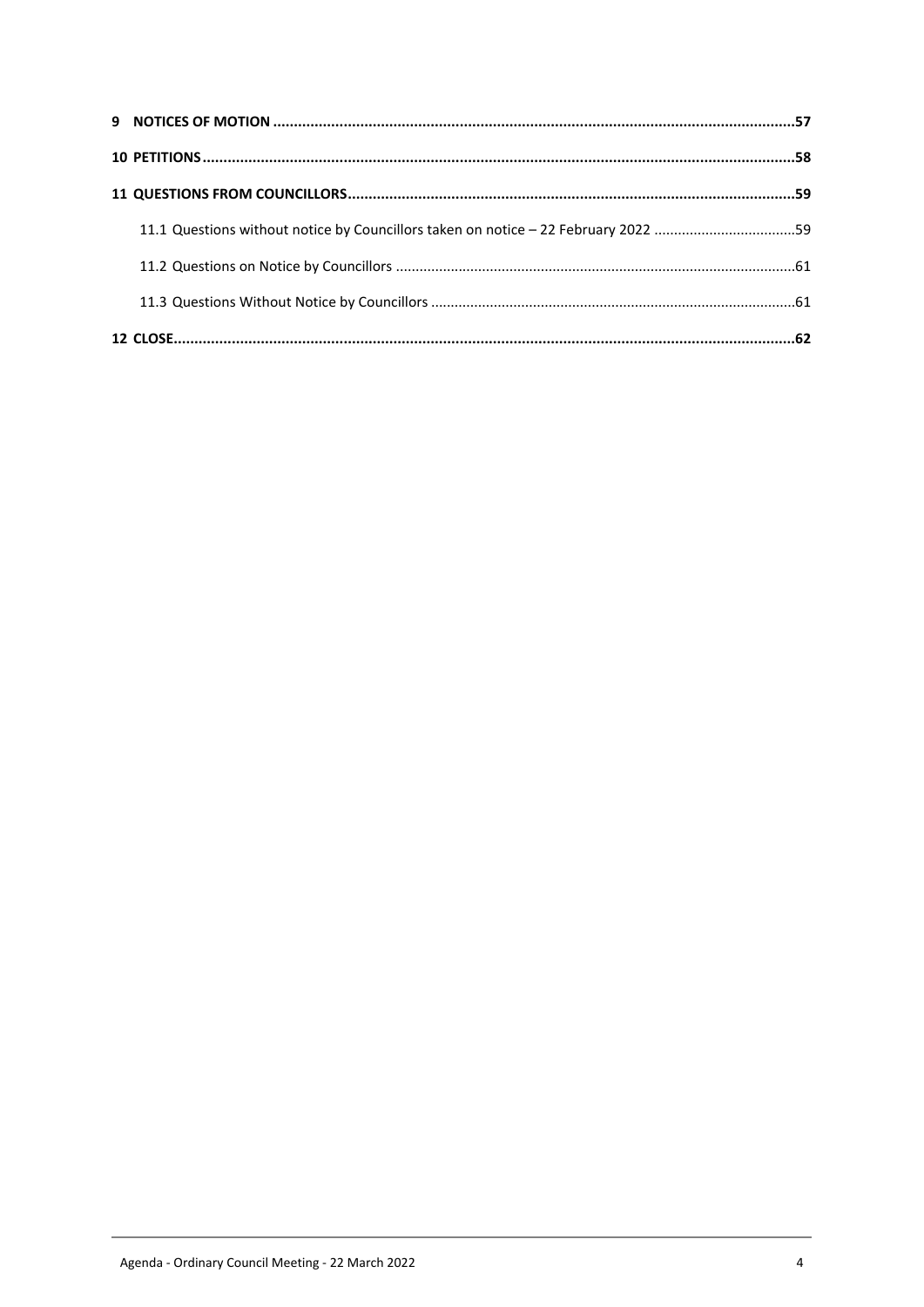# <span id="page-4-0"></span>**1 OPENING OF MEETING**

The Mayor to welcome Councillors and staff and declare the meeting open at [time].

#### <span id="page-4-1"></span>**1.1 Acknowledgement of Country**

*The Glamorgan Spring Bay Council acknowledges the Traditional Owners of our region and recognises their continuing connection to land, waters and culture. We pay our respects to their Elders past, present and emerging.*

- <span id="page-4-2"></span>**1.2 Present and Apologies**
- <span id="page-4-3"></span>**1.3 In Attendance**
- <span id="page-4-4"></span>**1.4 Late Reports**
- <span id="page-4-5"></span>**1.5 Declaration of Interest or Conflict**

*The Mayor requests Elected Members to indicate whether they have:*

- *1. any interest (personally or via a close associate) as defined in s.49 of the Local Government Act 1993; or*
- *2. any conflict as described in Council's Code of Conduct for Councillors,*

*in any item included in the Agenda.*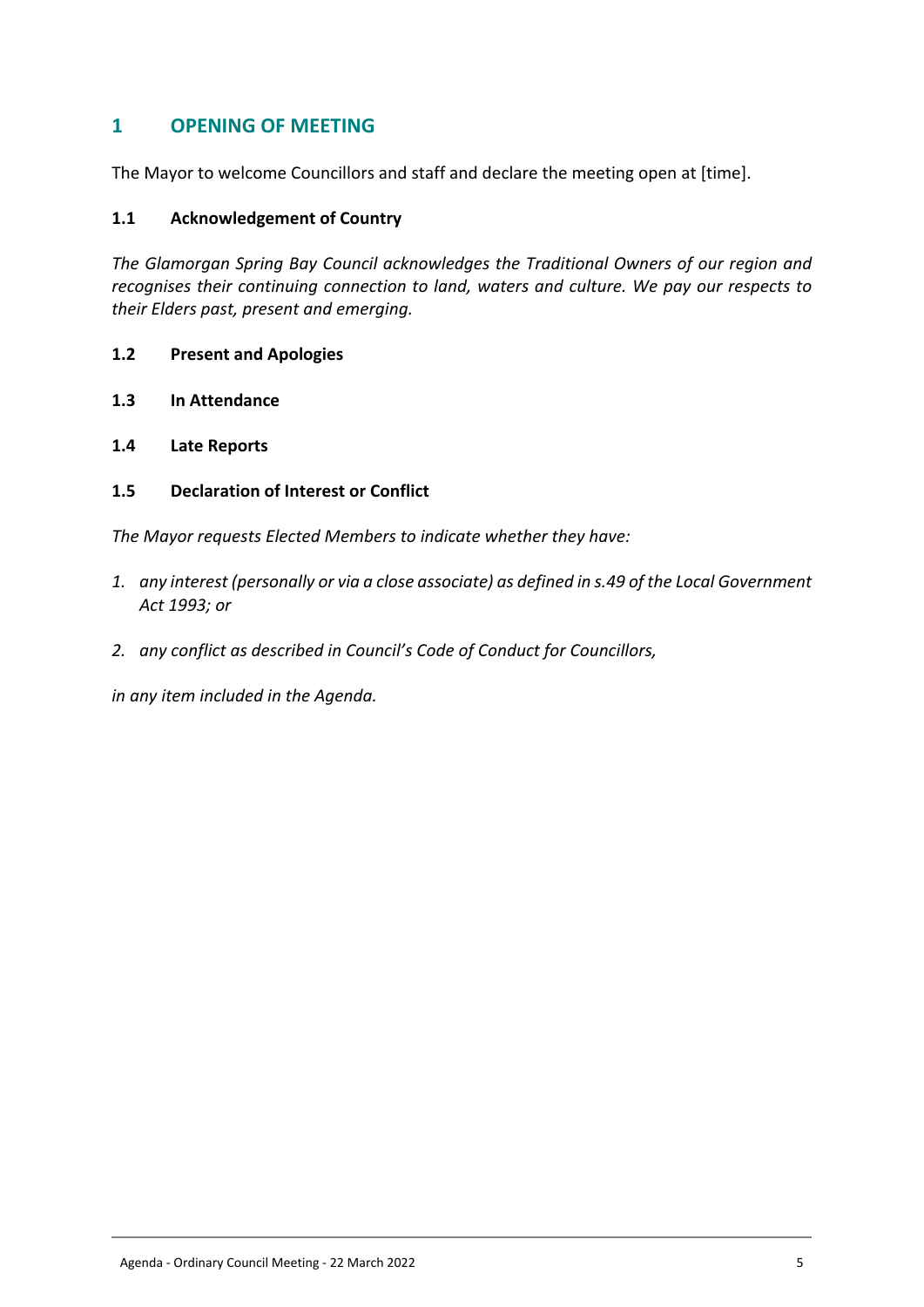# <span id="page-5-0"></span>**2 CONFIRMATION OF MINUTES**

# <span id="page-5-1"></span>2.1 Ordinary Meeting of Council - 22 February 2022 **2.1 Ordinary Meeting of Council - 22 February 2022**

## **RECOMMENDATION**

That the Minutes of the Ordinary Meeting of Council held on 22 February 2022 at 2:00pm be confirmed as a true and correct record.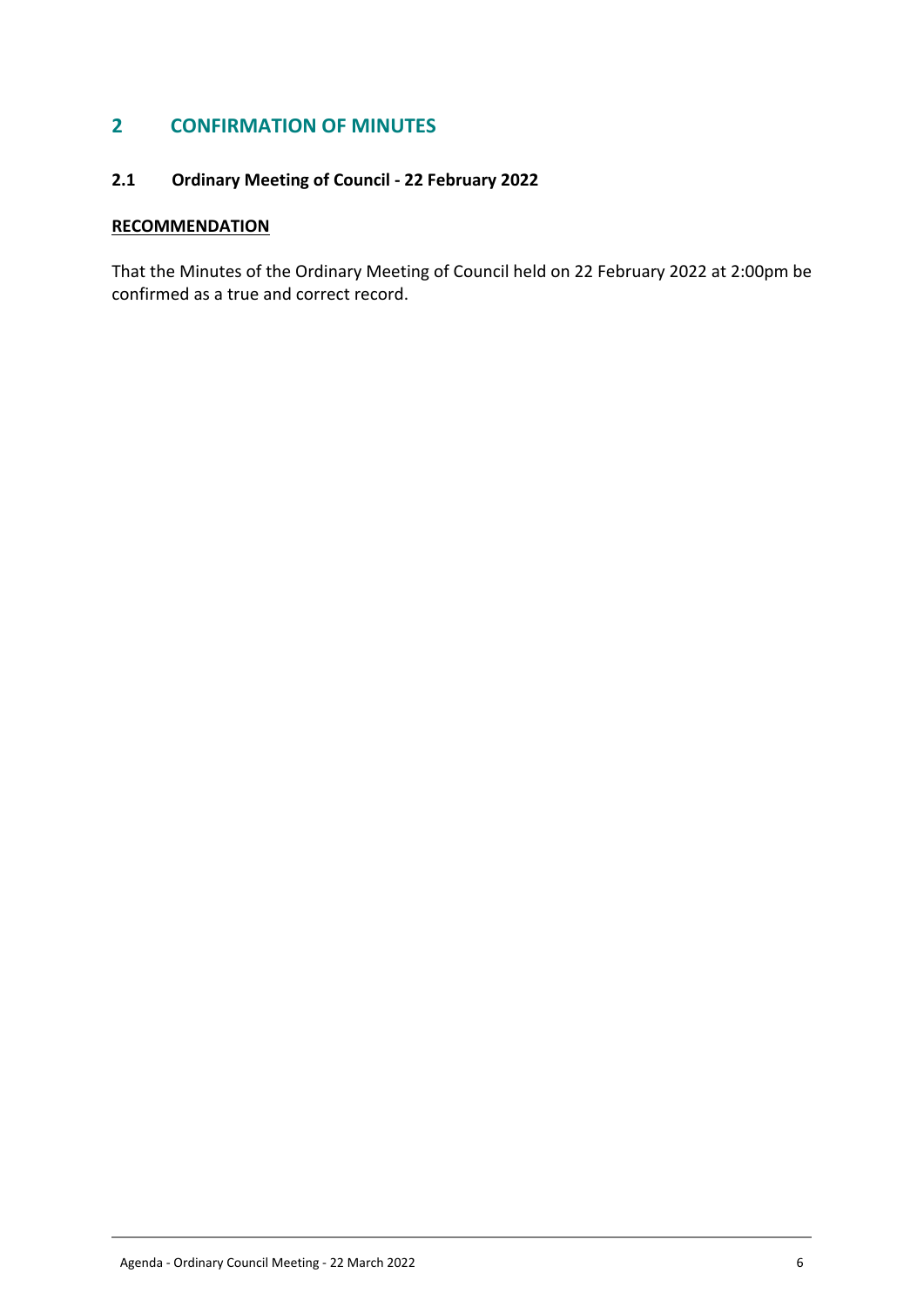## <span id="page-6-0"></span>**2.2 Date and Purpose of Workshop(s) Held**

## **Tuesday 22 February 2022**

In accordance with the requirement of Regulation 8(2)(c) of the *Local Government (Meeting Procedures) Regulations 2015*, it is reported that a Council Workshop was held from 10:00am to 12:00pm on Tuesday 22 February 2022 via remote video conference.

#### **Present:**

Mayor Robert Young Clr Cheryl Arnol Clr Keith Breheny Clr Annie Browning Clr Rob Churchill Clr Grant Robinson Clr Michael Symons

#### **Apologies:**

Deputy Mayor Jenny Woods

#### **In Attendance:**

Greg Ingham, General Manager Alex Woodward, Director Planning & Development Elysse Blain, Director Corporate and Community

#### **Guests**

Nil.

## **Agenda**

Medical Practices

#### **RECOMMENDATION**

That Council notes the information.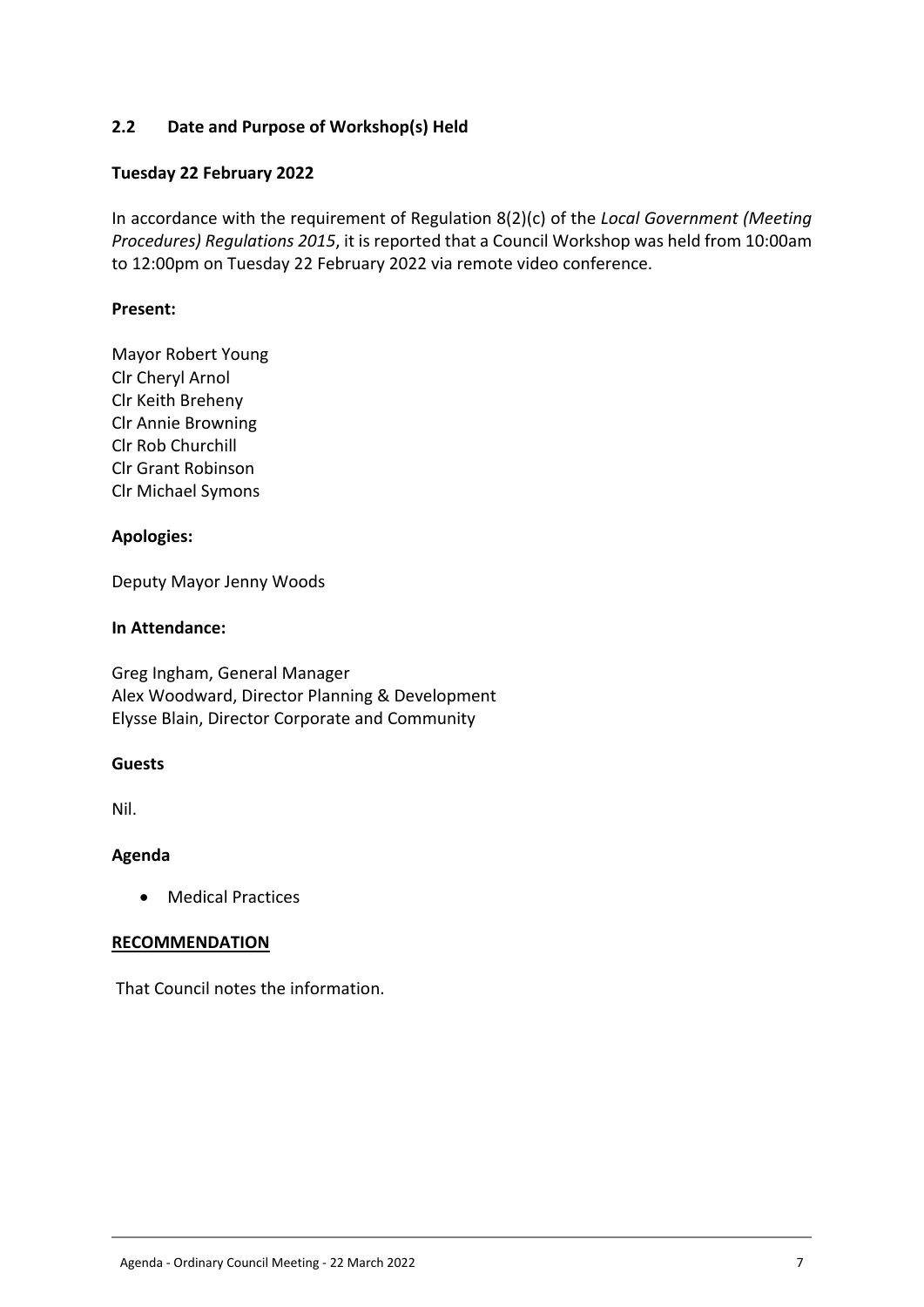## **Tuesday 8 March 2022**

In accordance with the requirement of Regulation 8(2)(c) of the *Local Government (Meeting Procedures) Regulations 2015*, it is reported that a Council Workshop was held from 1:30pm to 4:30pm on Tuesday 8 March 2022 via remote video conference.

## **Present:**

Mayor Robert Young Deputy Mayor Jenny Woods Clr Cheryl Arnol Clr Keith Breheny Clr Annie Browning Clr Rob Churchill Clr Grant Robinson Clr Michael Symons

## **Apologies:**

Nil.

#### **In Attendance:**

Greg Ingham, General Manager Peter Porch, Director Works and Infrastructure Elysse Blain, Director Corporate and Community

#### **Guests**

- Rhonda Taylor
- Alex Sumner

#### **Agenda**

- East Coast Tourism Presentation
- Regional Coastal Hazard Strategy
- DRAFT Councillor Expenses &Allowance Policy
- SERDA Jobs Hub
- Coles Bay Foreshore

#### **RECOMMENDATION**

That Council notes the information.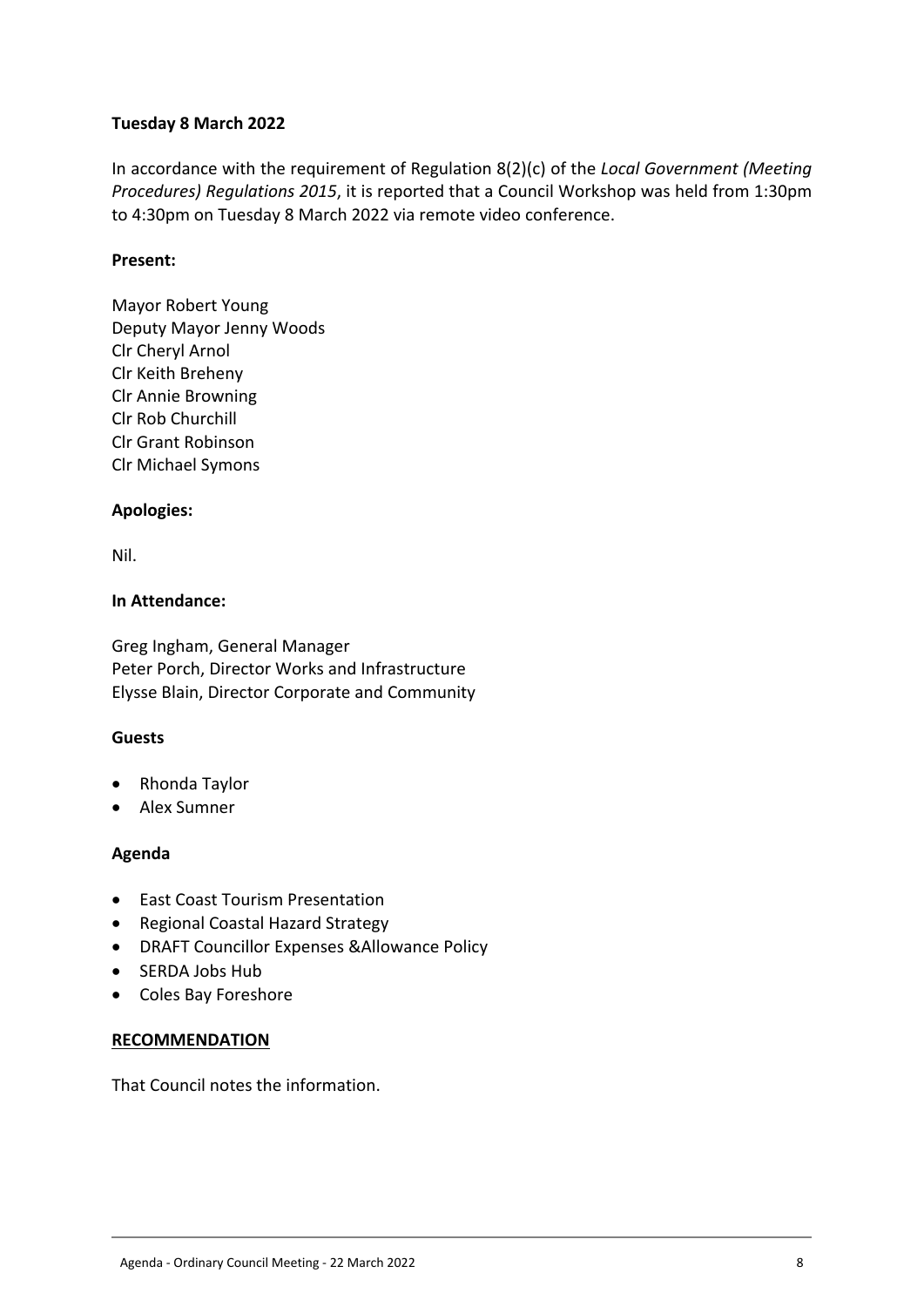# <span id="page-8-0"></span>**3 PUBLIC QUESTION TIME**

Public Question Time gives any member of the public the opportunity to freely ask a question on any Council related matter.

Answers to questions will be given immediately if possible or taken "on notice" if an 'on the spot' answer is not available.

In accordance with the *Local Government (Meeting Procedures) Regulations 2015*, Questions on Notice must be provided at least 7 days prior to the Ordinary Meeting of Council at which a member of the public would like a question answered.

#### <span id="page-8-1"></span>**3.1 Questions on Notice**

Nil.

## <span id="page-8-2"></span>**3.2 Questions Without Notice**

*Glamorgan Spring Bay Council will allow questions to be provided by written notice by 12 noon the day before the Ordinary Council Meeting by either emailing [general.manager@freycinet.tas.gov.au](mailto:general.manager@freycinet.tas.gov.au) or alternatively left in the post box outside the Council Chambers located at 9 Melbourne Street, Triabunna.*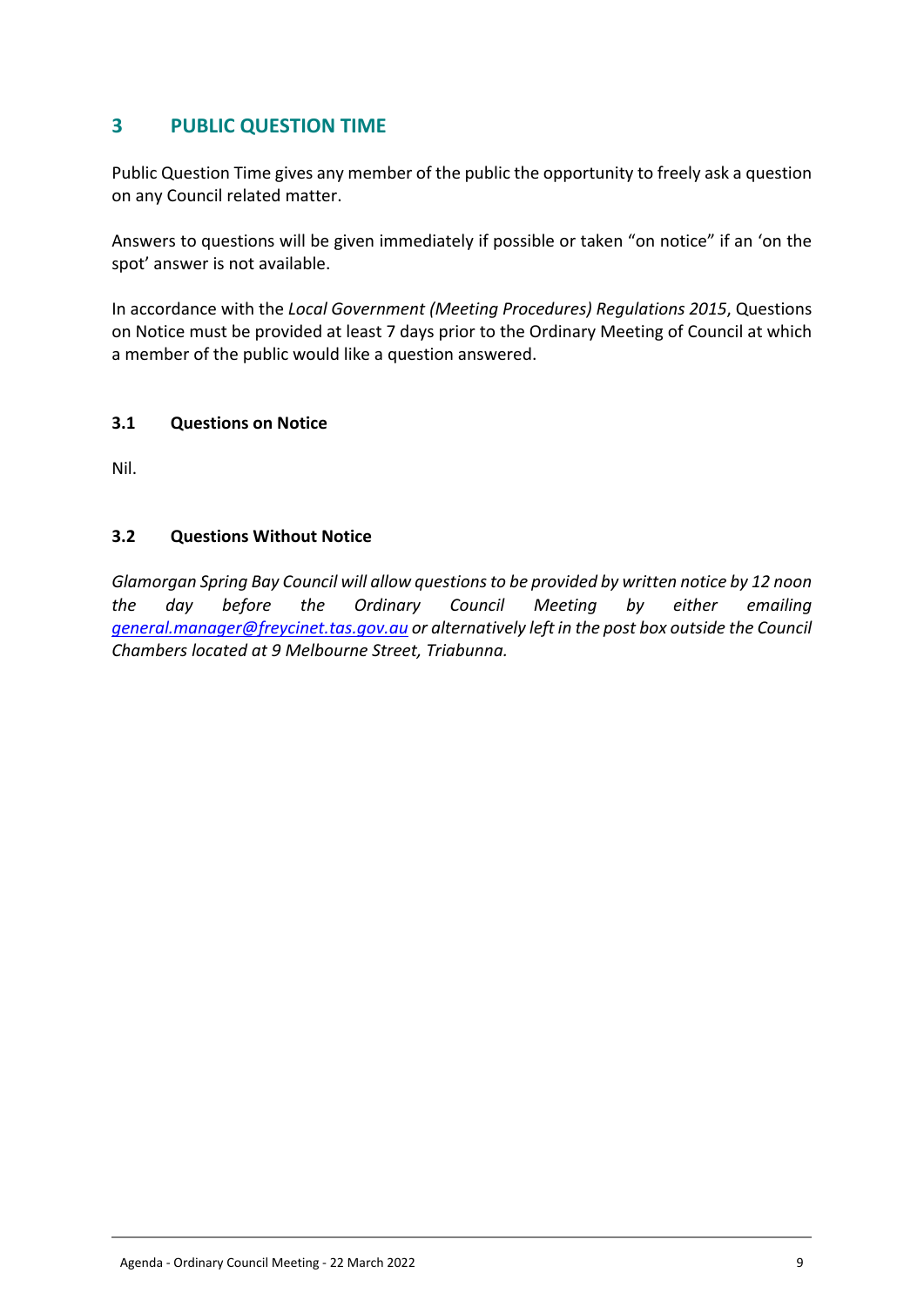# <span id="page-9-0"></span>**4 PLANNING AUTHORITY SECTION**

Nil Reports.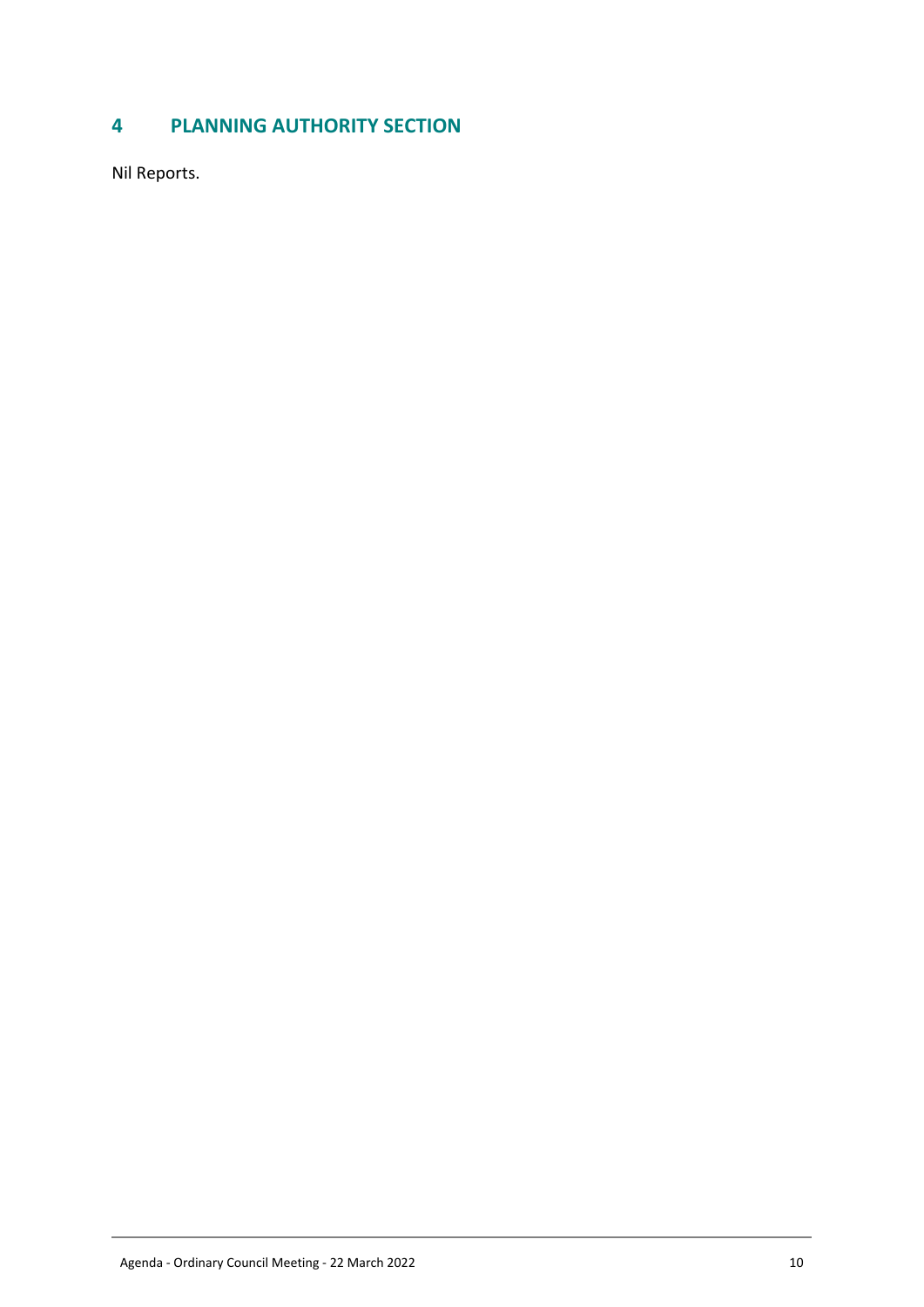# <span id="page-10-0"></span>**5 FINANCIAL REPORTS**

#### <span id="page-10-1"></span>**5.1 Financial Reports for the period ending 28 February 2022**

Author: Director Corporate & Community (Elysse Blain) Responsible Officer: Director Corporate and Community (Elysse Blain)

#### **ATTACHMENT/S**

- 1. Group Financial Statements 2022-02 [**5.1.1** 3 pages]
- 2. Capital Works Projects 2022-02 [**5.1.2** 3 pages]

#### **BACKGROUND/OVERVIEW**

The financial reports for the period ended 28 February 2022 as attached to this report are presented for the information of Council.

#### **STATUTORY IMPLICATIONS**

- Australian Accounting Standards Board (AASB)
- International Financial Reporting Standards (IFRS)

#### **BUDGET IMPLICATIONS**

There are no budget implications recognised in the receipt and noting of these reports by Council.

#### **RISK CONSIDERATIONS**

| <b>Risk</b>                            | <b>Consequence</b> | Likelihood | Rating    | <b>Risk Mitigation Treatment</b>                                                |
|----------------------------------------|--------------------|------------|-----------|---------------------------------------------------------------------------------|
| <b>Adopt the recommendation</b>        |                    |            |           |                                                                                 |
| There are no material risks from       |                    |            |           |                                                                                 |
| adopting this recommendation.          |                    |            |           |                                                                                 |
| Do not adopt the recommendation        |                    |            |           |                                                                                 |
| By not receiving and reviewing the     |                    |            |           | By not adopting the recommendation                                              |
| major financial reports on a regular   |                    |            |           | Council is not endorsing the financial<br>reports for the period ending 31 July |
| basis, such as the Profit & Loss,      |                    |            |           | 2021. Council needs to endorse.                                                 |
| Statement of Cash Flows, Capital       |                    |            |           |                                                                                 |
| Works and Balance Sheet, Council risks |                    |            |           |                                                                                 |
| not meeting its financial management   | Likely             | ikely      | 1igh<br>도 |                                                                                 |
| obligations.                           |                    |            |           |                                                                                 |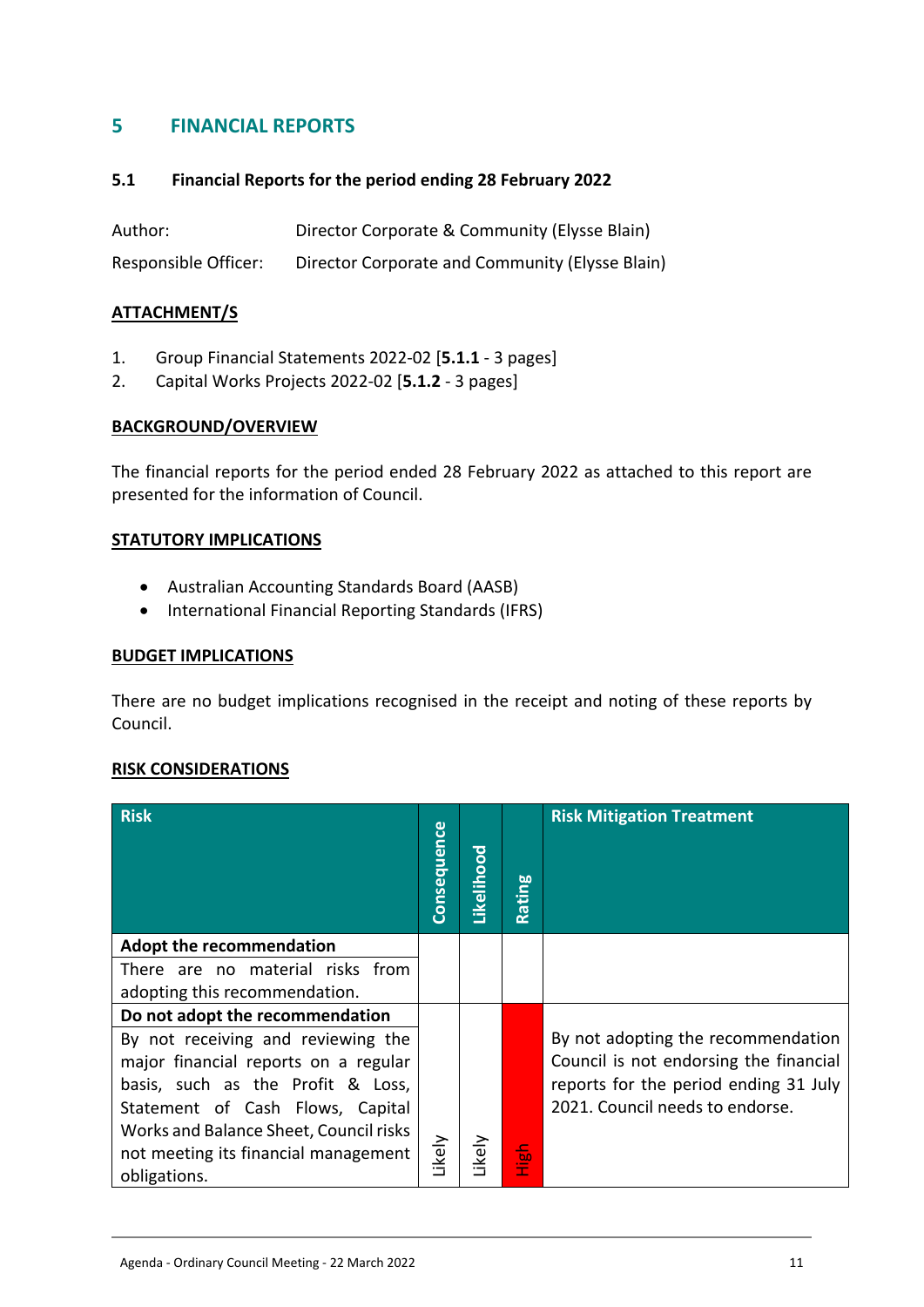## **OFFICER'S RECOMMENDATION**

That Council receives and notes the Financial Reports as attached to this report for the period ended 28 February 2022.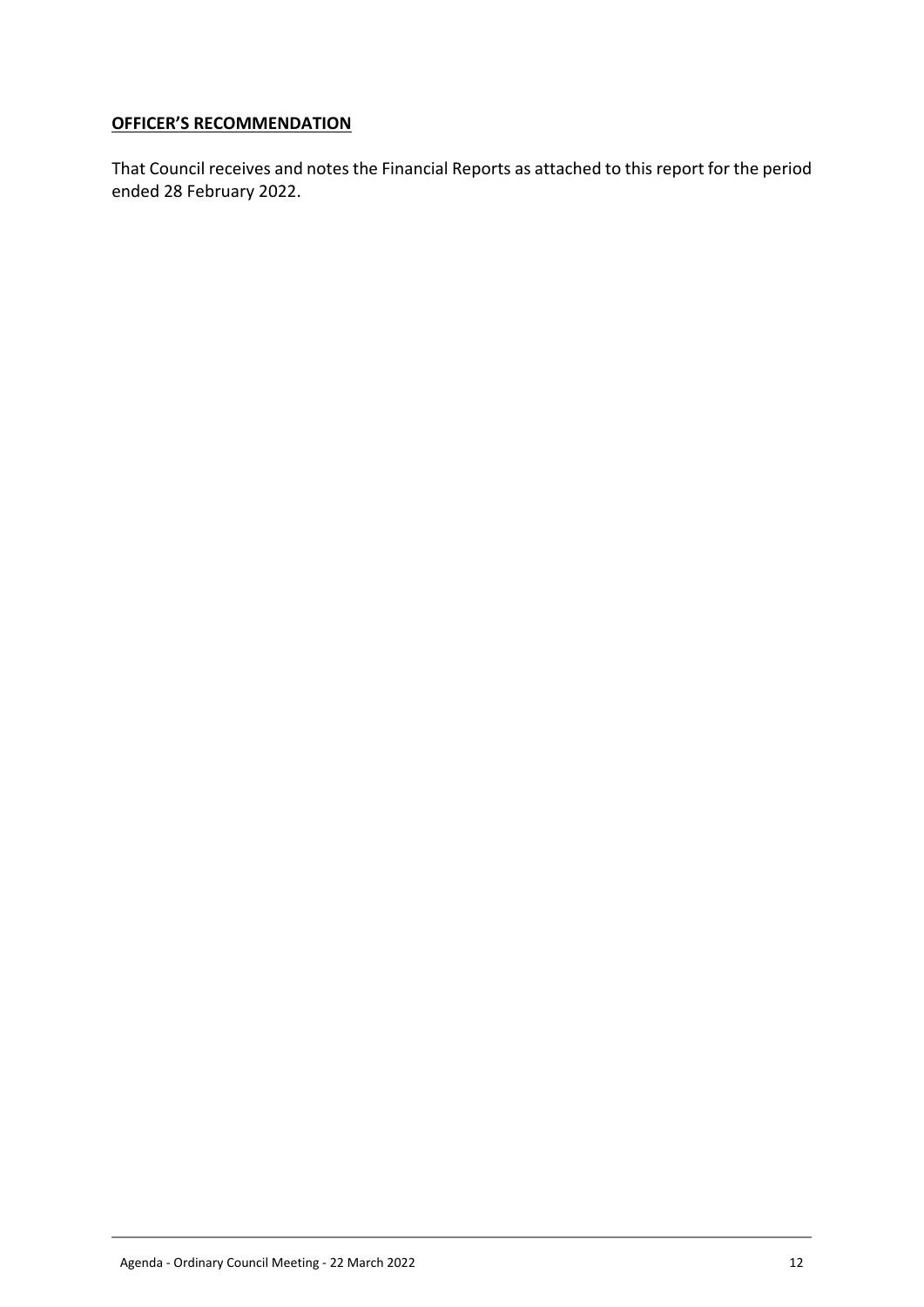# <span id="page-12-0"></span>**6 SECTION 24 COMMITTEES**

## <span id="page-12-1"></span>**6.1 Coles Bay Hall Committee Minutes - 21 February 2022**

# *Coles Bay Community Hall Committee Meeting Minutes*

5pm 21st February 2022

Meeting Facilitator: Nigel Carins

Nigel Carins called to order the regular meeting of the Coles Bay Community Hall Committee at 5pm on 21/02/2022 at the Coles Bay Community Hall.

No apologies

Present: Nigel Carins, Kristin Hoerlein, Barb Barrett, Liz Swain, Kathryn Whitchurch, Anne Melrose & Rob Churchill via video link.

**Minutes** approved as circulated.

Moved Kathryn Whitchurch, 2<sup>nd</sup> Nigel Carins. Carried.

V. **Treasurer's Report** is endorsed. Please see attached.

Moved Liz Swain, 2<sup>nd</sup> Kristin Hoerlein. Carried.

Open issues

a) **FAI report from Liz**. Supplied as a cross reference for the activities in the community. Activities include working on the sewerage issue of Coles Bay, (which Council has supported), Wineglassbay.com interactive mapping, Water Bottle refill stations to help facilitate the phasing out of single use plastic water bottles, The Foreshore Walk and upcoming community meeting.

Rob will talk to council regarding connection of the new bubblers, currently disabled due to Covid.

b) **Hall and Annex plans.** The plans should be complete possibly in the next two months, ready for Council and our approval.

The approved plans will be costed. Then we can apply for additional Grants, plus an extension to the \$180,000.00 currently allocated.

Our next action is waiting.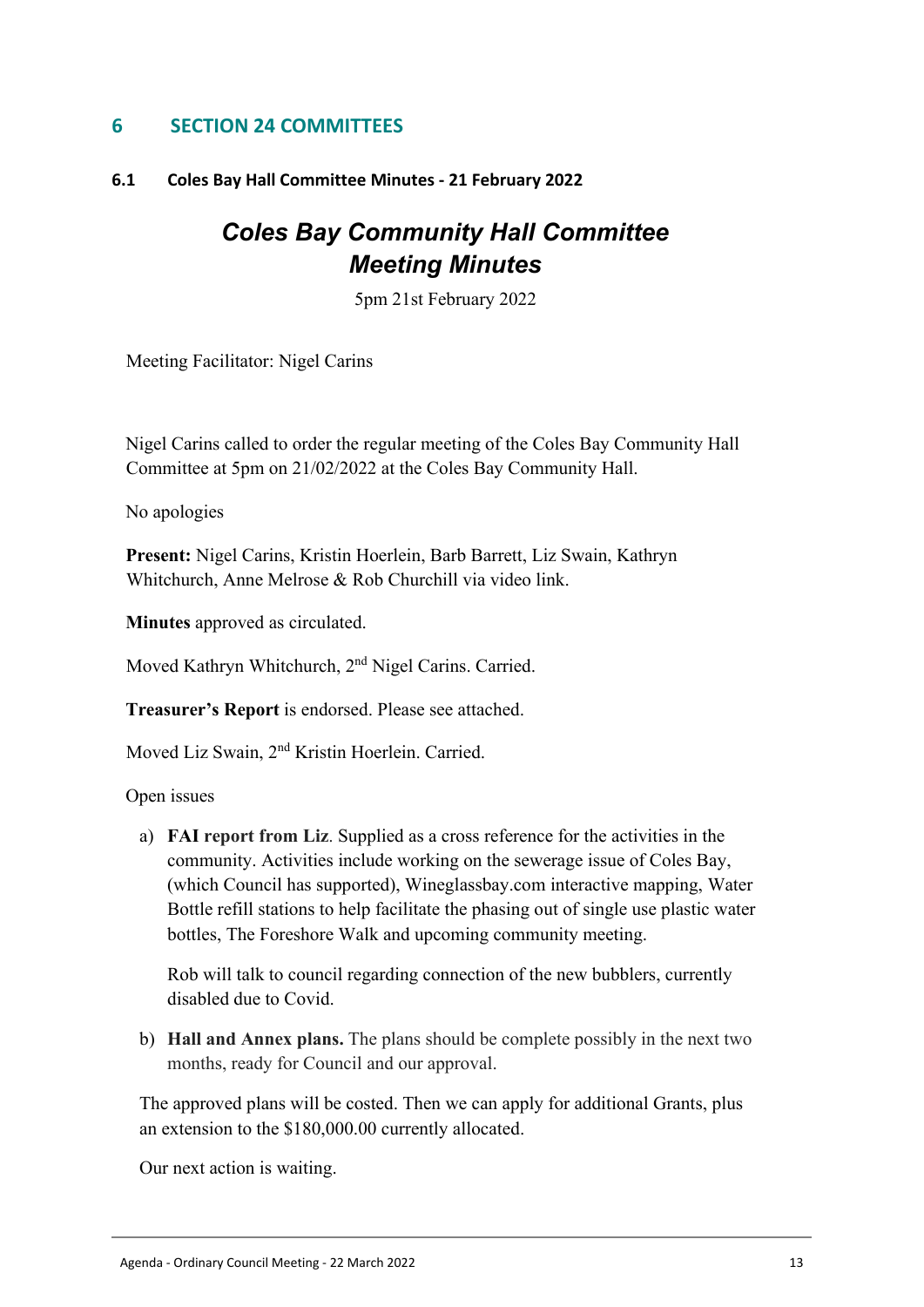- a) The secretary is to draft a letter to current ongoing hall users asking them to reapply annually for long-term bookings, to update their contact information, and inform the hall Calendar manager if they do not need the booking for each date. This means the Hall is open for other potential users and stops an otherwise an automatic charge being invoiced.
- b) Nigel took the Signage case to Swansea Men Shed. They will create two cases to use as lockable Noticeboards. One positioned outside the hall. The second to be positioned in Swanwick or the Golf club. Motion to contact Swanwick Association for ideas on potential sites.

Moved Nigel Carins, 2<sup>nd</sup> Kathryn Whitchurch. Carried.

- c) The cracks in the court have not worsened. Still to hear form Council on when the cracks will be fixed.
- d) Hit Up Wall: Nigel has priced options, no drawings at present. Anne states Council was to replace the old hit up wall when the Storage shed was built.

Rob to flag the issue with Council, see if we can get something happening.

General discussion

a). Reminder on benches being placed outside the hall for people waiting to see the doctor.

Nigel will follow up with Adrian.

b). The ceiling in the hall has popped again and is hanging precariously.

Kristin will email Adrian with photos.

Next meeting: Monday 16<sup>th</sup> May 2022. 5pm in the hall.

Nigel Carins adjourned the meeting at 5.40pm

Minutes submitted by Kristin Hoerlein.

Minutes approved by Nigel Carins.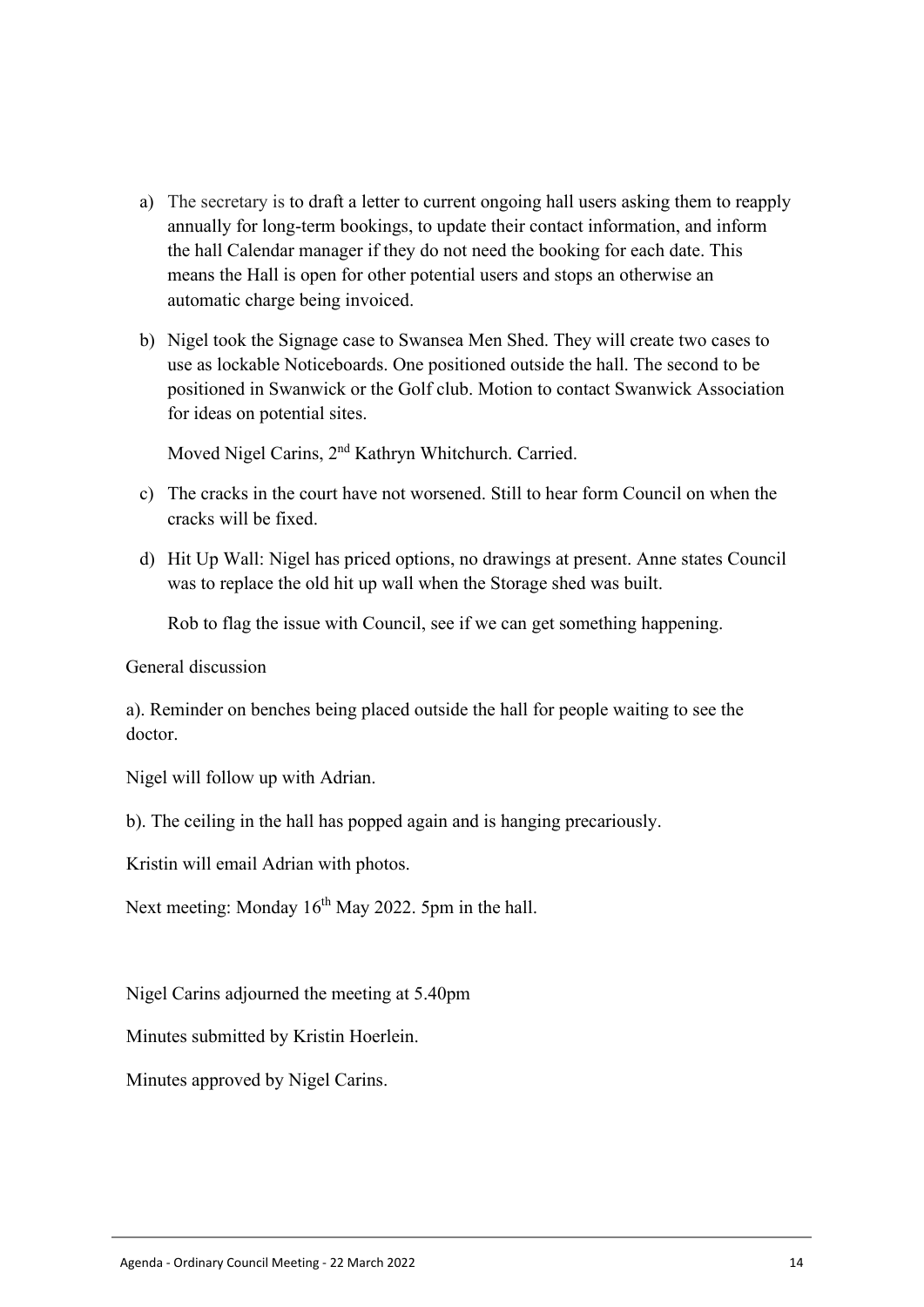| <b>Feb-22</b>       |                               |              |                 |
|---------------------|-------------------------------|--------------|-----------------|
|                     | Opening Bank balance Dec 2021 | \$4,179.86   |                 |
|                     | Total                         |              | \$<br>4,179.86  |
| Income              |                               |              |                 |
|                     | Charlie Knaggs                | \$<br>50.00  |                 |
|                     | Pirelli Coles Bay Classic     | \$<br>100.00 |                 |
|                     | Total                         |              | \$<br>150.00    |
| <b>Cash on Hand</b> |                               | \$<br>176.70 |                 |
|                     | Anne Melrose, Re signage      | $-545.00$    | \$<br>131.70    |
|                     | Term deposit                  | \$5,975.41   |                 |
|                     | Total                         |              | \$<br>5,975.41  |
|                     | End Feb 2022                  |              | \$<br>10,436.97 |
|                     |                               |              |                 |

# **Treasurer's report**

#### **RECOMMENDATION**

That the Minutes of the Coles Bay Hall Committee meeting held on 21 February 2022 be received and noted.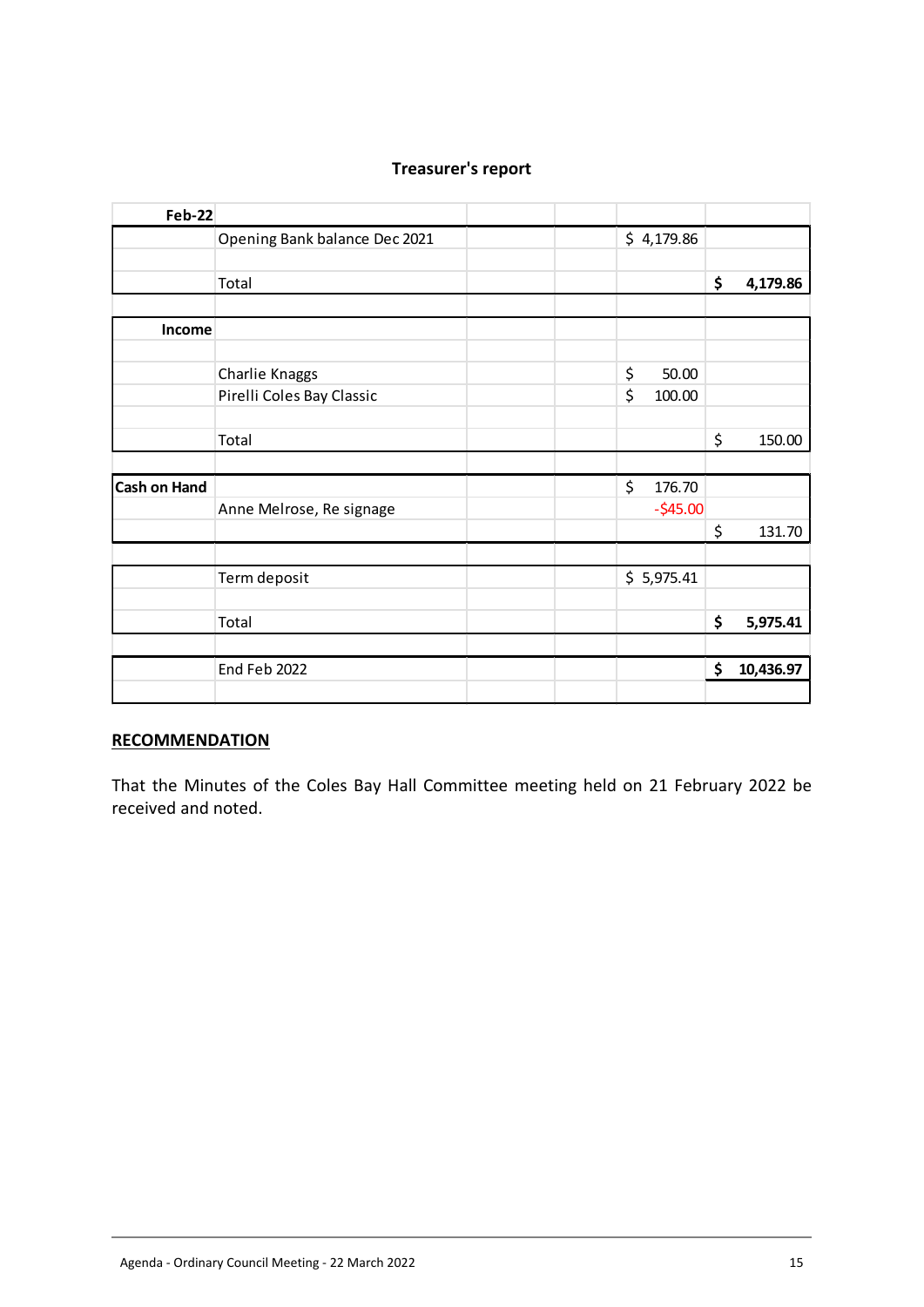# <span id="page-15-0"></span>**7 INFORMATION REPORTS**

## **7.1 Director Works and Infrastructure - Peter Porch**

*Asset Management; Roads, Bridges and Footpaths; Stormwater; Waste Management; Public Amenities; Parks, Reserves and Walking Tracks; Cemeteries*

## **ATTACHMENTS**

Nil

## **PURPOSE**

This report provides information on the ongoing tasks of the Department in relation to Asset Management; Roads, Bridges and Footpaths; Stormwater; Waste Management; Public Amenities; Parks, Reserves and Walking Tracks; and Cemeteries.

#### **OFFICER'S COMMENTS**

#### **ASSET MANAGEMENT**

Asset Management practice is the strategic driver for the activities of the Department and is partnered by works that operate to maintain essential services to the community.

Works have commenced on the preparation of technical information for Councils renewed and new assets from the current financial year works program and donated assets from development. This includes the recognition of asset types within a project costing and the attribution of values and life to the asset for inclusion in the asset and financial registers.

For example a new stormwater system in a subdivision may include pipe of different sizes with side entry pits and manholes and an end-wall. Each element has a cost to construct and therefore to replace and will have a life for depreciation and replacement scheduling purposes that will be consistent with assets of a kind. For example a concrete pipe will have a different cost per metre and life expectancy to a PVC pipe, as will different size pipes within a material type have a different installation and replacement cost.

These details must be gathered to either create new assets in the system or replace existing assets as is the case with the reseal program. Each section of road sealed has a discrete asset identity with its replacement cost and life. The existing asset details for the resealing must be updated with the new seal information for type and cost as an end of year asset recognition task.

#### **CONSULTANT SERVICES**

Consultant services are required to deliver specialised services to Council for a range of generally short-term requirements. Current consultant activities comprise: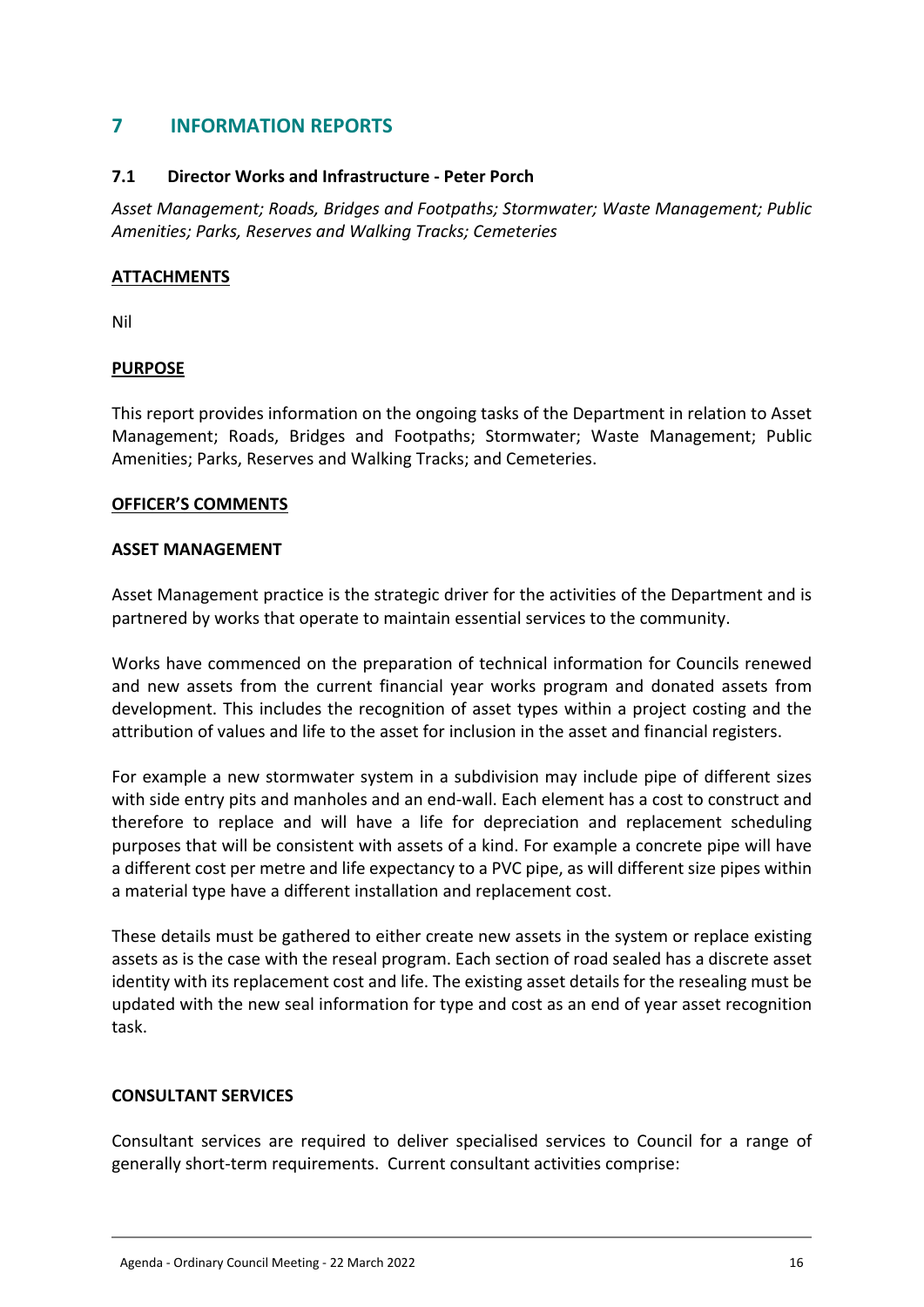- Stormwater Management Plan: Cameron Oakley continues to work through the continuing development of the stormwater management plan with the south Orford catchment area almost complete.
- The North Orford study continued in conjunction with the Department of State Growth (DSG) who are jointly funding this project.
- Holkham Crt culvert and drain works continued with plans for culverts now provided.
- Grant fund project delivery: Graeme Edwards is retained to deliver a range of projects funded by commonwealth Grants. A number of sub-consultants are involved in these works also. Ongoing.
- Andrew Walter Constructions are carrying out test pits and developing a design report to inform repair options and costs for Nugent Road. (awaiting Federal Government advice of acceptance of projects)
- Services to assist with the higher-level technical aspects of the Asset software end of year asset recognition tasks are presently being sought. To date, Brighton Council has provided this service to Council as a consultant. That option has ceased due to Brighton Council staff changes.

## **OPERATIONAL WORKS**

## **ROADS, BRIDGES, FOOTPATHS, KERBS**

- Unsealed road inspections completed: 6
- Rheban Rd maintenance grade- Completed
- Mary St, Orford, maintenance grade- Completed
- Springs Rd, Swansea, maintenance grade- Completed
- Charles St, Triabunna, maintenance grade- Completed
- Hermitage Rd, Triabunna- Flood repairs completed
- Glen Gala Rd, Cranbrook, maintenance grade- March
- Flacks Rd, Coles Bay, maintenance grade- March
- River and Rocks Rd, Coles Bay, maintenance grade- March
- Rosedale Rd, Bicheno- Maintenance grade/repairs- will be completed once drainage work is completed
- GSBC crews been undertaking pothole repairs across the municipality- 10 ton of cold mix procured. 2-man team completing potholing over entire municipality during Feb. Orford, Buckland and Triabunna completed. Bicheno 50% completed.
- Charles St. Orford. Monitoring section and maintaining as required while awaiting reseal.
- Sand River Road wet spot box out and pavement reconstruction at wet spot completed
- Swan River Rd and Freycinet Drive- Road shouldering completed
- Rosedale Bridge- clearing of debris/rocks from under the bridge underway.

## **STORMWATER, DRAINAGE**

- Levy St, Bicheno open drains issues- completed
- Hermitage Rd- clearing of culverts and open drains- completed
- Tasman Hwy, Bicheno- Large storm water chamber roof failure, repairs completed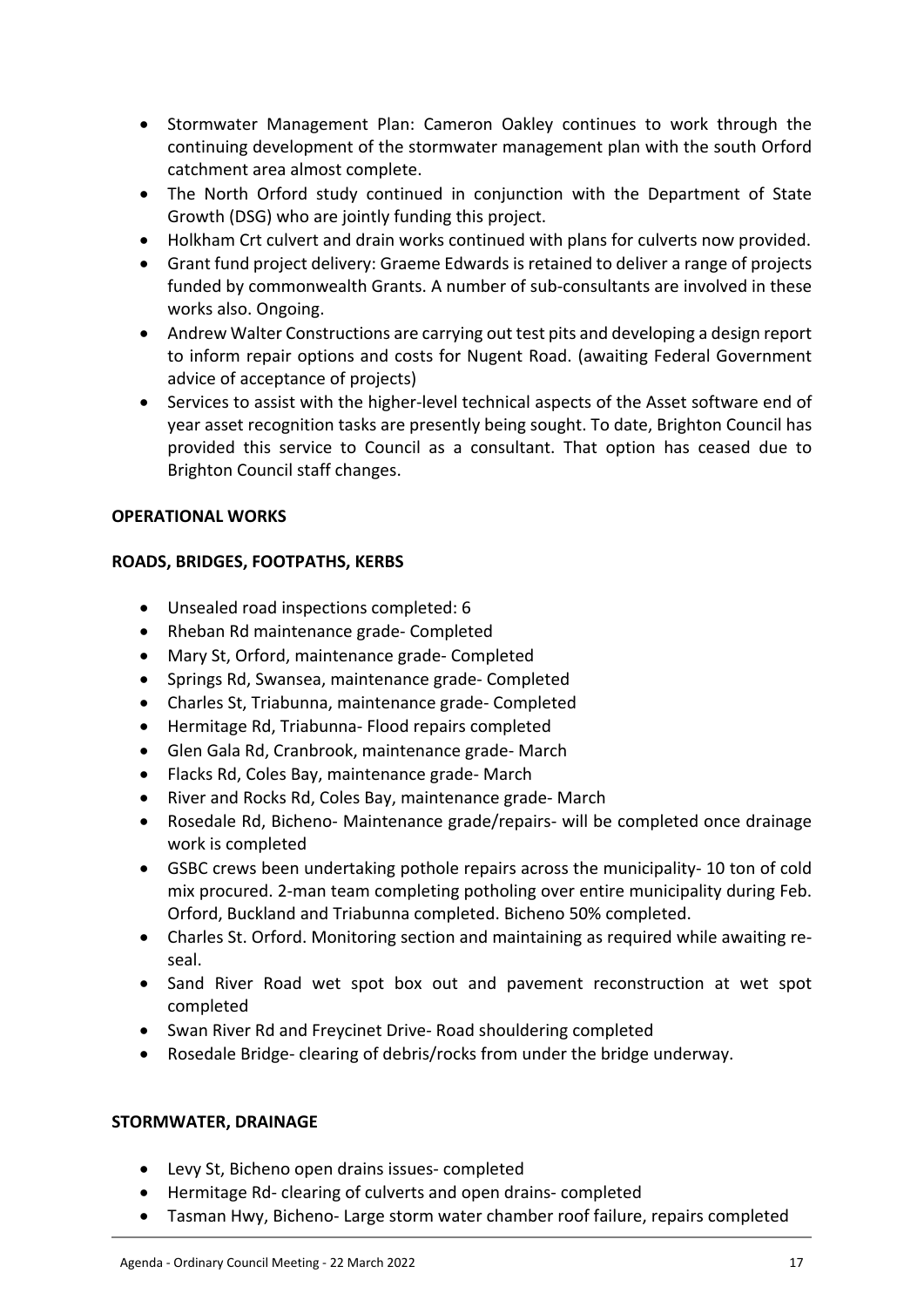- Rosedale Rd, Bicheno- open drains upgrade/repairs- underway
- Open drain clearing and culvert repairs at numerous locations on Rheban Rd, Spring Beach- completed
- Numerous road, drainage repairs after wet weather event- Completed

#### **WASTE MANAGEMENT**

 Orford Transfer Station – assessment of flap arrangement to bins. Safety improvements underway to improve transition to bins and general user safety around the bins.

Before and after photos:





#### **PARKS, PLAYGROUNDS, RESERVES, WALKING TRACKS, CEMETERIES**

- 9 weekly playground inspections for the month across the entire municipality.
- Soft fall to replenish playgrounds-ongoing as resources are available.
- QR COVID check in signage for all playgrounds including exercise equipment- removed and stored
- Oct 2021 annual inspection report- work pack issued to in house resources for all identified issues- ongoing
- Tree trimming in high-risk locations(parks and public spaces) across municipality Ongoing
- Walking track repairs on Ryan's Rd to improve wheelchair access to tracks- completed
- Vegetation management/spraying of walking track from Spring Beach to Ryan's Rd track- completed
- Bicheno walking tracks- ongoing maintenance due to weather events.
- Arborist booked for tree trimming on Raspin's Beach walking track, Rheban Rd from Rheban Beach access road to Griffith Rivulet, water way beside #25 East Shelly Rd and diseased trees(2) along West Shelly walking track. All these tree's have been inspected and are deemed a high safety risk to public/infrastructure due to disease or been dead- Completed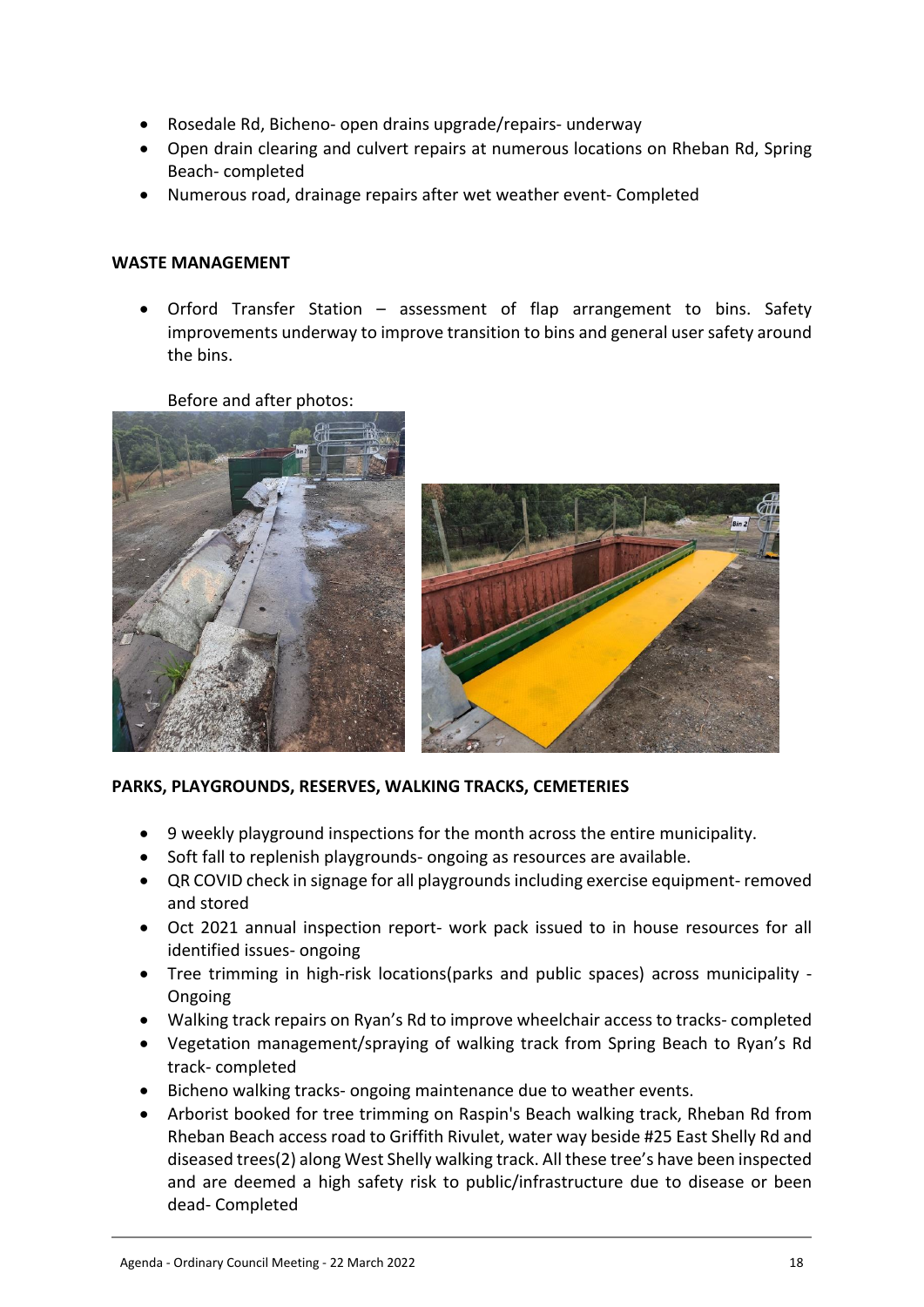#### **EMERGENCY MANAGEMENT**

After hours rostering carried out as scheduled. Road closures for Rosedale Road, Grange and Old Coach Road implemented for a short period dure to high rainfall late February.

#### **CUSTOMER REQUESTS**

The chart below summarises the requests received year to date by the total numbers received; the number completed; those generated by the public and those generated by officers.



The February statistics indicate few new requests not able to be completed while fewer items have been identified by internal staff.

The requests are sorted into categories to provide an overview of the areas showing the most interest or greatest need for attention as per the bar chart below:

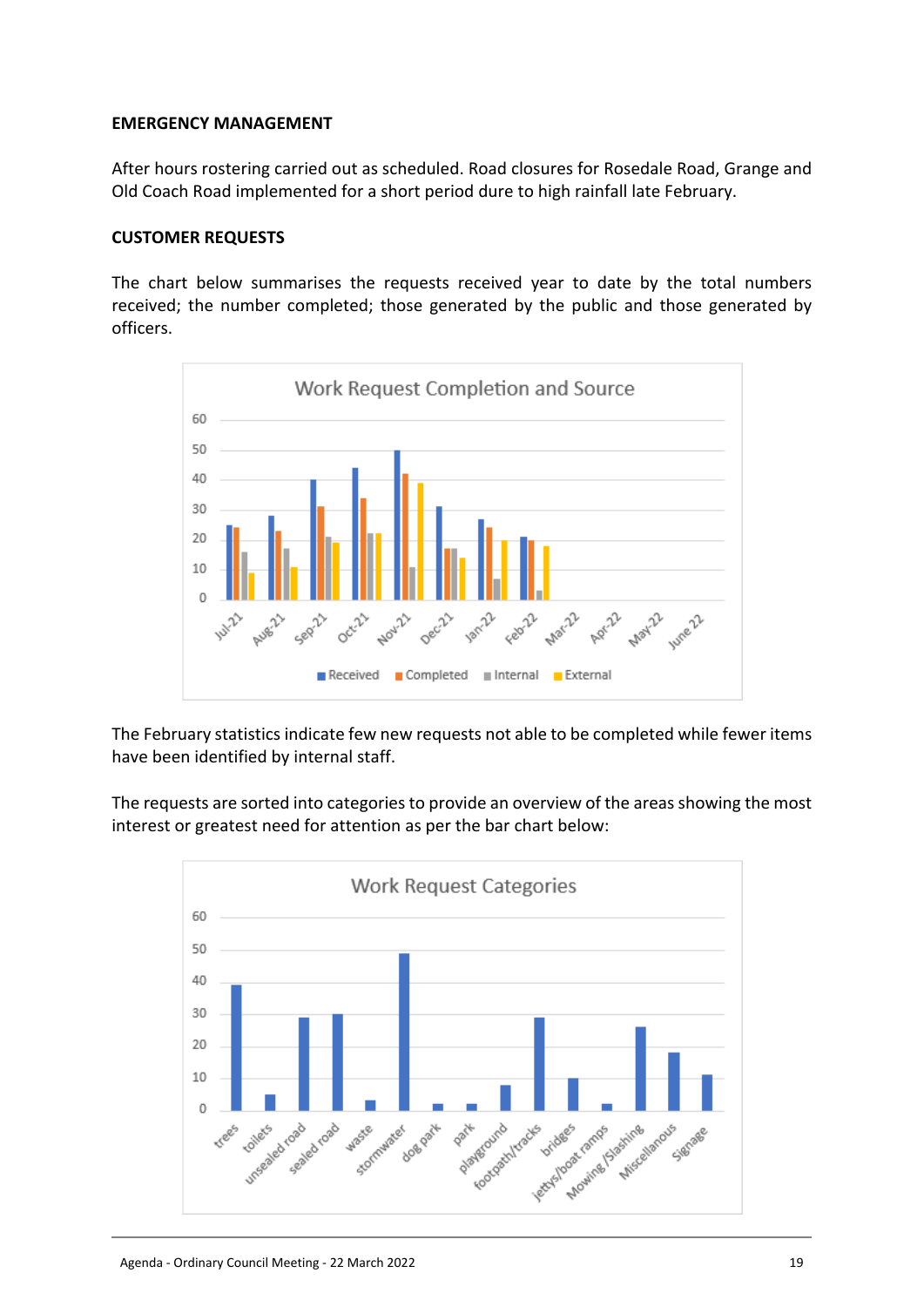Trees are a continuing concern for residents and Council alike with a steady stream of tree complaints coming through. Inspections of trees is an ongoing activity as staff identify required works and residents also raise concerns for staff response.

## **CAPITAL WORKS**

- Strip Road culvert concreting communication to all residents of Strip Road continues with a good weather bypass identified for the short-term road closure which will effectively close the road to vehicles exiting for 1 day. Planning and property owner contact efforts continue.
- Reseal works continued and are programmed to occur through to April.
- Bresnehan Road resheeting works completed.
- Resheeting projects are on program with the list roads almost complete.
- Works on Rheban Road bridge at Griffiths Rivulet are complete and the road has been re-opened.

## **Grant funded**

Generally the grant funded projects are experiencing delays as consultation with major stakeholders is slower to progress than anticipated:

- Road to Recovery Generally projects progressing as planned.
- Proposed projects listed for LRCIP Phase 3 Grant funding have now been confirmed and approved by the Australian Government. Projects funded under this program which are now able to proceed comprise the following list:
	- o Nugent Road Buckland Rehabilitation works 2000m2 nominal \$160,174
	- o Alma Road Orford Rehabilitation works 1500m2 nominal \$106,000
	- o Charles St Orford rehabilitation works 700m2 nominal \$35,000
	- o Triabunna School Crossing relocation \$35,000
	- o Swansea Court House Amenities refurbishment \$75,000
	- o Triabunna Marina Shelter \$15,000
	- o Coles Bay Community Hall Annexe \$180,000
	- o Swansea Cricket Practice Nets \$35,000
	- o Spring Beach Toilet Refurbishment \$65,000
	- o Saltworks New Toilet Block \$100,000
- Black Summer Bushfires Grant application of \$1.53M successful. This project comprises the following activities:
	- o Establishment of Water Tanks for dedication to ground based fire fighting units. Council are to work with local land owners and Tas Fire to establish water tanks on private land to be geo-located as fill points for land based fire fighting units.
	- $\circ$  Establishment of a dedicated Helipad at the rear of the multi-agency emergency services facility in Swansea. This grant will provide a small level of funding for preliminary works to progress this initiative supported by Tas Fire and Tas Ambulance, subject to final Council approval and Planning requirements.
	- $\circ$  Replacement of fence lines and access gateways destroyed in the Black Summer Fires to the west of Swansea – Tas Fire no longer funding these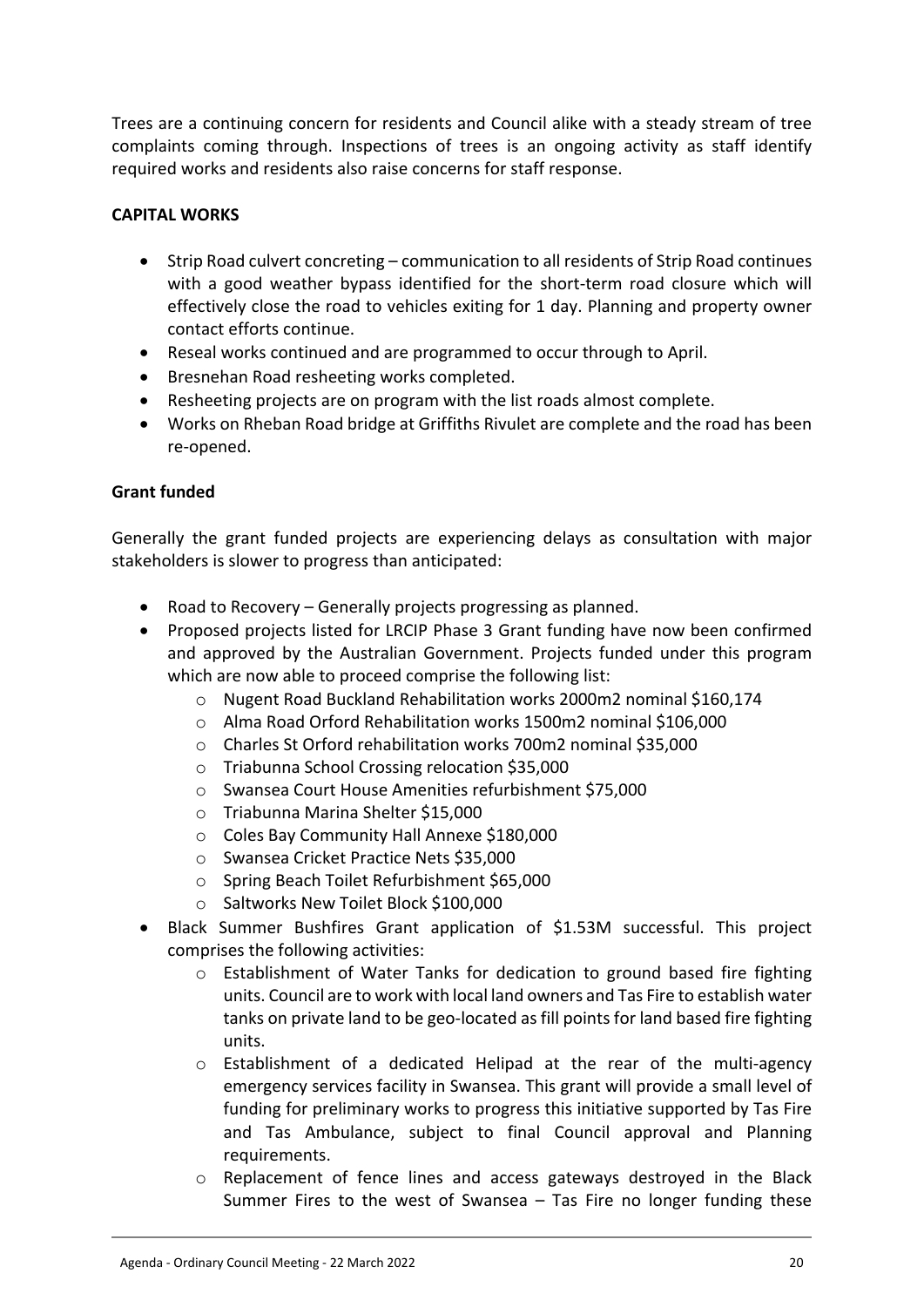activities to restore damaged property when fire breaks are cut in in emergency response activities.

- $\circ$  Road accessibility improvements localised widening for establishment of passing bays on numerous fire trails and access roads.
- o McNeill's road fire trail reconstruction stormwater management and repair of environmental damage resulting from hastily cut fire trail access.
- $\circ$  Telstra funding for establishment of signal booster station in the Devils Corner locality
- Bridges Renewal Fund grant application for 17 Acre Creek Bridge replacement for 2022-23 capital renewal program pending.
- $\bullet$  Bicheno Triangle DA being lodged
- Coles Bay Foreshore Path Public consultation on site took place in February. Further information gathering continues. Feedback was helpful in assisting the project to align with the project deliverables. It is noted that this project in whatever form will not meet the objectives of all residents. There are significant traffic and pedestrian issues within Coles Bay which this project will not address. The impact of the Coles Bay Visitor centre and shuttle bus initiative will have to be measured once implemented to provide good information from which to devise strategies for overall improvements to these concerns.
- Community consultation at the Gulch planned for April. Received the Aboriginal Heritage (AH) Report and provided recommendations in response to this report. The alignment of part of the roadside footpath needs to be amended due to observations noted in the AH report. Tas Consulting will amend the drawings accordingly and we will upload amended drawings on Council website and prepare for consultation. Submitted a project proposal report to Parks for the Gulch in February along with a current set of drawings for Parks to assess and advise our next steps in their RAA process.
- Swansea Street Upgrade Detailed design received for review.

## **PLANT AND VEHICLES**

Replacement trucks arrived as advised – tray construction underway.

## **GENERAL**

 Planning progresses to identify the renewal priorities for budget development for the 2022-23 financial year capital program

## **RESERVE BOOKINGS AND ROAD CLOSURES**

Road closures for the events noted will be carried out under section 19.1(a) of the *Local Government Highways Act 1982* requiring consultation with the Commissioner of Police:

- Coles Bay Marathon complete.
- Lions Reserve Bicheno Rockpool booked for March
- Bicheno Beams Light festival Lions Park 10 minutes every night in July
- **•** Bicheno Night Markets
- ANZAC Day Triabunna RSL March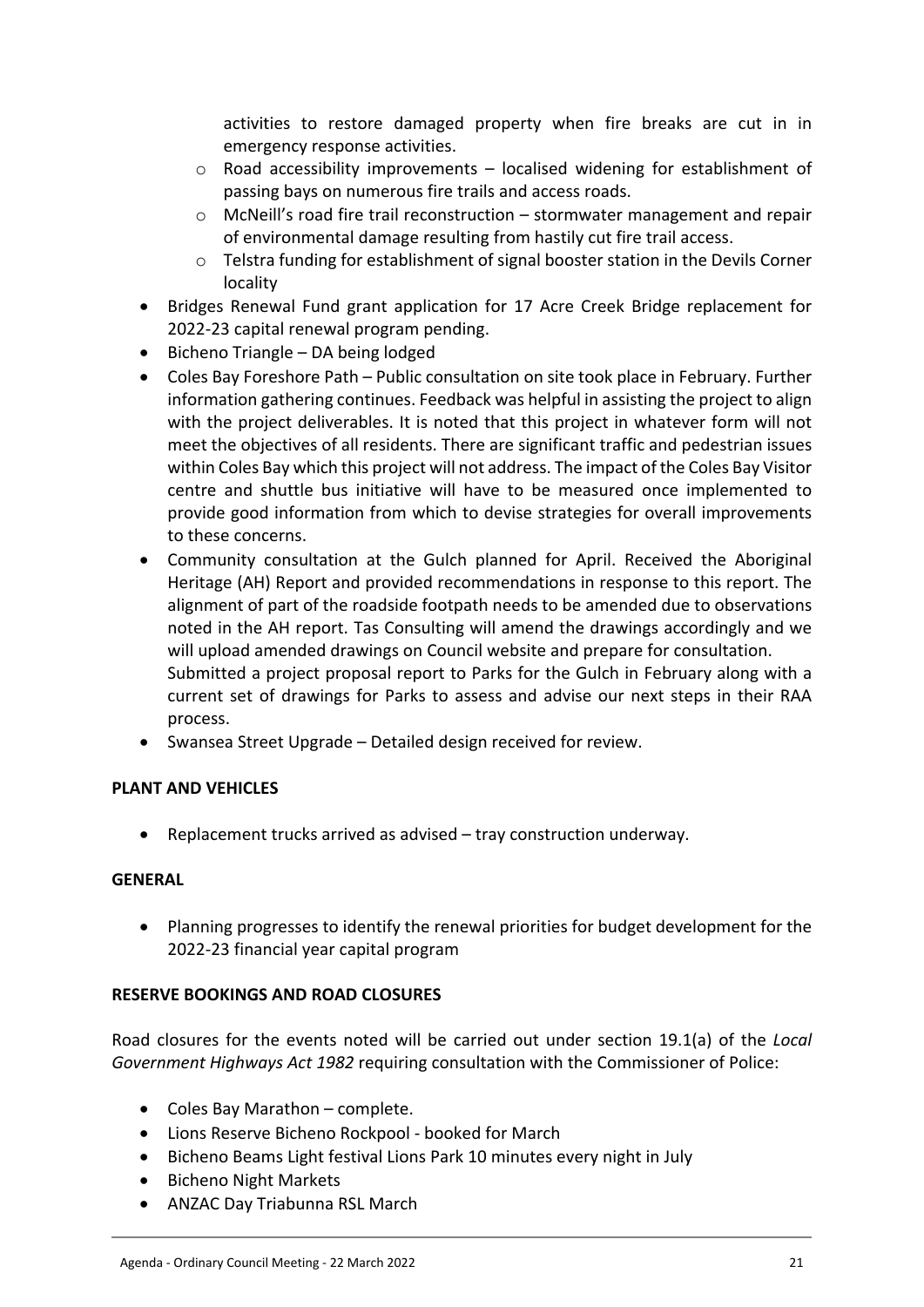## **RECOMMENDATION**

That Council notes the information.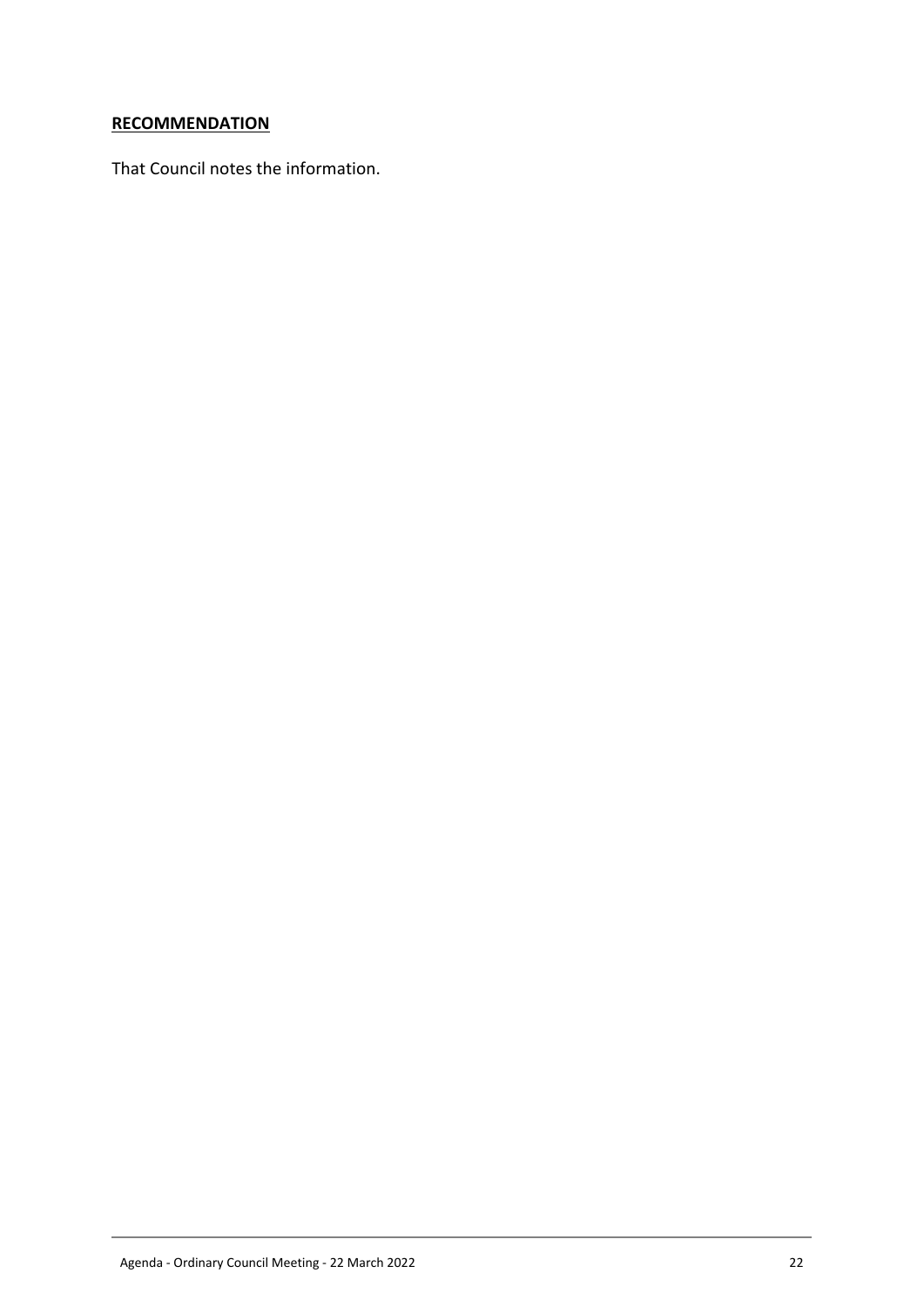## <span id="page-22-0"></span>**7.2 Manager Buildings and Marine Infrastructure - Adrian O'Leary**

*Boat Ramps and Jetties; Triabunna Marina; Council Buildings*

#### **PUBLIC AMENITIES AND BUILDINGS**

General building maintenance is being undertaken to all buildings as required.

#### **Drought Communities Program Round 2**

All projects under the Drought Communities Program Round 2 are complete except for one project currently in progress.

The new intersection at the Triabunna RSL will be complete by the end of March. These works are being carried out to enable a position for the new Cenotaph that was ordered by the Glamorgan Spring Bay Council last year.

An extension of time was granted to the Council by the Federal Government for a few projects under the grant program. Some projects were delayed due to heavy workloads throughout the State.

#### **Local Roads and Community Infrastructure Program Phase 1**

Most of the projects under LRCI Program Phase 1 are complete except for the construction of a new disability access ramp at Buckland Hall, this project should be completed by the end of April.

#### **Local Roads and Community Infrastructure Program Phase 2**

The projects being carried out under the LRCI Program Phase 2 are in progress with the majority of the projects now complete. Some stormwater projects are still under construction.

#### **Local Roads and Community Infrastructure Program Phase 3**

The projects submitted to the LRCI program Phase 3 by the Glamorgan Spring Bay Council have been accepted and these works can now progress.

#### **Coles Bay Hall**

Construction design plans for the Coles Bay Hall extension are now complete. The Hall committee have made final design changes and a final construction cost is being prepared. An application will be submitted to the Community Grants program to add to the \$180K already in the budget for these works.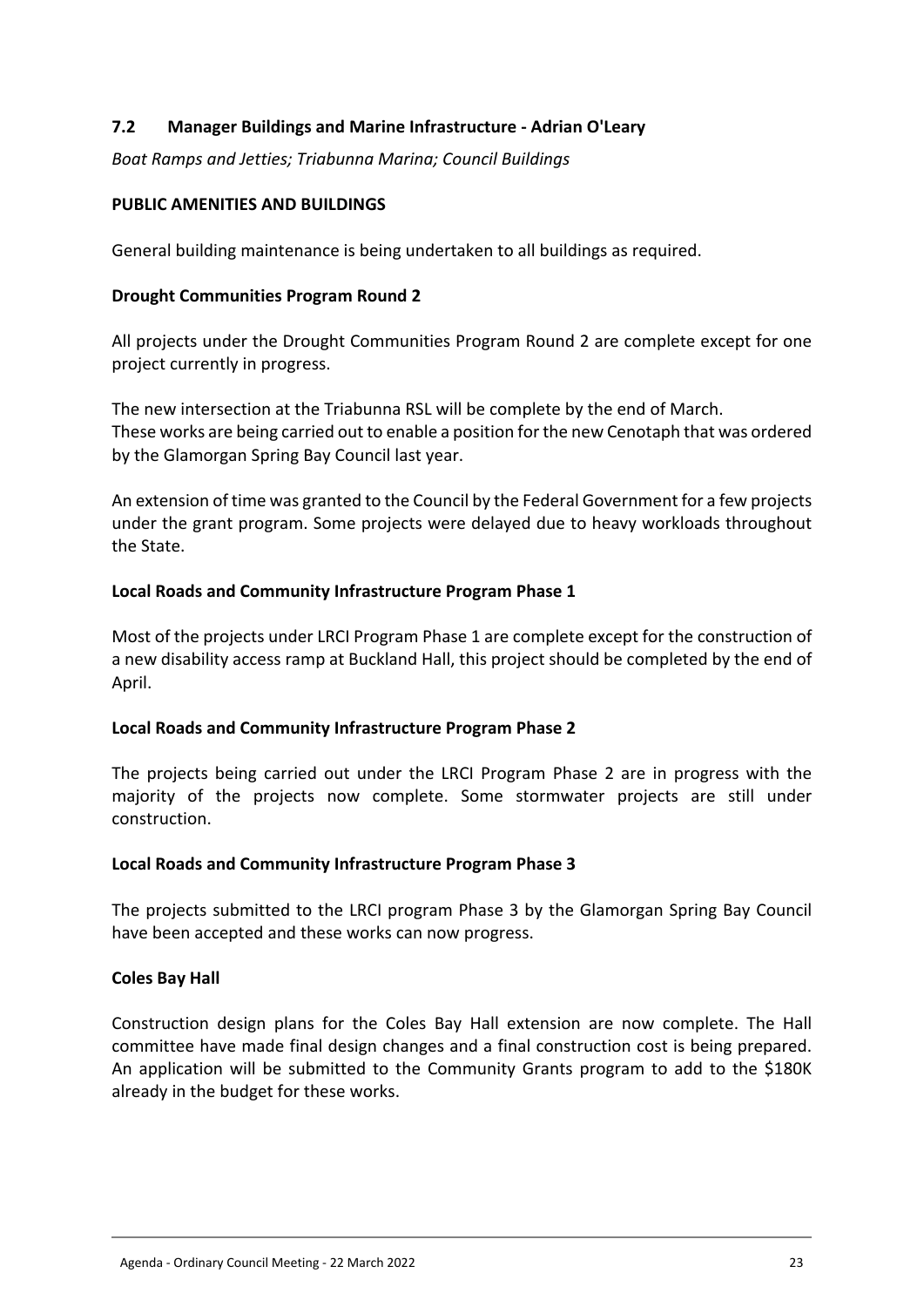#### **MARINE INFRASTRUCTURE**

#### **Boat Ramps and Jetties**

General maintenance is carried out on Council owned boat ramps and jetties.

#### **Bicheno Boat Ramp**

Work on the jetty extensions at the Bicheno Boat ramp will commence shortly. New piles will be installed and then most works will be completed after Easter. These works were delayed till after the summer season when the boat ramp is not so busy.

#### **Yellow Sand Banks Road Boat Ramp**

Repairs to the Yellow Sands Banks boat ramp jetty is now complete. Marine and Safety Tasmania funded the repairs at a cost of \$7,000. These works included replacing the landing deck with non-slip grate decking.

#### **Triabunna Wharf and Marina**

Ongoing general maintenance and inspections are carried out as required.

#### **Triabunna Marina**

Work is now complete on the replacement of old piles along the original section of the marina. Seven piles were installed to replace some of the original piles that were failing. Work to improve access to some berths along the original section of the marina is continuing.

A section of the commercial berth pontoons was damaged before Christmas, four joining mounts that connect two pontoons to the main walkway have now been replaced. It is unclear as to why these connectors failed other than just wear and tear.

Additional connectors have been ordered to keep in stock for any future potential problems. This will allow for immediate repairs.

#### **RECOMMENDATION**

That Council notes the information.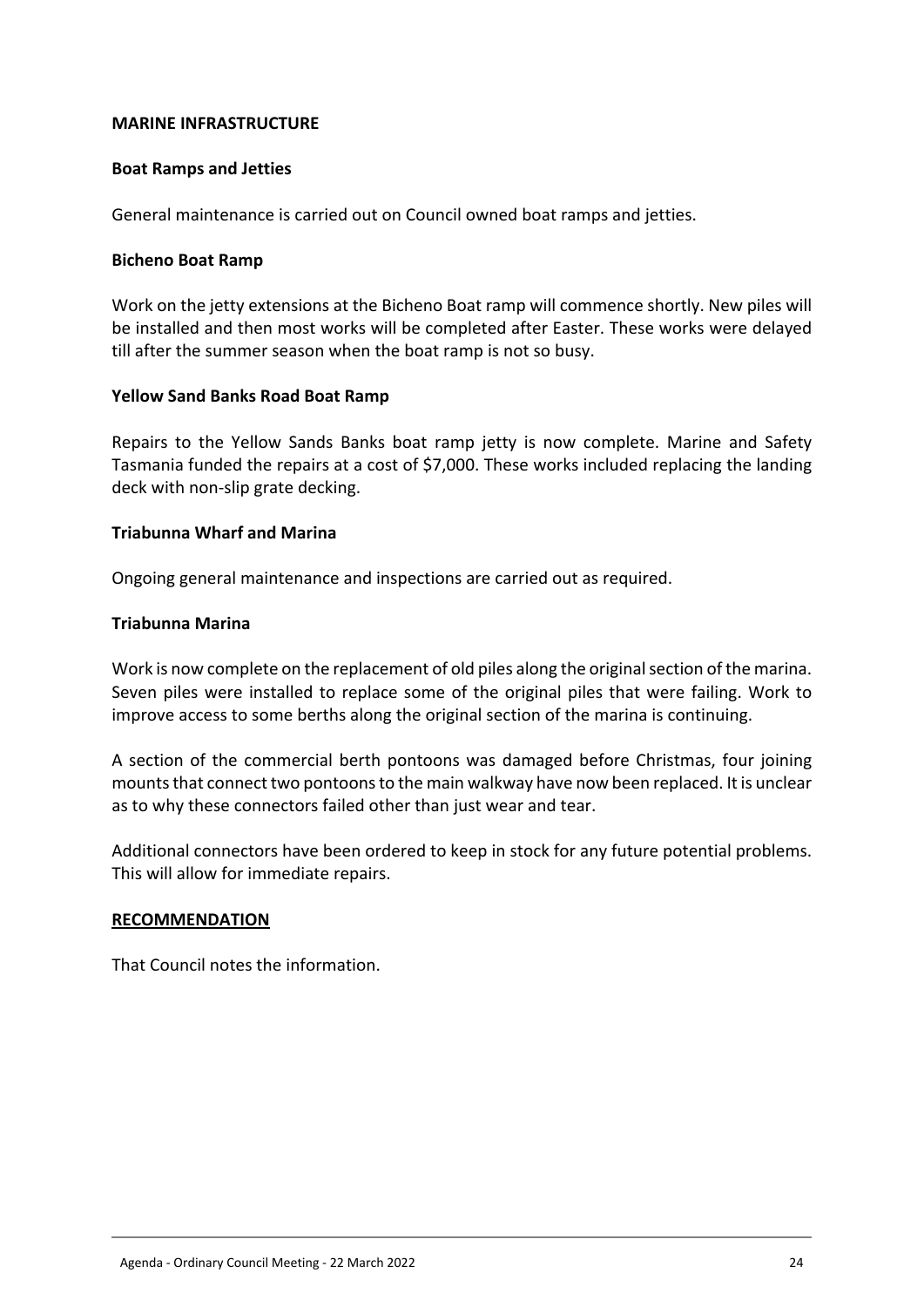# <span id="page-24-0"></span>**8 OFFICERS' REPORT REQUIRING A DECISION**

## <span id="page-24-1"></span>**8.1 Community Small Grant Application – Spring Bay Education Group**

| Author:              | Community & Communications Officer (Eliza Hazelwood) |
|----------------------|------------------------------------------------------|
| Responsible Officer: | Director Corporate and Community (Elysse Blain)      |

#### **ATTACHMENT/S**

1. Small Grant Application - Spring Bay Education Group [**8.1.1** - 1 page]

#### **PURPOSE**

Recommendation for Council to assess for approval a Community Small Grant application of \$1,000 to Spring Bay Education Group for the purpose of providing printing services to other community groups.

## **BACKGROUND/OVERVIEW**

Community Small Grant funding is available to assist the undertaking of programs and activities within the Glamorgan Spring Bay municipal area. The assessment criteria is outlined in the Community Small Grants Fund policy and application package, including:

- Grants are restricted to \$1,000, with exceptions up to \$1,500 at Councils discretion.
- Grants are available to not for profit individuals, community organisations and groups.
- Grants are intended to assist projects that (1) address relevant community issues of significance (2) are initiated within the community and actively involve local people and (3) improve access and encourage wider use of facilities.

The applicant Spring Bay Education Group is not registered as a Tasmanian incorporated association or registered charity.

The application proposes to assist local unincorporated, not for profit organisations that lack the capability in the production of black and white and colour photocopying, including power, equipment and labour.

#### **STRATEGIC PLAN REFERENCE**

#### **Guiding Principles**

2. Reinforce and draw on the strengths of our communities at both a local and regional level.

#### **Key Foundations**

3. Our People

#### **What we plan to do**

 Create an informed and involved community by developing relevant and accessible communication channels.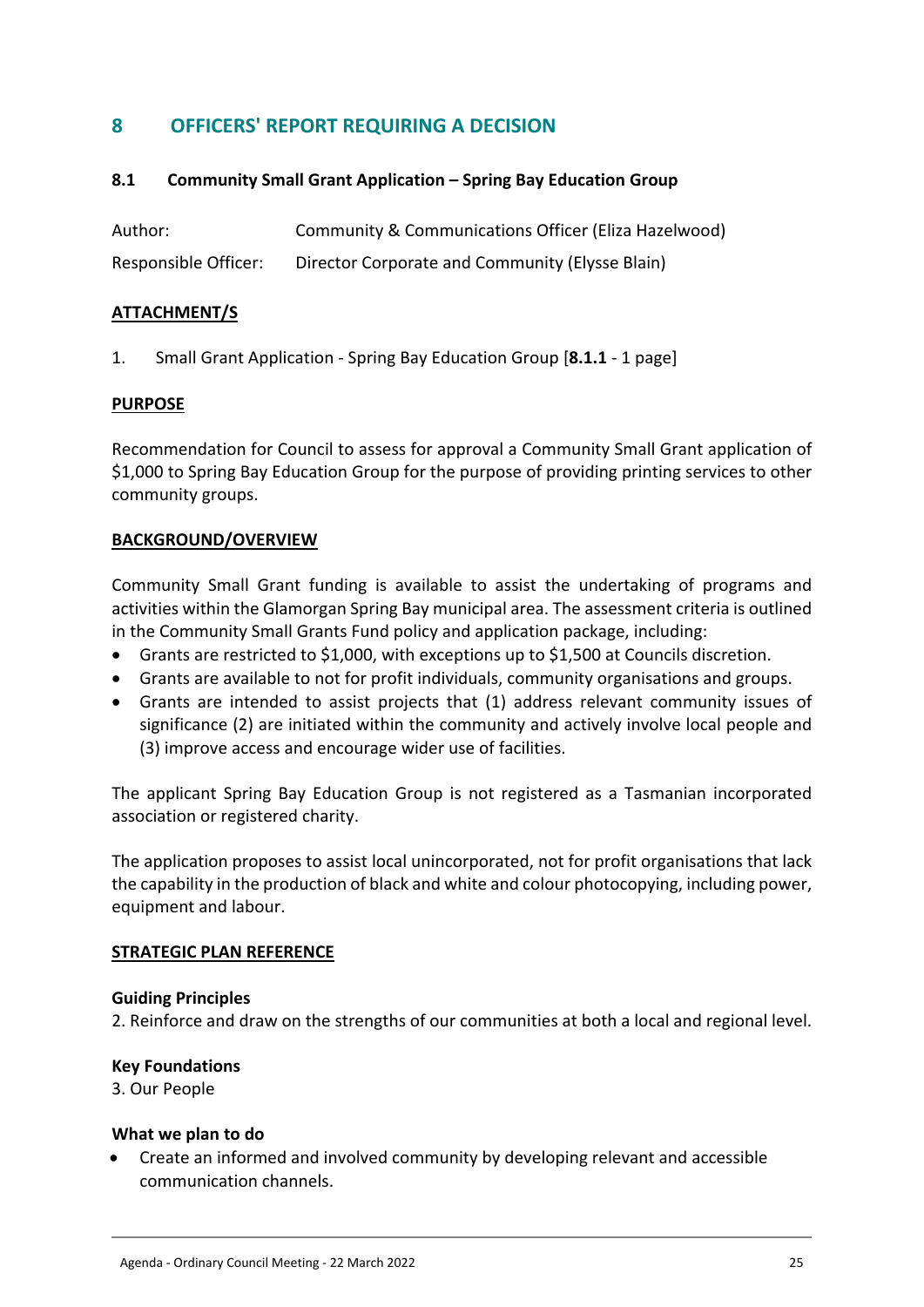## **STATUTORY IMPLICATIONS**

Nil

## **BUDGET IMPLICATIONS**

Applications for funding are considered throughout the financial year until such time as the available funds are exhausted. There is a \$25,000 Community Small Grants Program provision in the 2021/22 budget. As at 31 January 2022 there is \$10,200 of the budget available to support this application.

## **RISK CONSIDERATION/S**

| <b>Risk</b>                                                                                                                                    | <b>Consequence</b> | Likelihood | Rating   | <b>Risk Mitigation Treatment</b> |
|------------------------------------------------------------------------------------------------------------------------------------------------|--------------------|------------|----------|----------------------------------|
| <b>Adopt the recommendation</b><br>That funds are not used for the<br>purpose intended as the recipient is<br>not the beneficiary of the fund. | Minor              | Possible   | Moderate |                                  |
| Do not adopt the recommendation<br>Nil                                                                                                         | Ξ                  | Ξ          | Ξ        |                                  |

#### **OFFICER'S COMMENTS**

Our community groups and organisations are a fundamental element of the community, and we recognise the value that these volunteers provided. Council receives various requests from community groups and organisations to assist them with printing, photocopying and other services. By providing Spring Bay Education Group the Small Grant we are able to provide an alternate service to facilitate the demand of in-kind requests that we are not always able to provide.

Addressing the relevant assessment criteria:

- 1. The application is *up to \$1,000*, although it is unclear what this amount is actually intended to purchase.
- 2. Where the applicant may be *a not-for-profit community organisation*, the proposal is to fund a service to third parties with their identity unknown. This may also create ambiguity with acquittal confirming that the funds are used specifically for the approved use.
- 3. Where the proposal could be seen to assist projects that are (2) *initiated within the community and actively involve local people*, the policy intent and precedent is to provide funds directly to the beneficiary. In this case it is unclear what projects the funding is intended.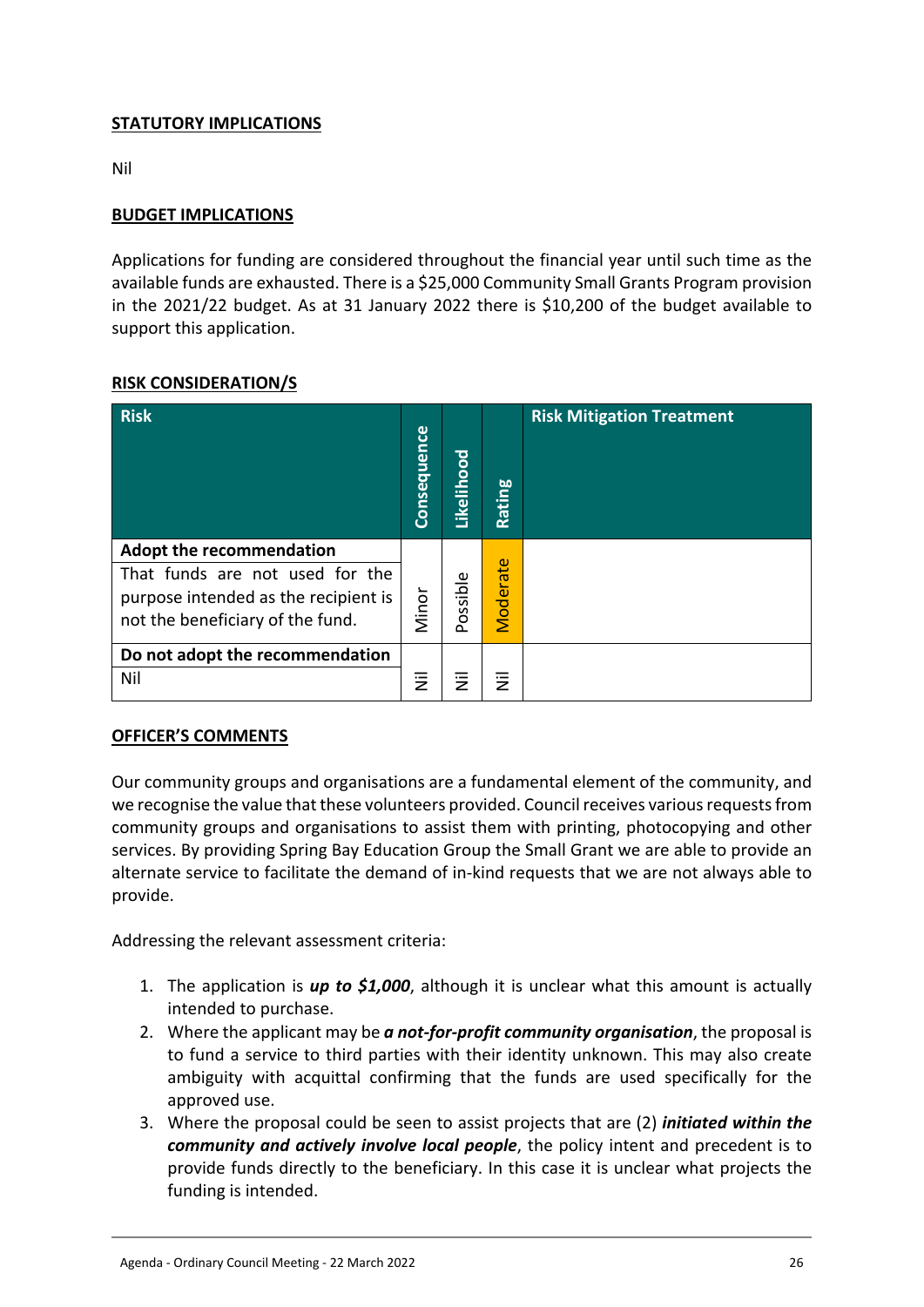It is advised that Council seek further information regarding the queries raised per the assessment criteria and

#### **OFFICER'S RECOMMENDATION**

That Council approve the application for Small Grant funding of \$1,000 to Spring Bay Education Group.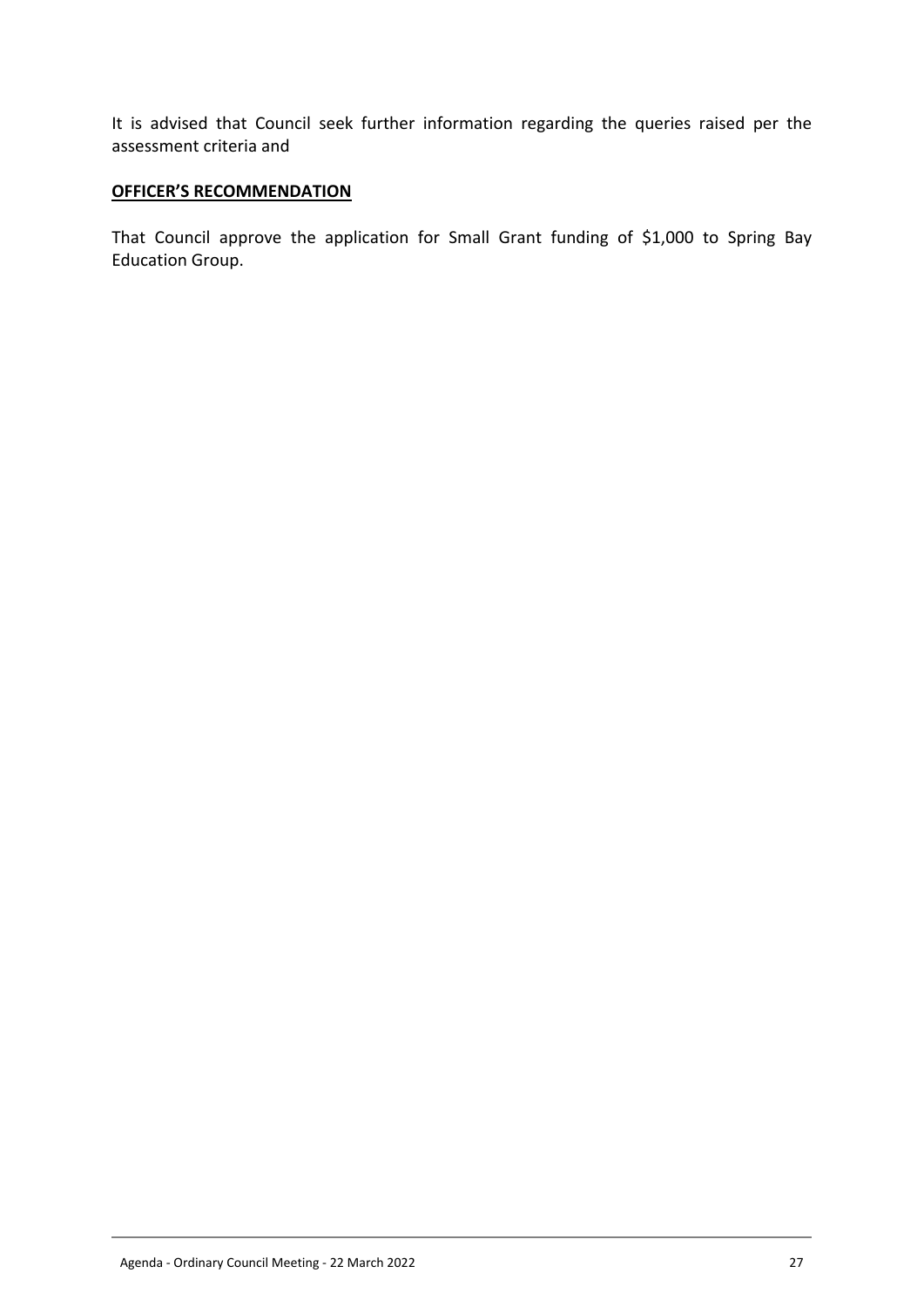## <span id="page-27-0"></span>**8.2 Community Small Grant Application - Ten Lives Cat Centre**

| Author:              | Community & Communications Officer (Eliza Hazelwood) |
|----------------------|------------------------------------------------------|
| Responsible Officer: | Director Corporate and Community (Elysse Blain)      |

## **ATTACHMENT/S**

- 1. Small Community Grant Application Ten Lives [**8.2.1** 3 pages]
- 2. Ten Lives Additional Information [**8.2.2** 3 pages]

#### **PURPOSE**

Recommendation for Council to approve a Community Small Grant application to Hobart Cat Centre Inc (trading as Ten Lives Cat Centre) for \$1,000 for the delivery of an Education Program to school students called Edu.Cat addressing responsible cat ownership.

## **BACKGROUND/OVERVIEW**

Small Grant funding is available to assist the undertaking of programs and activities within the Glamorgan Spring Bay municipal area. The assessment criteria is outlined in the Community Small Grants Fund policy, including:

- Grants are restricted to \$1,000, with exceptions up to \$1,500 at Councils discretion.
- Grants are available to not for profit individuals, community organisations and groups.
- Grants are intended to assist projects that (1) address relevant community issues of significance (2) are initiated within the community and actively involve local people and (3) improve access and encourage wider use of facilities.

The Edu.Cat program that Ten Lives Cat Centre offers, is an Australian first Kinder to Year seven curriculum aligned education program focusing on responsible cat ownership, including desexing, microchipping and appropriate containment strategies. The program aims to create social change in how people care for cat and protect wildlife.

This application from Ten Lives Cat Centre received 20 February 2022 is for a contribution towards the delivery of a feline education program at Orford, Triabunna and Swansea schools including materials, travel and accommodation.

| $\bullet$ | Printed Materials (\$1.62 per student x 300 students)                         | \$486.00   |
|-----------|-------------------------------------------------------------------------------|------------|
| $\bullet$ | Travel costs (ATO rate \$0.72 per km)                                         |            |
|           | - 2 x day Trips to Triabunna and Orford 342kms (return trips)                 | \$246.64   |
|           | -1 x day Trip to Swansea 272 kms (return trip)                                | \$195.84   |
| $\bullet$ | Overnight Accommodation/Meals for the Team at Swansea x 1 night.              | \$200.00   |
|           | Labour cost of at least \$40 p/hr x 32 hours (4 days) to attend the 3 schools | \$1,280.00 |
|           | Tota                                                                          | \$2,408.48 |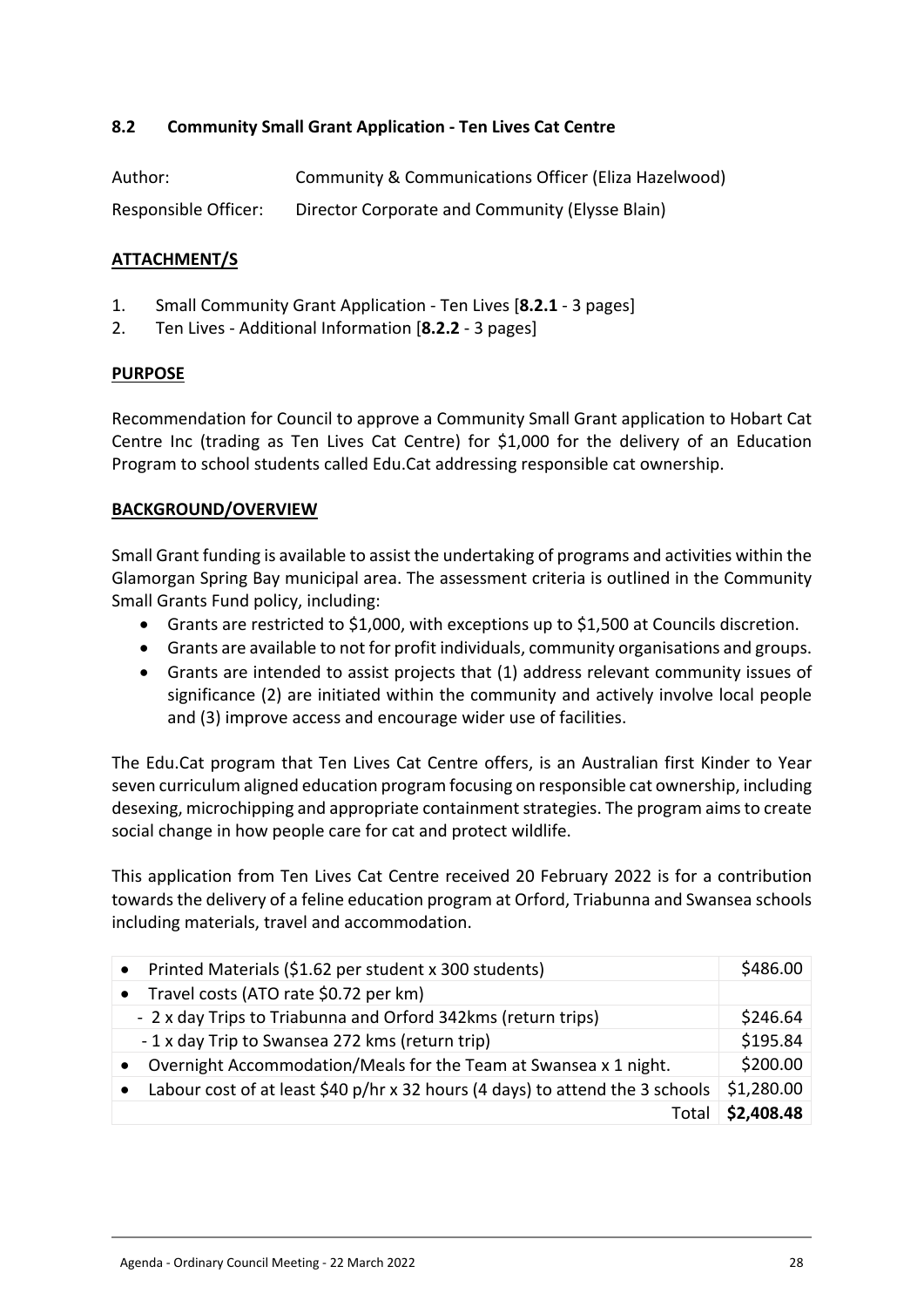## **STRATEGIC PLAN REFERENCE**

## **Guiding Principles**

2. Reinforce and draw on the strengths of our communities at both a local and regional level.

#### **Key Foundations**

3. Our People

#### **What we plan to do**

Advocate for reasonable access to primary, secondary and tertiary education.

## **STATUTORY IMPLICATIONS**

Nil.

## **BUDGET IMPLICATIONS**

Applications for funding are considered throughout the financial year until such time as the available funds are exhausted. There is a \$25,000 Community Small Grants Program provision in the 2021/22 budget. As at 28 February 2022 there is \$10,200 of the budget available to support this application.

## **RISK CONSIDERATION/S**

| <b>Risk</b>                          | Likelihood                | <b>Consequence</b> | Rating | <b>Risk Mitigation Treatment</b>  |
|--------------------------------------|---------------------------|--------------------|--------|-----------------------------------|
| <b>Adopt the recommendation</b>      |                           |                    |        |                                   |
| Nil                                  | $\overline{\overline{z}}$ | 乬                  | 固      |                                   |
| Do not adopt the recommendation      |                           |                    |        | Provide alternative cat education |
| Ten Lives may not find alternate     |                           |                    |        | via other resources, such as      |
| funding to deliver the education     |                           |                    |        | online, or pamphlets information. |
| program to the youth, resulting in   |                           |                    |        |                                   |
| young people from our municipal      |                           |                    |        |                                   |
| area being less aware of cat welfare | Possible                  | Minor              | High   |                                   |
| and responsible cat ownership.       |                           |                    |        |                                   |

## **OFFICER'S COMMENTS**

This application satisfies the necessary criteria of the relevant policy where:

(1) this is a not-for-profit organisation (Hobart Cat Centre Inc, Registration #00128C, ABN 78883186467).

(2) The project addresses "relevant community issues of significance" in the form of responsible animal welfare.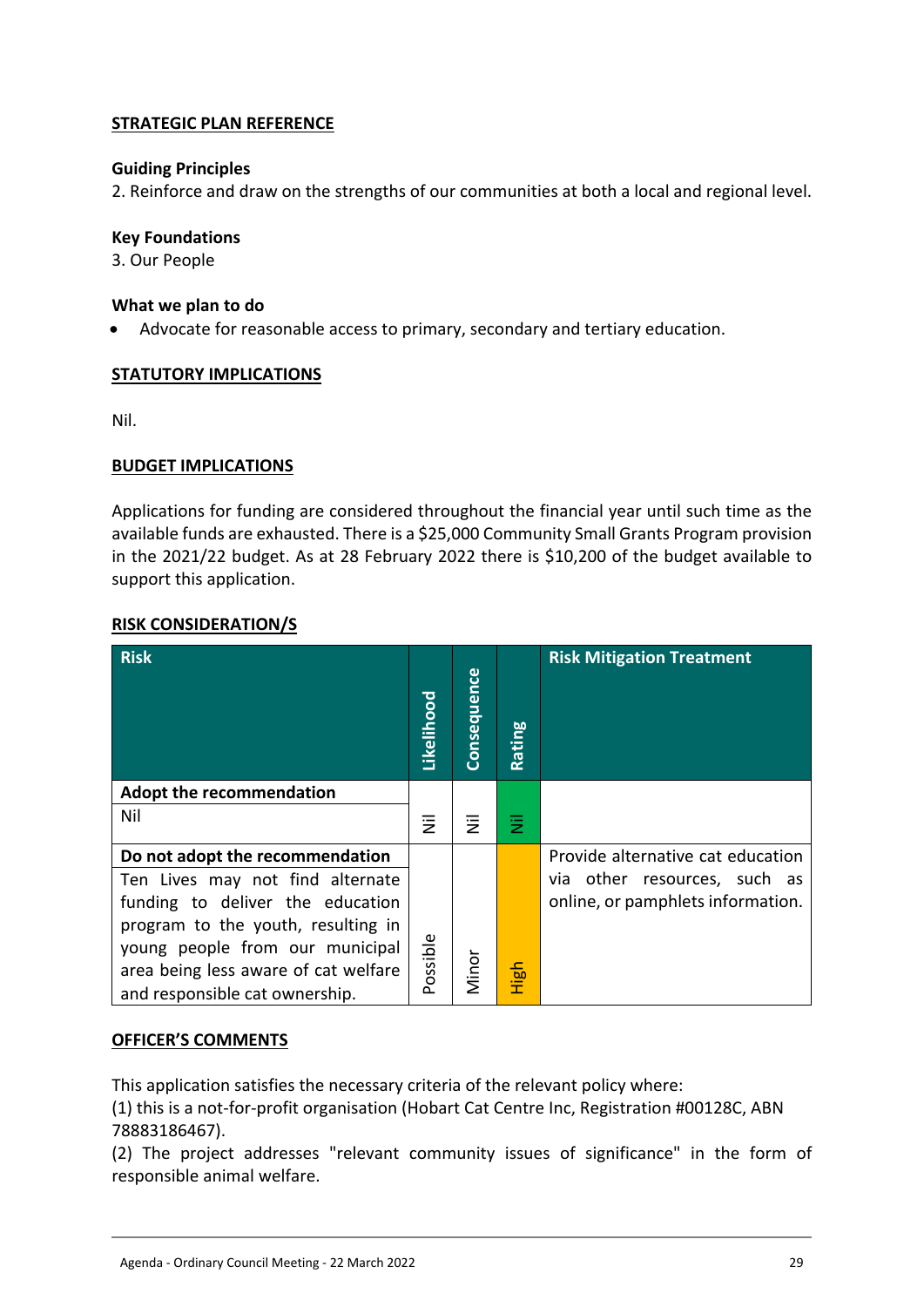It is unexpected that there are labour costs within a volunteer organisation and similarly that the travel arrangements include 4 days to deliver and include an overnight stay when a day trip would usually suffice.

## **OFFICER'S RECOMMENDATION**

That Council approve the application for Community Small Grant funding of \$1,000 to Ten Lives Cat Centre for the delivery of the Edu.Cat program to the schools in Orford, Triabunna and Swansea.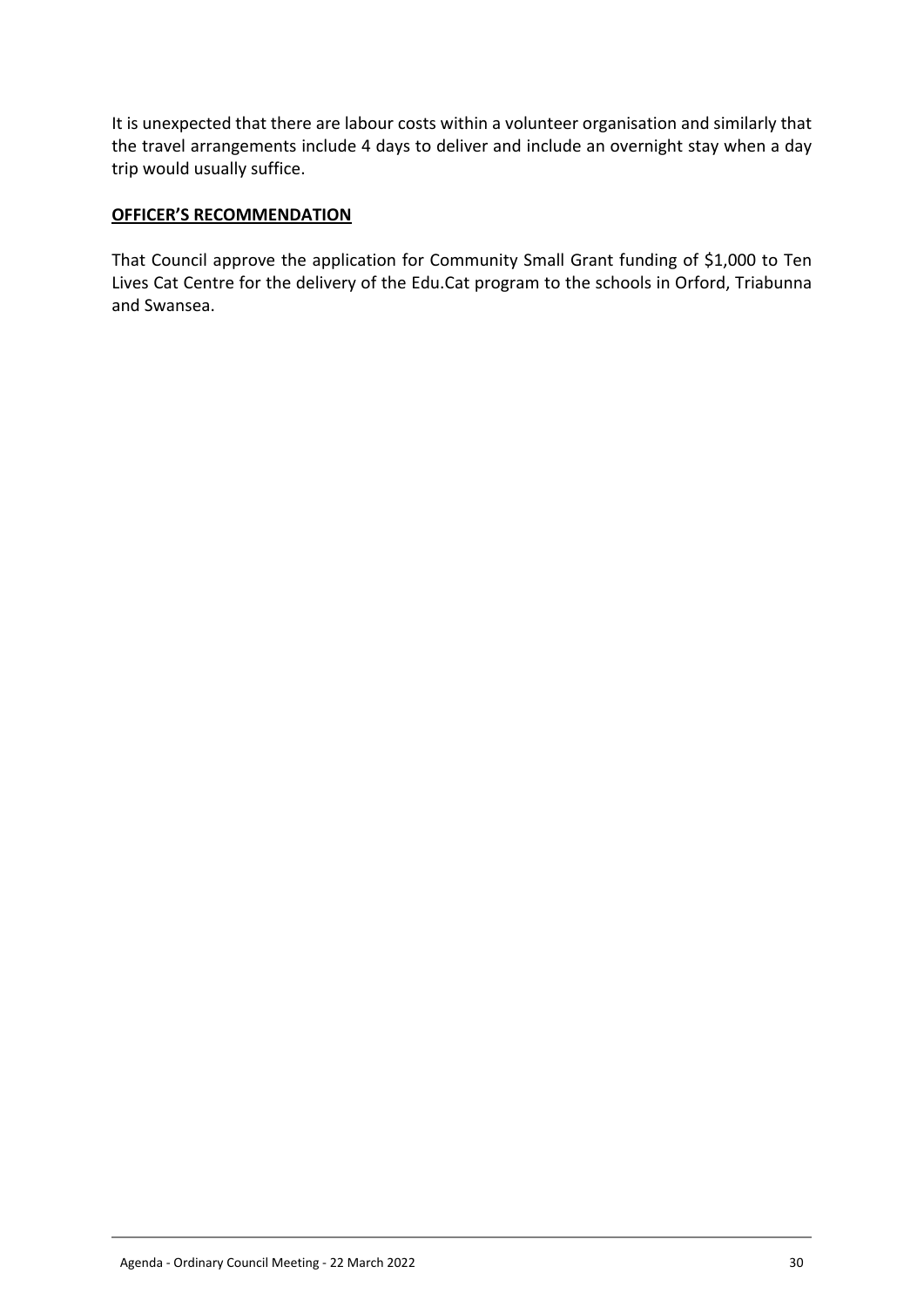## <span id="page-30-0"></span>**8.3 Request for Support - Festival of Voices**

| Author:              | Community & Communications Officer (Eliza Hazelwood) |
|----------------------|------------------------------------------------------|
| Responsible Officer: | General Manager (Greg Ingham)                        |

#### **ATTACHMENT/S**

1. Bushland Gardens 2022 Projected Budget [**8.3.1** - 1 page]

#### **PURPOSE**

Recommendation for Council to approve Event funding and in-kind support to the Festival of Voices Event that is proposed for 2022 at Bushland Gardens, Buckland.

#### **BACKGROUND/OVERVIEW**

Council periodically provides a level of financial and in-kind assistance to community events that aim to involve, engage and provide benefit to community groups and individuals within the Glamorgan Spring Bay Municipality. Events supported by Glamorgan Spring Bay Council celebrate and engage local communities and promote tourism to our region. Councils ongoing support to organisations and groups assists in the delivery of events in the Glamorgan Spring Bay municipal area that have creative, community and economic outcomes.

Council has received an application to support the Festival of Voices for a musical event that is scheduled to be held at the Bushland Gardens, 9 July 2022, subject to any Covid restrictions in place at that time.

The application from Nadine Rowell, Executive Producer for Festival of Voices Bushland Gardens is for a contribution similar to previous years in value and extent.

- 1. Cash Contribution of \$5,000
- 2. In-kind Support of:
	- Organising/coordinating the bus service to and from the event
	- Hire of Tower Light from Coates Hire
	- Hire of Portaloos 1 x double and 1 x single
	- Council Outdoor (3) paid staff (\$60p/h incl o/t)
	- 8 x Council Volunteers
	- Lighting Equipment
	- Supply and delivery of firewood fire pots and chairs.
	- Traffic Management (Did not deliver this previously, Stornoway did)
	- Provision of 3 x marquees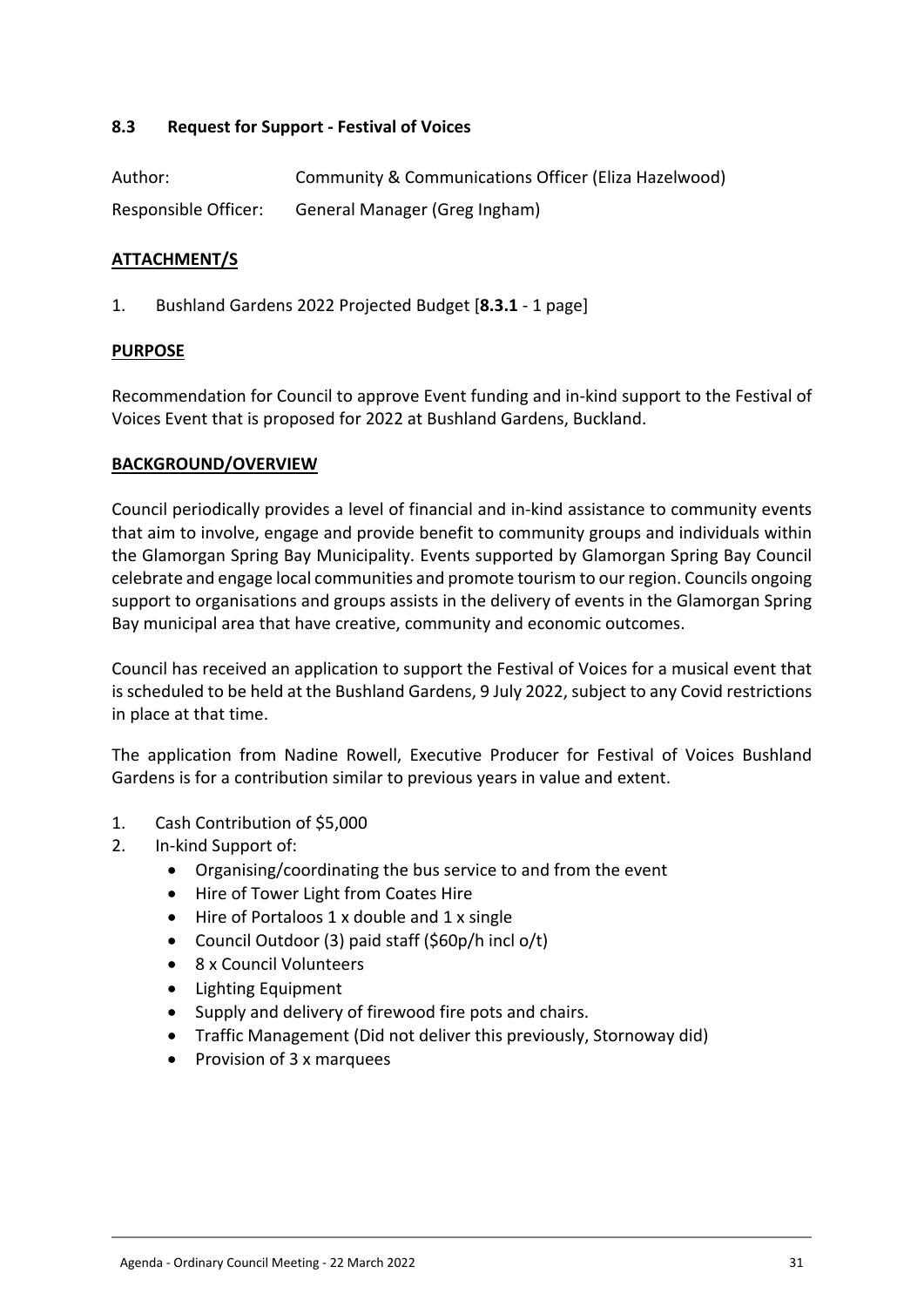Council has been pleased to support this event for the last seven years with the following contributions in recent years:

 \$5,000 + In-Kind Assistance Cancelled due to COVID-19 \$5,000 + In-kind Assistance \$6,000 + In-Kind Assistance \$4,500 + In-Kind Assistance \$3,587.60 + In-Kind Assistance \$2,500 + In-Kind Assistance \$2,000 + In-Kind Assistance

Festival of Voices has been bringing joy to Tasmanian winters since 2004. As the state's original marquee winter event, with the Glamorgan Spring Bay municipal event being hosted at Bushland Gardens.

The first Tasmanian winter festival to introduce bonfires as a central theme, the iconic image of people singing around the fire is legendary. This is always a highlight and reflects the core aim of the festival – to bring people together, not just as observers but as participants as well. This participatory nature of Festival of Voices is what makes the festival so unique and what draws everyone out of their homes mid-winter to celebrate the power of voice, through songs, stories and connection.

The Bushland Gardens Event drew over 300 people in 2021, the last time the event was held. The event attracted local food vendors, workers and families, musicians and volunteers. With the Covid induced reduction in visitation and social engagement to the coast, the event will provide a significant impetus to local businesses. Much is discussed about the resilience of community and the impact of reduced visitation to community relationships as well as business from the interruptions to normality caused by the pandemic. This event will provide a stimulus to business and an interruption to the psychosocial malaise to positively impact the community.

#### **STRATEGIC PLAN REFERENCE**

#### **Guiding Principles**

5. Ensure that our current expenditure and ongoing commitments fall within our means so that rates can be maintained at a manageable and affordable level.

#### **Key Foundations**

1. Our Governance and Finance

#### **What we plan to do**

Set realistic budgets and monitor income and expenditure closely.

#### **STATUTORY IMPLICATIONS**

Nil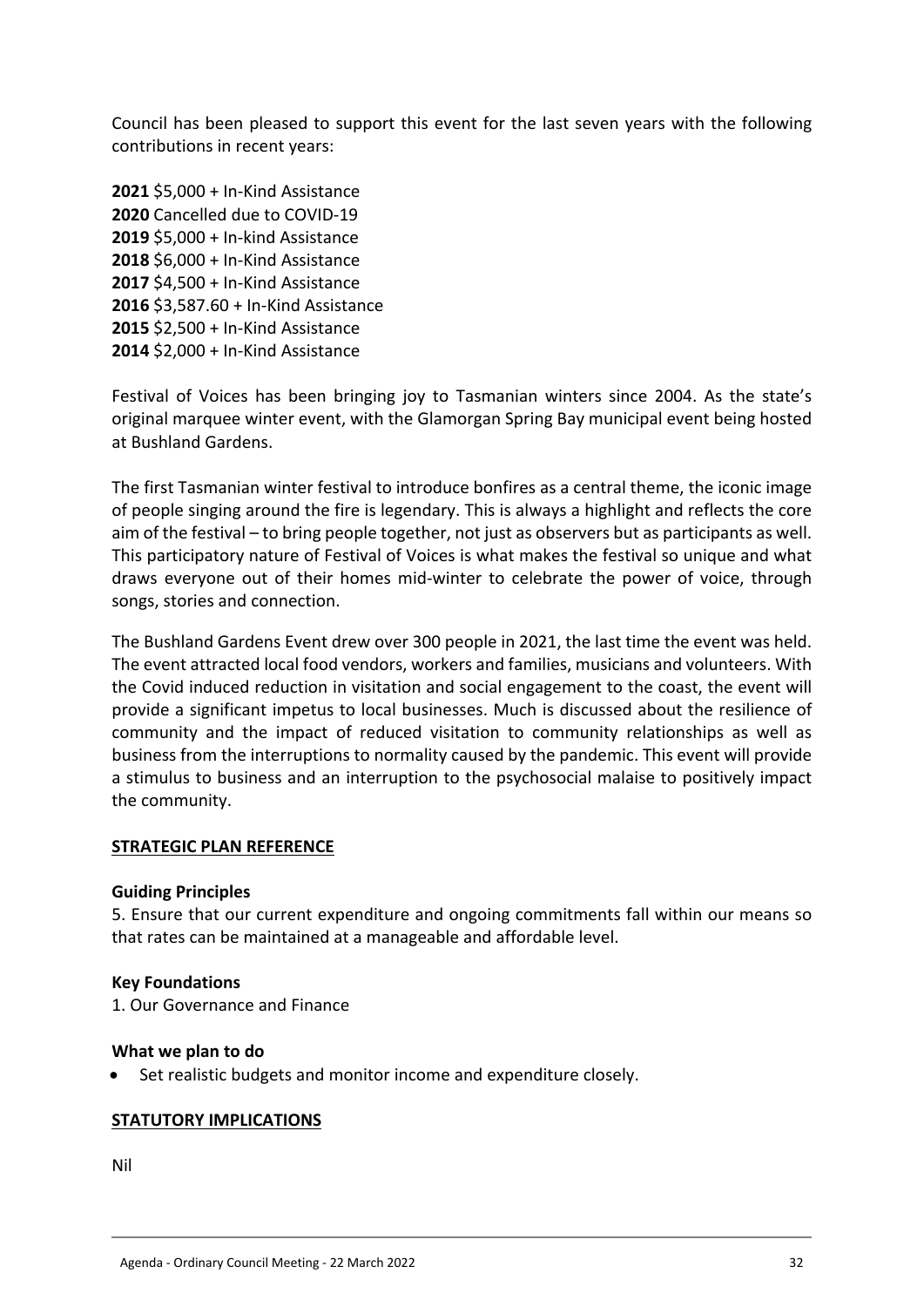## **BUDGET IMPLICATIONS**

The expense is consistent with the 2021 allocations.

Council has a modest budget allowance each for small grants and events. Several of each have been approved to date and the table below includes a summary of expenses to February 2022.

|                            | <b>Small Grants</b> | Events   |
|----------------------------|---------------------|----------|
| <b>Budget</b>              | \$25,000            | \$30,000 |
| Approvals for 7 months YTD | \$14,800            | \$3,600  |
| <b>Balance Available</b>   | \$10,200            | \$26,400 |

## **RISK CONSIDERATION/S**

| <b>Risk</b>                                                                                                                                                                                         | Likelihood | Consequence | Rating   | <b>Risk Mitigation Treatment</b>                                                                                             |
|-----------------------------------------------------------------------------------------------------------------------------------------------------------------------------------------------------|------------|-------------|----------|------------------------------------------------------------------------------------------------------------------------------|
| <b>Adopt the recommendation</b><br>Council needs to be mindful of financial<br>and reputational risk, as some other<br>event organisers may question Council's<br>contributions towards this event. | Possible   | Negligible  | $\geq$   | Council provides no additional<br>support to previous years.<br>Positive reflection on Council<br>as a sponsor of the event. |
| Do not adopt the recommendation<br>unable to<br>obtain<br>adequate<br>Event<br>funding to meet basic event needs, and<br>may not be able to proceed                                                 | Possible   | Moderate    | Moderate | Council<br>the<br>reviews<br>application and reasons for not<br>adopting<br>the<br>recommendation.                           |

#### **OFFICER'S COMMENTS**

Events are important to the community and particularly as we seek to emerge from the shadow of Covid 19 to provide a focus and distraction from the associated restrictions.

Community events are a way of bringing local people together and boosting morale in rural areas. Particularly for isolated families, recreational events are an opportunity to connect with neighbours and offer a much-needed social outlet for rural people.

#### **OFFICER'S RECOMMENDATION**

That Council approve the application for event assistance of \$5,000 cash contribution and provide in-kind assistance as resources permit.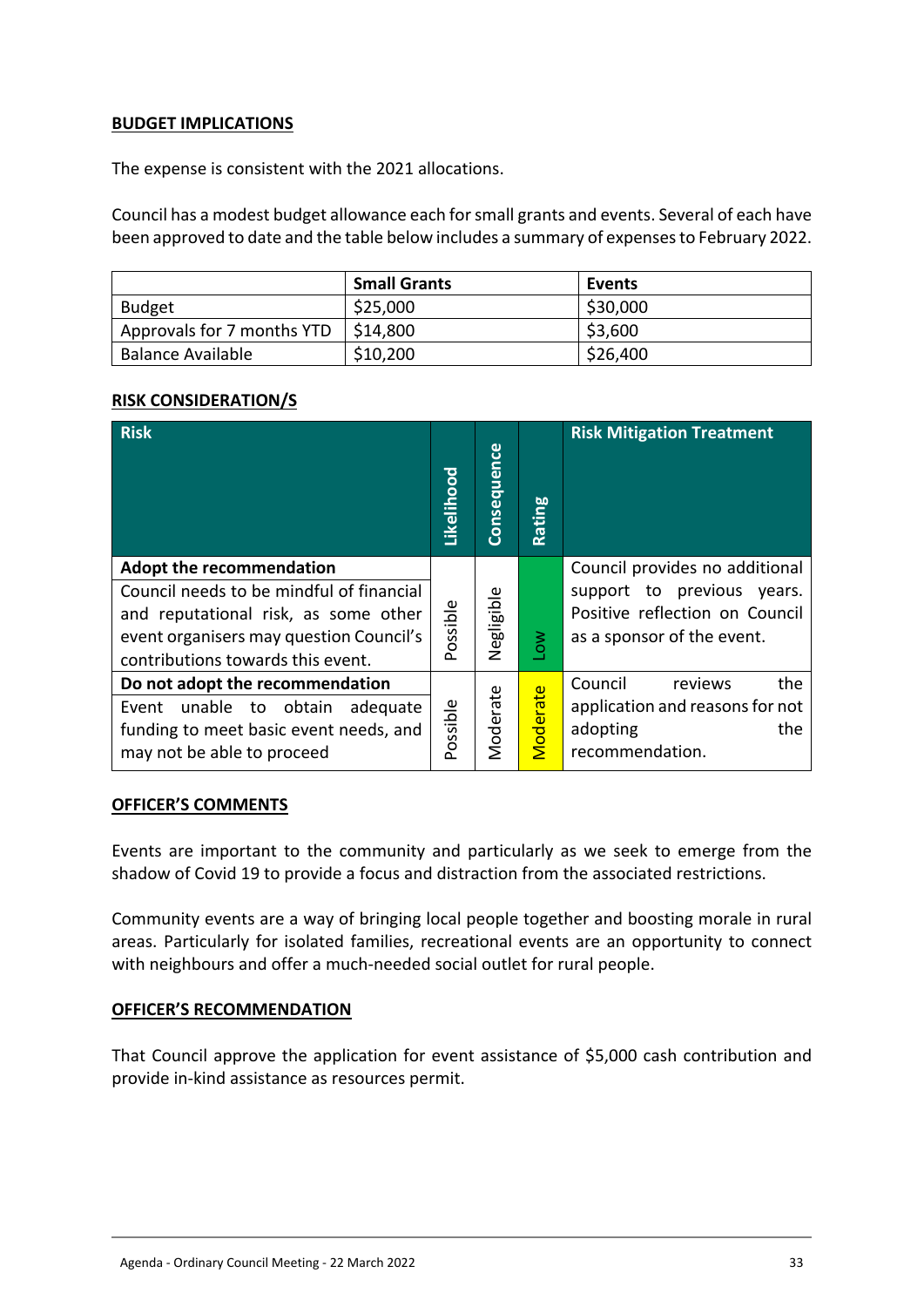## <span id="page-33-0"></span>**8.4 East Coast Harvest Odyssey (ECHO) Festival**

| Author:              | Director Works & Infrastructure (Peter Porch)   |
|----------------------|-------------------------------------------------|
| Responsible Officer: | Director Works and Infrastructure (Peter Porch) |

## **ATTACHMENT/S**

- 1. Event Request for Support ECHO Festival [**8.4.1** 1 page]
- 2. ECHO Festival Media Kit 2022 [**8.4.2** 10 pages]

#### **PURPOSE**

To provide information on a request for assistance from an event organiser and seek a level of support from Council for the event.

#### **BACKGROUND/OVERVIEW**

Council has received a request by email, for support for the East Coast Harvest Odyssey (ECHO) Festival being conducted on private land opposite the Bark Mill in Swansea on the 8th  $-10$ <sup>th</sup> April 2022.

#### **About the Festival:**

The festival's theme for 2022 is Kelp Forests, which play a vital role in the ecosystems of the East Coast and have been a staple for Tasmanian Aboriginal people from the region for thousands of years.

The East Coast Harvest Odyssey, known as ECHO Festival, has become known for weaving together immersive sensory experiences around the traditions of harvest, old and new. This boutique festival guides guests on a journey of exploration that encompasses all the senses – taste, smell, sight, sound and touch.

Since founding the festival in 2019 Ange Boxall has poured her heart and soul into making a truly unique multidisciplinary event that goes beneath the surface and fosters authentic connection with people and place.

ECHO Festival is back for another year, running over the weekend of the 8th, 9th and 10th of April. Hosted in the picturesque wine country on the fringes of Swansea, the 2022 program brings together chefs, winemakers and producers along with artists, musicians, storytellers, scientists, entrepreneurs and thought leaders.

#### **ECHO Odyssey Friday 8 April 9am-3pm**

Friday 8th is dedicated to the Native Bounty Feast dinner, with other offerings. (Open to SILVER and GOLD ticket holders). Gates will open at 5:00pm, with proceedings starting at 6:00pm.

#### **Saturday 9 April 9am – onwards**

Is the main day and evening Activities start at 9:00am and continue late into the evening.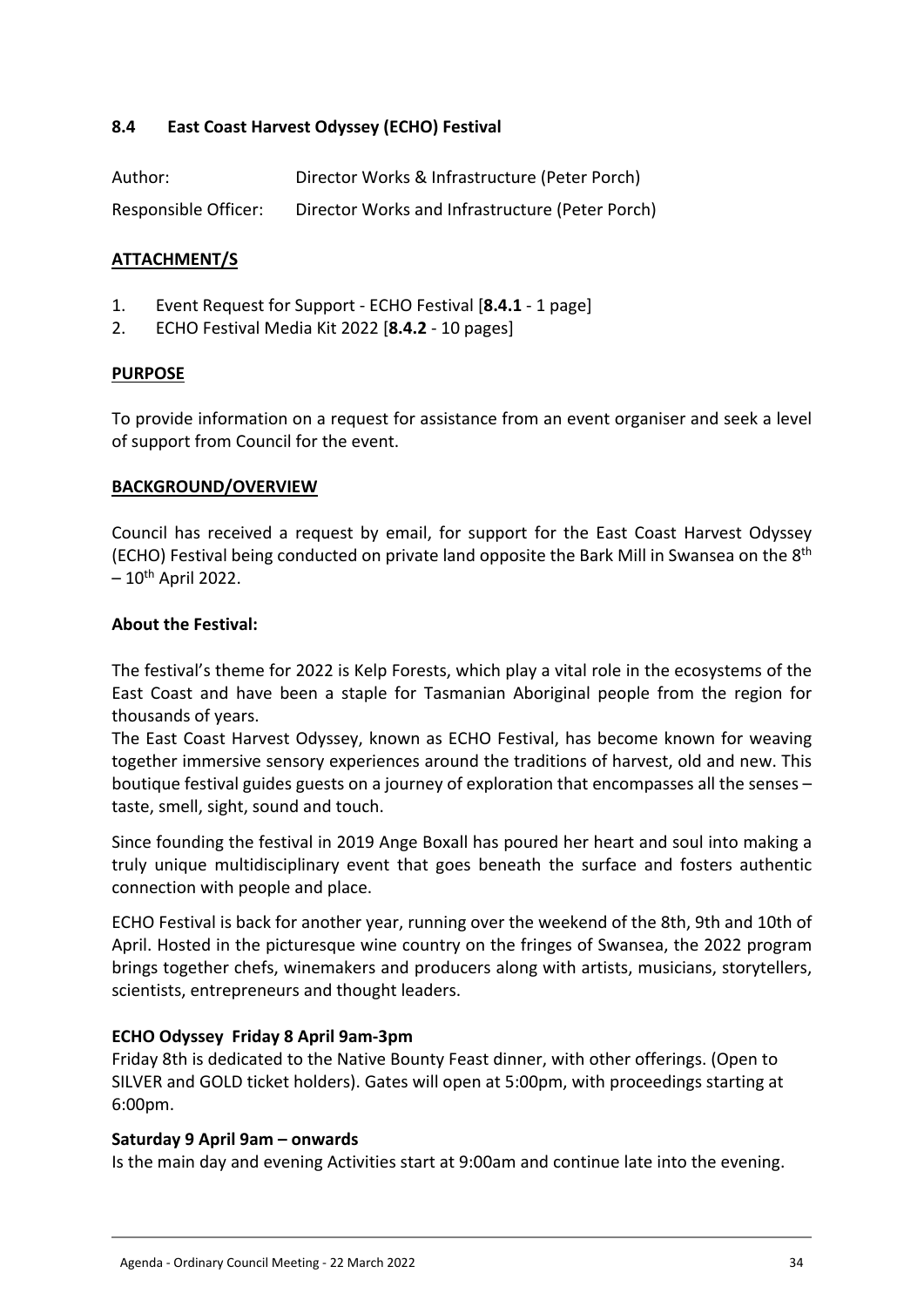## **Sunday 10 April**

Following morning activities on site, the After-Party Recovery Trail includes a Wine Trail itinerary followed by an off-site late afternoon concert – the 'ECHO Ripple', included in the ticket.

Whilst ECHO Festival are working hard to find solutions, please be aware that accessibility is limited due to the undulating, rough farm grounds. Please contact us should you require further information.

The festival organiser's request for assistance email is as follows:

*Support we need, and would really appreciate GSBC assistance with:*

- *We are currently working with Spectran on our traffic management plan which will come in at the total cost of approximately \$1500. This is only a written plan, no equipment is provided. Would GSBC be able to financially assist us with this cost? Or is there a grant we could apply for funding to assist?*
- *On the Traffic topic, does GSBC have any traffic management equipment and signage that we could have access to use? We will know exactly what kind of signage and equipment is required once we get our plan from Spectran - if GSBC does have any traffic equipment perhaps in the meantime you could list what equipment/signage you have available?*
- *Mowing the ECHO festival campground is located approximately 1km from the event site, pretty much opposite the Bark Mill Tavern. This site will need mowing about a week out from the festival, 1st of April. The festival site also needs mowing by the 1st of April, no later, as we start bump-in the festival in on the Monday 4th April. Those ride on mowers some Councils use would do a superb job of these grounds, or perhaps a slasher? A ride on is preferred.*
- *Cleaners Perhaps ECHO Festival site and campgrounds could link in with the local Swansea public amenities cleaning schedule? Do you have contracted cleaners that can take a little extra work on Saturday and Sunday?*
- *Also due to an increase in visitors and travellers to Swansea during ECHO Festival we think it might be a wise idea to clean the local public amenities a number of times over the weekend to ensure visitors' experience of Swansea is clean and enjoyable.*
- *Waste Management It would be great to have assistance again with the yellow recycling bins and red general waste bins. We are working on our waste management and can come back with numbers on bins needed soon. Does GSBC do any green waste or organic collection / industrial composting? We will have food leftovers and compostable goods needing to be taken care of. If not we will search other avenues for compostables - perhaps you have suggestions also?*
- *Equipment Hi Vis Vests x15, Hi Vis bunting x6 runs at 50 meters each (or close to this), Star pickets x20, Hi Vis witches hats x50+, 1000 litre IBC Drinking Water tanks x 2.*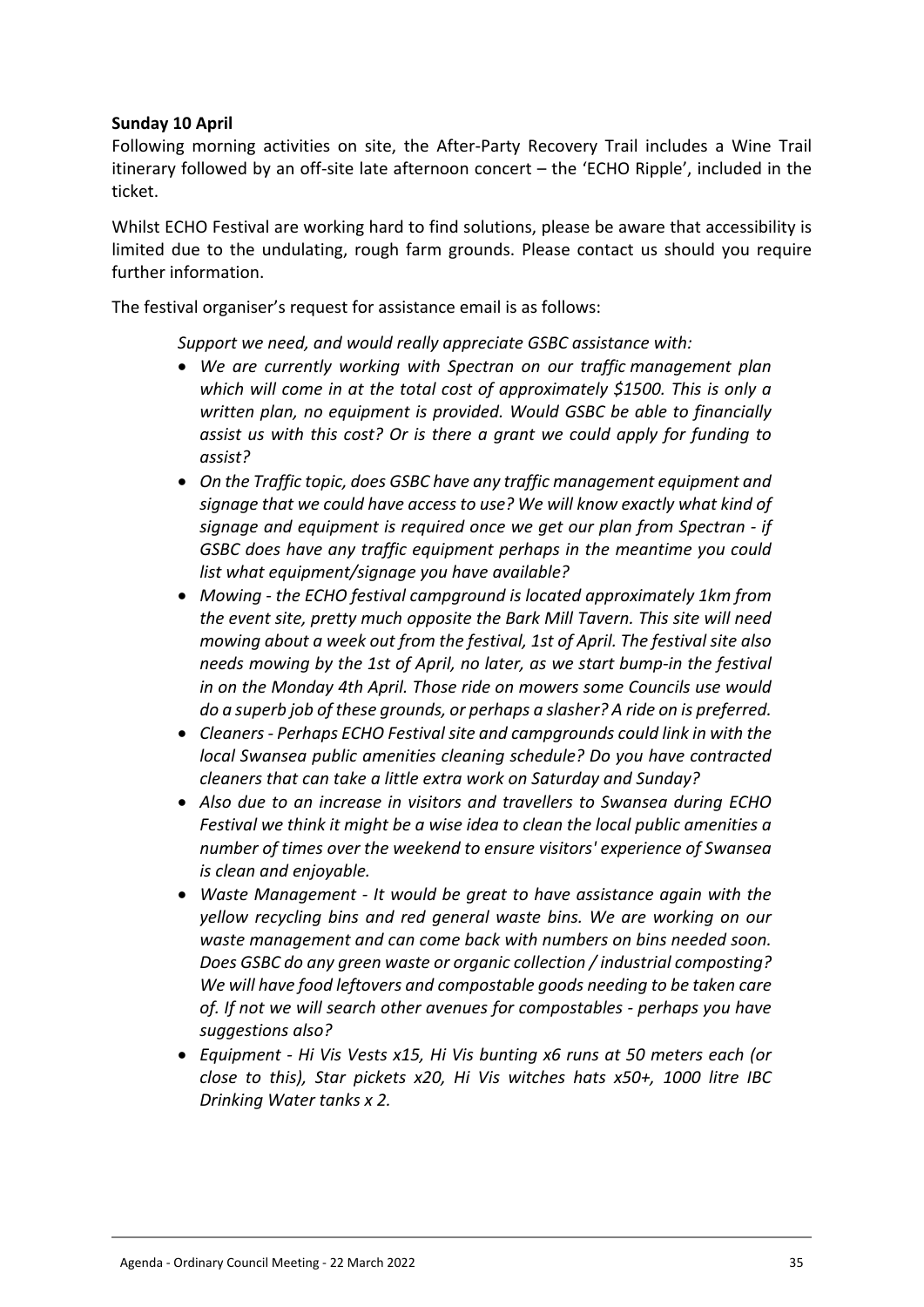## **STRATEGIC PLAN REFERENCE**

#### **Guiding Principles**

1. Balance economic and tourism growth whilst preserving our lifestyle, celebrating our rich history and protecting the region's unique and precious characteristics. 5. Ensure that our current expenditure and ongoing commitments fall within our means so that rates can be maintained at a manageable and affordable level.

#### **Key Foundations**

- 1. Our Governance and Finance
- 2. Our Community's Health and Wellbeing

#### **What we plan to do**

- Set realistic budgets and monitor income and expenditure closely.
- Support and facilitate social and community events that promote community health and wellbeing.

#### **STATUTORY IMPLICATIONS**

There are no statutory Implications.

#### **BUDGET IMPLICATIONS**

There are operational costs associated with the request items.

The expense is consistent with the 2021 allocations.

Council has a modest budget allowance each for small grants and events. Several of each have been approved to date and the table below includes a summary of expenses to February 2022.

|                            | <b>Small Grants</b> | Events   |
|----------------------------|---------------------|----------|
| Budget                     | \$25,000            | \$30,000 |
| Approvals for 7 months YTD | \$14,800            | \$3,600  |
| Balance Available          | \$10,200            | \$26,400 |

#### **RISK CONSIDERATION/S**

This festival is located on private land and so a permit to use the location is not required and there is also no public liability risk to Council.

#### **OFFICER'S COMMENTS**

The community benefits of festivals to our communities is recognised with any influx of visitors having a positive impact on retail and tourism providers. It is expected this event will have a positive economic effect for the area.

There are numerous festivals and events conducted by groups within the municipality for which Council receives requests for assistance for varying resources. Some are on Council land and some on private land.

A recent example of an event on private land is the Spoke festival conducted at Swansea for which Council provided bins and no other support. The organisers providing all other festival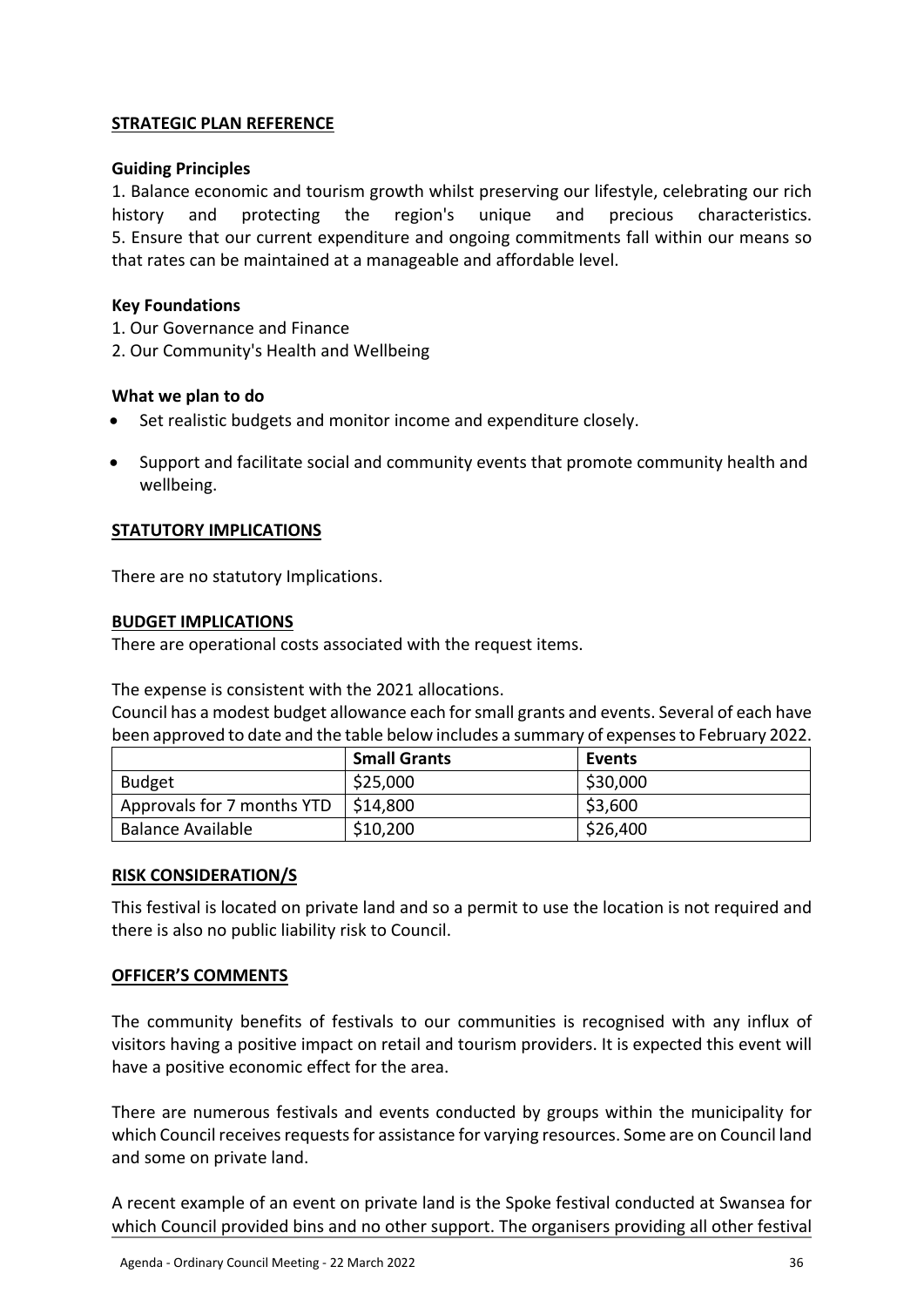requirements. Other examples include requests for small grants where provision is generally limited to \$1000.00 and provision of bins.

The level of support requested from the ECHO festival organisers is high by comparison with other similar events supported by Council. Most of the request items can be provided by service industries and this is the process with the majority of events. Officers will provide appropriate information as necessary to the organisers to assist in their resourcing of the items requested to delivery the event.

## **OFFICER'S RECOMMENDATION**

- 1. That Council provide bins for the event and an increase in servicing of public amenities in the area over the festival period.
- 2. That Council provides a grant of \$1000 from the Event Budget to the festival's organising body towards festival expenses.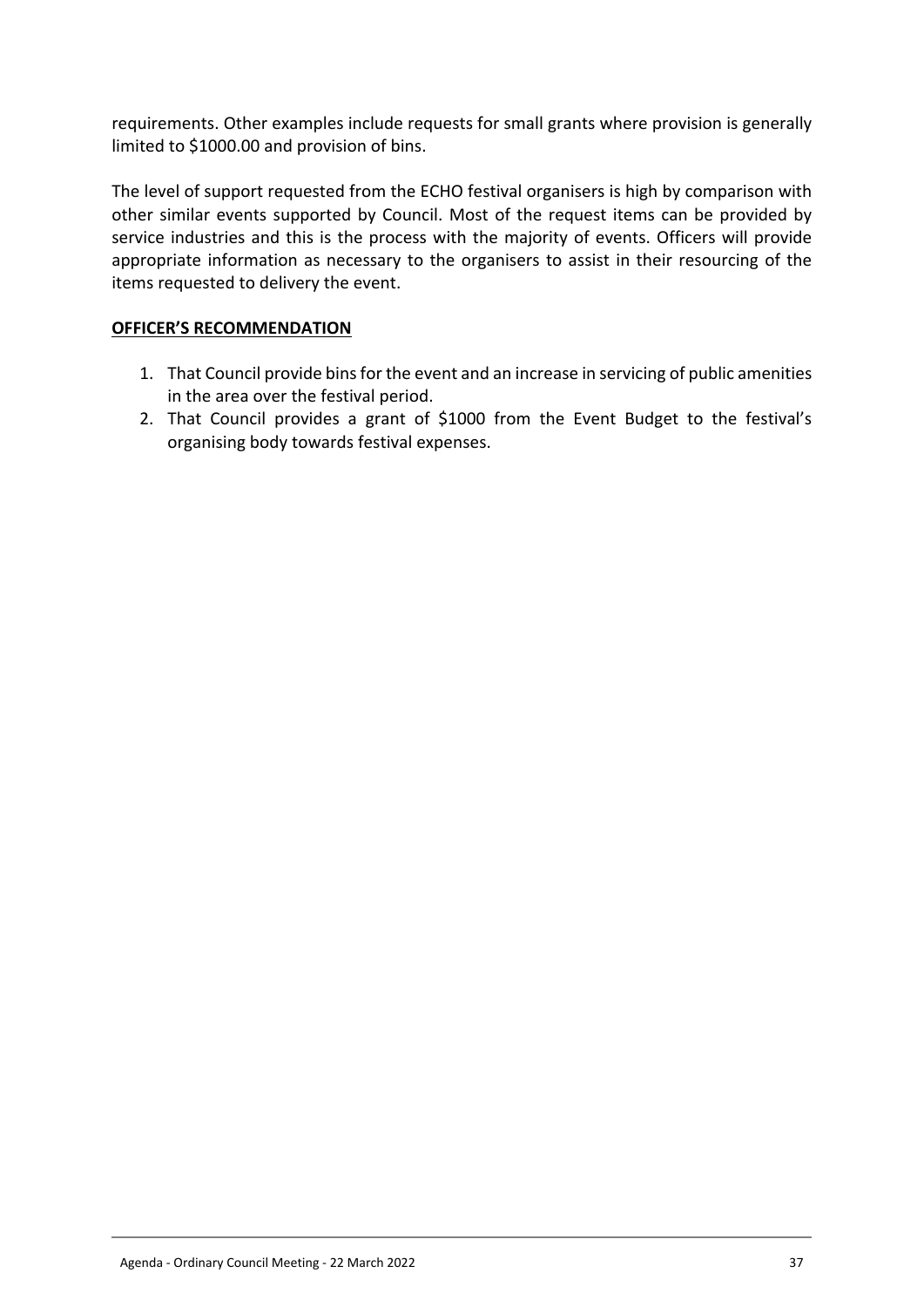## <span id="page-37-0"></span>**8.5 Audit Panel Committee Meeting Minutes - February 2022**

| Author:              | General Manager (Greg Ingham)                   |
|----------------------|-------------------------------------------------|
| Responsible Officer: | Director Corporate and Community (Elysse Blain) |

#### **ATTACHMENT/S**

1. Audit Panel Minutes 2022-02-15 Final [**8.5.1** - 3 pages]

#### **PURPOSE**

To recommend that Council receives and notes the attached Minutes from the Glamorgan Spring Bay Council Audit Panel.

#### **BACKGROUND/OVERVIEW**

The Glamorgan Spring Bay Council Audit Panel (the Panel) plays a vital role in assisting Elected Members of the Glamorgan Spring Bay Council in fulfilling responsibilities relating to the review of the Council's performance and effectiveness as well as safeguarding its long-term financial position.

The Panel met on 15 February 2022 at the Triabunna Council Office. The Panel has made a number of recommendations and a summary of the key actions are provided at the end of the key actions are provided at the end of the Minutes. The majority of these require action by Council staff or the Chair of the Panel.

#### **STRATEGIC PLAN REFERENCE**

#### **Guiding Principles**

5. Ensure that our current expenditure and ongoing commitments fall within our means so that rates can be maintained at a manageable and affordable level.

#### **Key Foundations**

1. Our Governance and Finance

#### **What we plan to do**

Set realistic budgets and monitor income and expenditure closely.

#### **STATUTORY IMPLICATIONS**

- Local Government Act 1993
- Glamorgan Spring Bay Audit Charter
- Australian Accounting Standards Board (AASB)
- International Financial Reporting Standards (IFRS)

#### **BUDGET IMPLICATIONS**

Nil.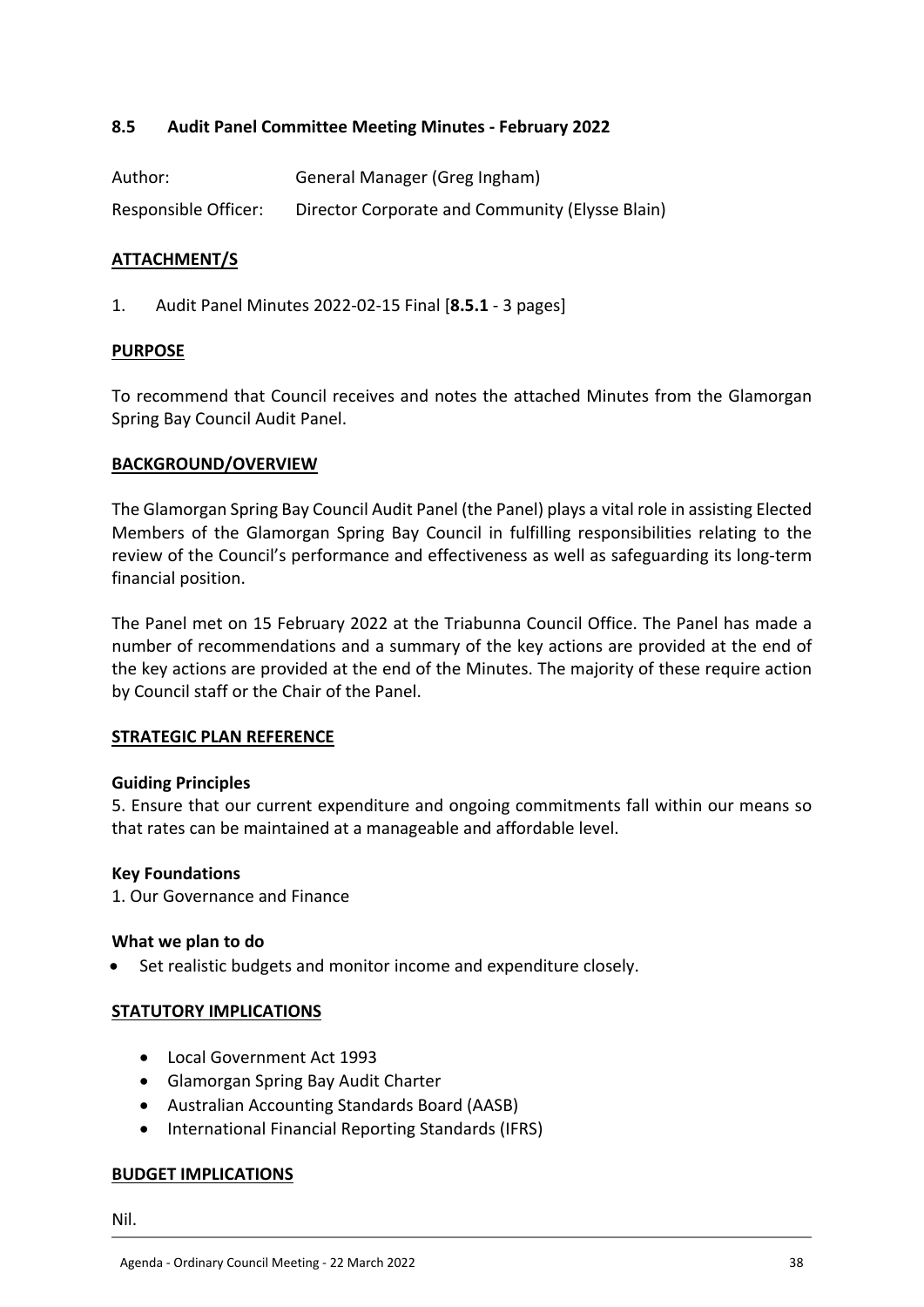#### **RISK CONSIDERATION/S**

| <b>Risk</b>                        | Likelihood | Consequence | Rating | <b>Risk Mitigation Treatment</b> |
|------------------------------------|------------|-------------|--------|----------------------------------|
| <b>Adopt the recommendation</b>    |            |             |        |                                  |
| There is no material risk from not |            |             |        |                                  |
| adopting this recommendation.      |            |             |        |                                  |
| Do not adopt the recommendation    |            |             |        |                                  |
| There is no material risk from not |            |             |        |                                  |
| adopting this recommendation.      |            |             |        |                                  |

#### **OFFICER'S COMMENTS**

The audit function is recognised as a critical component in the accountability and governance framework of any Local Government entity, and, under the Act, all Tasmanian Councils are required to establish and maintain an audit panel. Not doing so would be a breach of the Act and significantly reduce oversight of Councils finances.

#### **OFFICER'S RECOMMENDATION**

That Council receives and notes the attached Minutes of the Glamorgan Spring Bay Council Audit Panel Meetings held on the 15 February 2022.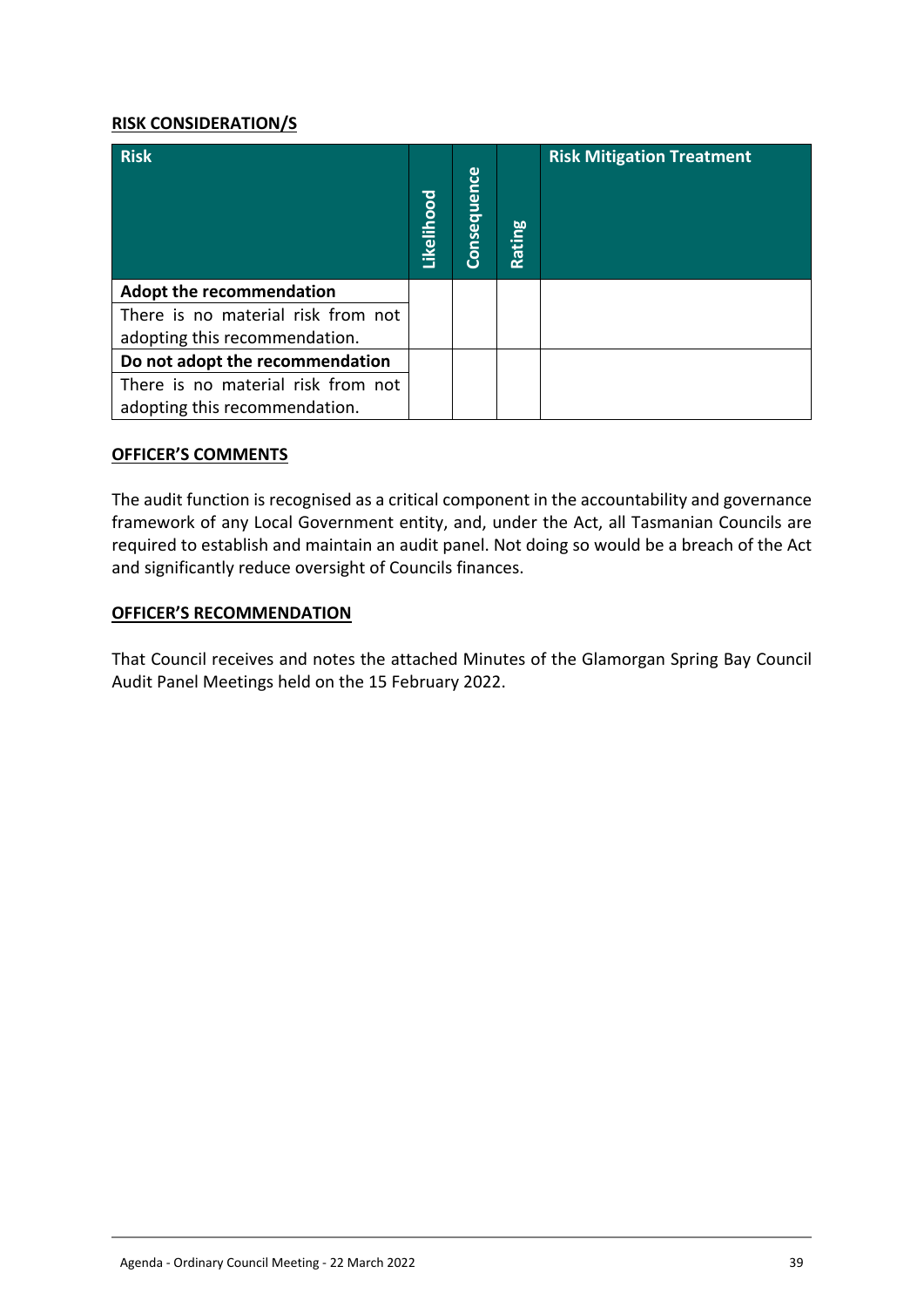## <span id="page-39-0"></span>**8.6 Swanwick Waste Water System Fees**

| Author:              | Director Works & Infrastructure (Peter Porch)   |
|----------------------|-------------------------------------------------|
| Responsible Officer: | Director Works and Infrastructure (Peter Porch) |

## **ATTACHMENT/S**

1. Swanwick WWTP Operating and depreciation costs [**8.6.1** - 3 pages]

#### **PURPOSE**

To provide information to Council and establish charges and communication methodology for Swanwick sewerage system users.

#### **BACKGROUND/OVERVIEW**

Council DA08144 July 2008 provided a framework for the establishment of a Level 1 Waste Water Treatment Plant and Water Re-use scheme.

Much has been debated in recent months as the development encompassing this system has reached approval stage and a determination on council's legal liability and funding opportunity with respect to the system has been investigated. Advice has been sought from officers of the Environmental Protection Agency (EPA) with respect to the operations of the facility and Legal advice has been sought to determine a means for applying user charges to administer the system.

The system meets the requirements of the EPA as a level 1 recycled water system under their "Environmental Guidelines for the use of Recycled Water in Tasmania" 2002. It does not require modification to operate legally at level 1 size which is less than 100 Kilolitres Average Daily Water Flow. The system must not exceed this volume meaning a cap is in place on new service connections to ensure it operates within this scope. The present number of approvals for connection to the system fit within the volumetric limitation.

TasWater has rejected the scheme in its current form requiring a quantum of funds for upgrade that is beyond the capacity of Council and the terms of the development permit do not provide for attribution of the additional development costs for the TasWater required upgrades to the developer.

The upgrade costs, if carried out and applied on a cost recovery basis are also beyond reasonable expectations of like services for system beneficiaries. It is considered that the upgrade is not achievable however there are options available to Council to manage the system at its present design capacity. Should the system exceed the 100 kilolitre per day cap, the trigger for level 2 classification is tripped and significant additional expenditure would be required and, under the "Environmental Guidelines for the use of Recycled Water in Tasmania" 2002, the system would have to be placed with a designated water authority to administer.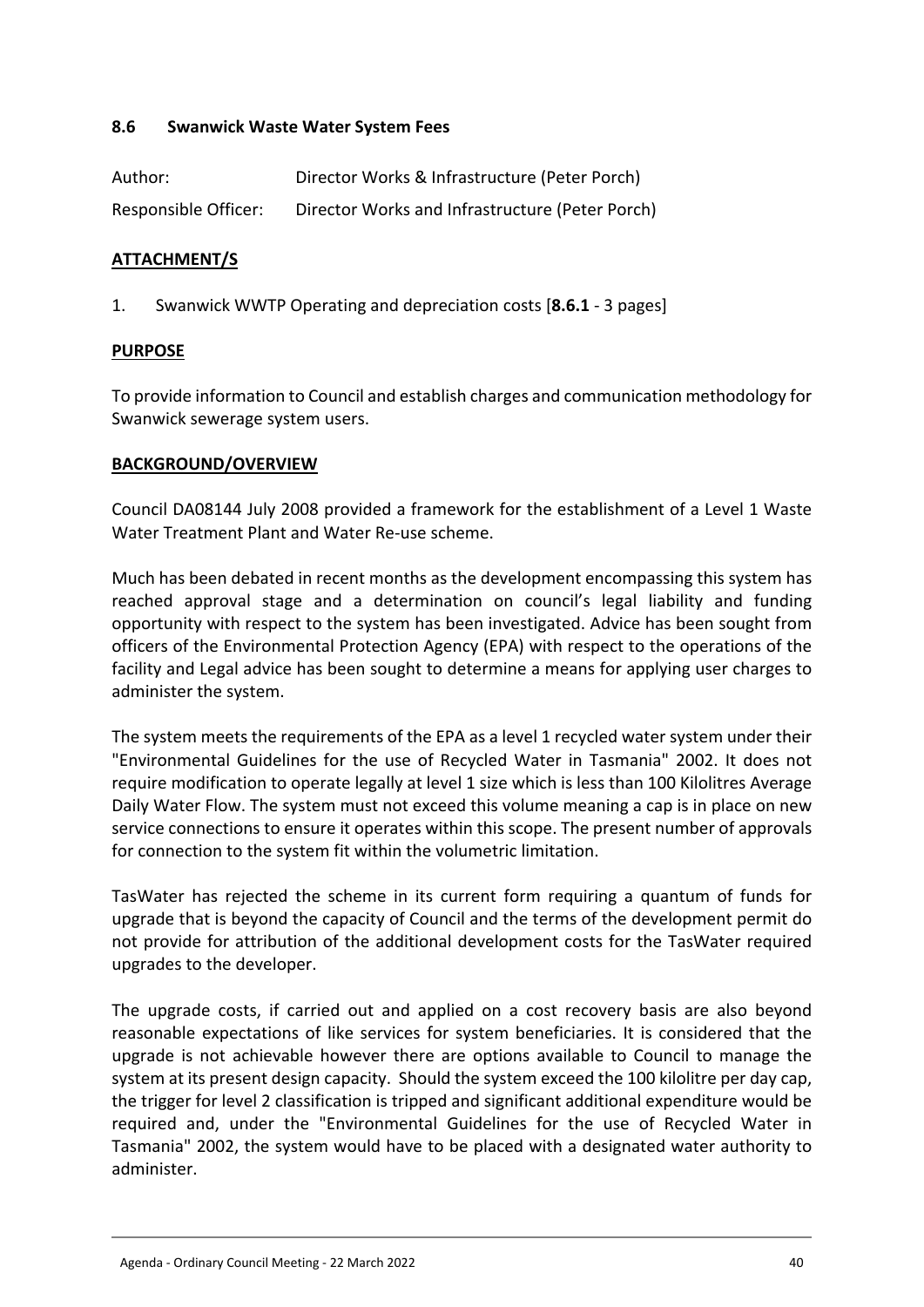The system can operate as was intended effectively within EPA guidelines under Council control as it is. There are minor modifications required to improve access in the short term and upsizing op pumps and rising main. With a longer-term asset management program implemented from projected revenues, the system will be self-sustaining.

Under the Environmental Guidelines for the use of Recycled Water in Tasmania 2002, the system can operate as a level 1 facility. Requirements of the operation of a level 1 facility include a "Supplier Use" agreement. This is an *Agreement for Discharge and Use of Recycled Water*, made between Glamorgan Spring Bay Council and Cooroolina Pty Ltd & Freycinet Golf Club Inc.

Council has a role through Environmental Health in monitoring regular reports required of the water user and ensuring compliance under this agreement.

## **STRATEGIC PLAN REFERENCE**

#### **Guiding Principles**

7. Communicate and explain Council's decisions and reasons in an open and timely manner.

#### **Key Foundations**

1. Our Governance and Finance

4. Infrastructure and Services

## **What we plan to do**

- Implement a dedicated process to ensure rates and other fees are collected in a timely manner.
- Complete all asset management plans and policies for Council infrastructure (including assessment of condition) in 2020.
- Develop plans, policies and guidelines for built assets.

## **STATUTORY IMPLICATIONS**

Environmental Management and Pollution Control Act 1994

Environmental Guidelines for the use of Recycled Water in Tasmania

Local Government Act 1993

#### **100. Separate rate or charge**

*(1) A council may, by absolute majority, make a separate rate or separate charge in respect of land, or a class of land, within a part of its municipal area.*

*(2) A separate rate or separate charge may be made –*

*(a) in addition to any other rates or charges; and*

*(b) in respect of a financial year or part of a financial year; and*

*(c) for the purpose of planning, carrying out, making available, maintaining* 

*or improving any thing that in the council's opinion is, or is intended to be,* 

*of particular benefit to –*

*(i) the affected land; or*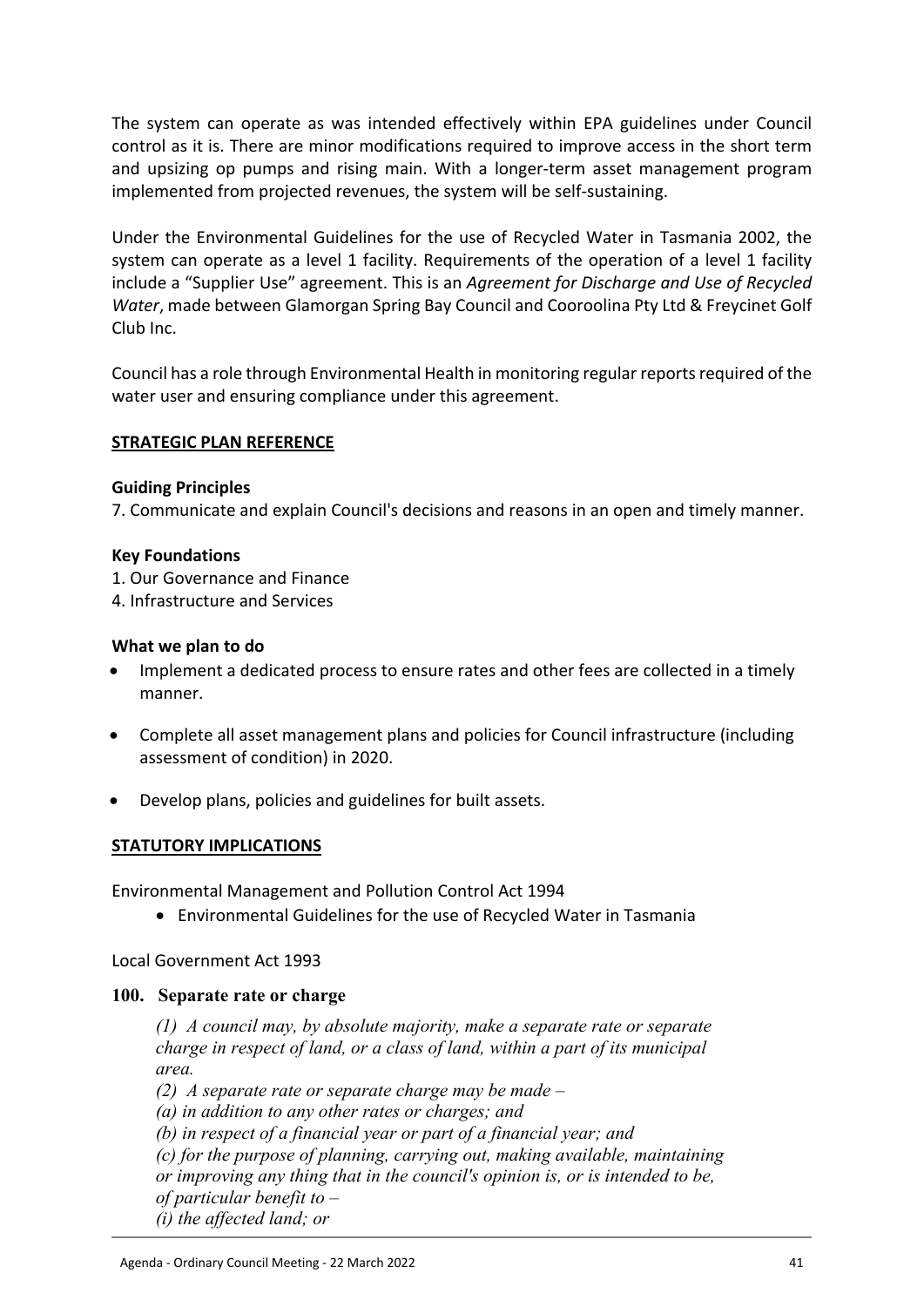*(ii) the owners or occupiers of that land.*

*(3) A separate rate or separate charge must not be made more than one month before the beginning of the financial year in which it commences, but may otherwise be made at any time during a financial year.*

*(3A) A separate rate or separate charge applies from –*

*(a) a date specified by the council that is after the date on which it is made; or*

*(b) a date specified by the council that is before the date on which it is made if that date is stated in the notification referred to in [section 101\(2\)](https://www.legislation.tas.gov.au/view/html/inforce/current/act-1993-095#GS101@Gs2@EN) ; or (c) if a date is not specified, the date on which it is made.*

*(4) At the time of making a general rate, a council may, upon the resolution of an absolute majority, continue a separate rate or separate charge applying in respect of a financial year for the next financial year.*

*(5) A separate rate or separate charge cannot be continued beyond the period notified under [section 101\(2\)\(d\)](https://www.legislation.tas.gov.au/view/html/inforce/current/act-1993-095#GS101@Gs2@Hpd@EN) .*

*(6) If a separate rate or separate charge is not continued for a particular financial year, the separate rate or separate charge must not be continued in respect of a subsequent financial year.*

*(7) A separate rate or separate charge must not be continued for a period of more than 5 financial years unless, in the fifth financial year –*

*(a) the council resolves to continue the separate rate or separate charge under [subsection \(4\)](https://www.legislation.tas.gov.au/view/html/inforce/current/act-1993-095#GS100@Gs4@EN) ; and*

*(b) the separate rate or separate charge is reviewed in accordance with [section 105A](https://www.legislation.tas.gov.au/view/html/inforce/current/act-1993-095#GS105A@EN) .*

*(8) A separate rate or separate charge for a financial year is to be based on the same category of value of land as is applicable to the general rate for that financial year under [section 90](https://www.legislation.tas.gov.au/view/html/inforce/current/act-1993-095#GS90@EN) [\(3\)](https://www.legislation.tas.gov.au/view/html/inforce/current/act-1993-095#GS90@Gs3@EN) .*

## **BUDGET IMPLICATIONS**

Council has been bearing an operational cost for the operation of the water treatment system for several years since the first properties were connected and arrangements were agreed with the developer for this to occur.

The implementation of a charge on system users will provide for the renewal of the assets over time and the day to day running of the system.

The facility is effectively ten years old with short life electrical elements of the system already replaced through wear and tear and longer-term assets partially consumed in terms of depreciation. A schedule consistent with asset management practice has been developed for the development of a proposed charge which will accommodate long term asset renewal and operational maintenance.

Fees will be required to be levied across system users to recoup costs of \$50,739.00 plus gst per annum. These funds will be managed as a discrete business unit to ensure transparent auditability for system customers.

The impact on budget will be positive, reducing the operational costs council has been absorbing year on year and providing a fund from which to replace larger long-term assets over time.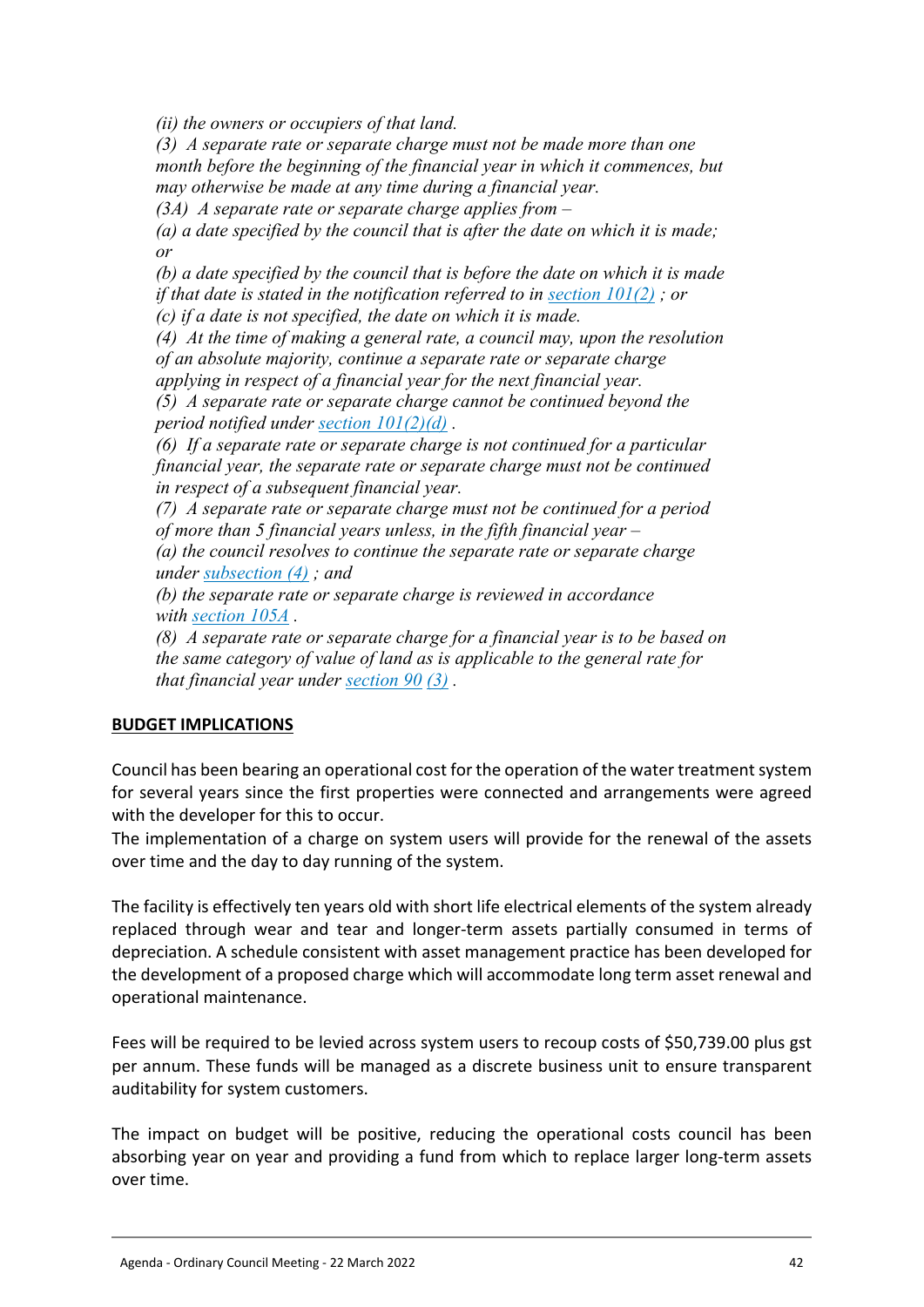## **RISK CONSIDERATION/S**

| <b>Risk</b>                          | Consequence | Likelihood | Rating         | <b>Risk Mitigation Treatment</b>   |
|--------------------------------------|-------------|------------|----------------|------------------------------------|
| <b>Adopt the recommendation</b>      |             |            |                | Funds generated to offset short    |
| Positive consequence.                |             |            |                | and long-term costs of<br>term     |
| A way forward is provided avoiding   |             |            |                | service provision.                 |
| litigation and providing a balanced  |             |            | δ <sub>ι</sub> |                                    |
| income stream for the service costs. |             |            |                |                                    |
| Do not adopt the recommendation      |             |            |                | Ongoing costs to Council to be met |
| Negative consequence.                |             |            |                | from existing operating accounts.  |
| Financial risk certainty of ongoing  |             |            |                |                                    |
| non-recovery of system operating     | 스<br>도이     | Certain    | High           |                                    |
| and capital expenses.                |             |            |                |                                    |

#### **OFFICER'S COMMENTS**

The system currently services an area in which there are lots with completed houses and industrial sites and undeveloped lots. Determinations need to be made with respect to the rate to be applied to developed and undeveloped land through the budget development process.

It is proposed to provide notice to affected landowners before Council decides through the budget process, to impose a separate rate. This notice will advise landowners of their opportunity to make submissions against the imposition of the separate rate.

Should 10% of the affected ratepayers present a petition against the separate rate, Council must arrange a public meeting before making a decision.

The system provides recycled water to the golf club as the only means for disposal of the treated effluent. The Agreement for Discharge and Use of Recycled Water to be entered into with the end user (Golf Course) is a requirement of the EPA guidelines and a recognition and formalisation of existing practices.

## **OFFICER'S RECOMMENDATION**

- 1. That Council provides notice to landowners connected to the Swanwick waste water treatment plant advising of the separate rate, under s100 of the Local Government Act 1993, being considered to apply in the 2022-23 financial year budget process with advice of the order of cost of that rate to property owners.
- 2. That Council enter into an Agreement for Discharge and Use of Recycled Water with Cooroolina PTY LTD &Freycinet Golf Club Inc.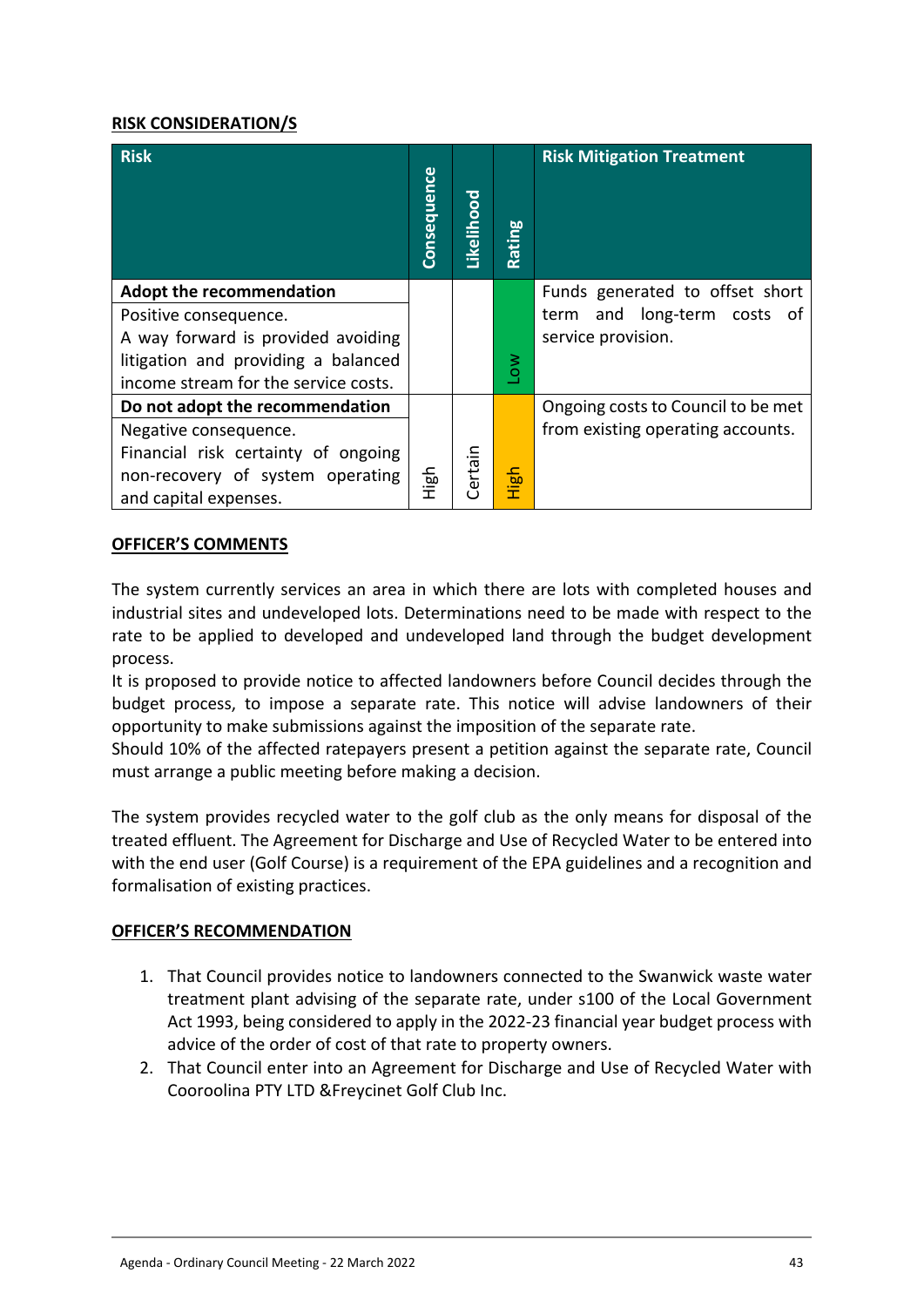## <span id="page-43-0"></span>**8.7 RSL Triabunna Request for road closure**

| Author:              | Director Works & Infrastructure (Peter Porch)   |
|----------------------|-------------------------------------------------|
| Responsible Officer: | Director Works and Infrastructure (Peter Porch) |

## **ATTACHMENT/S**

Nil

#### **PURPOSE**

To seek a Council decision on a temporary road closure and provision of assistance to implement that to facilitate an ANZAC Day march in Triabunna.

#### **BACKGROUND/OVERVIEW**

In preparation for an ANZAC Day march, the RSL Club of Triabunna has requested Council's approval to temporarily close a section of Vicary Street and provide assistance to implement the traffic management arrangements necessary for the activity.

The event will occur on a public holiday. Last year, Fire Services and SES were requested to facilitate the closure as we are given to understand the closure has been undertaken by these agencies in the past. That provision was not able to occur and the march was not able to proceed.

It was suggested at the time that a request in advance be made for Council to determine a level of support and that has occurred.

#### **STRATEGIC PLAN REFERENCE**

#### **Guiding Principles**

5. Ensure that our current expenditure and ongoing commitments fall within our means so that rates can be maintained at a manageable and affordable level.

#### **Key Foundations**

2. Our Community's Health and Wellbeing

#### **What we plan to do**

 Support and facilitate social and community events that promote community health and wellbeing.

#### **STATUTORY IMPLICATIONS**

Local Government (Highways) Act 1982 Division 3 - Temporary closure of local highways 19.

Closure of local highways for public functions, &c. (1) For a purpose in connection with a public function, or in order to facilitate work on land adjoining a local highway, a corporation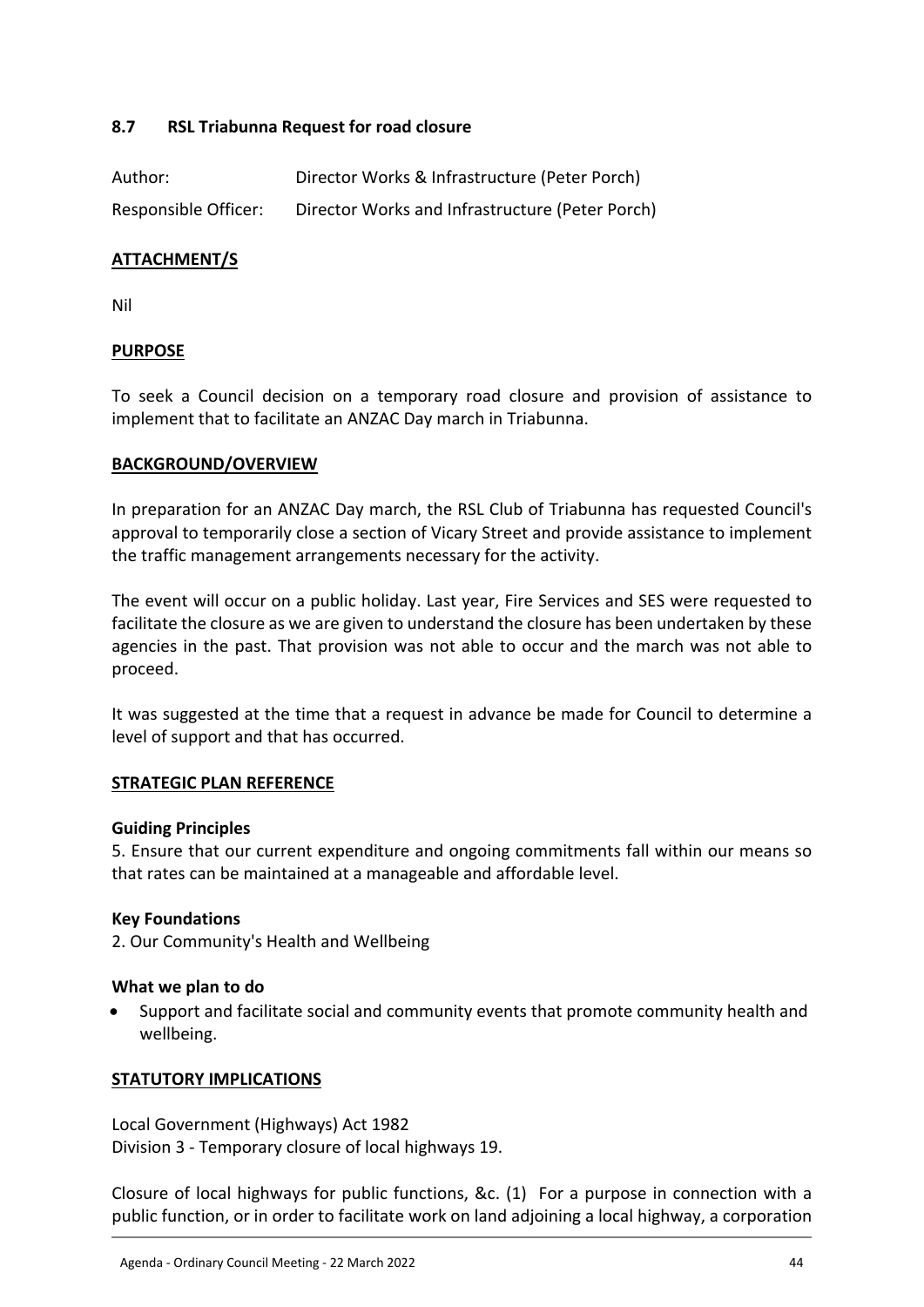may, after consulting the Commissioner of Police– (a) close a local highway or part of a local highway in the municipality; (b) forbid the use of a local highway or part of a local highway in the municipality by all person, or by all persons with vehicles, subject to such exceptions as the corporation considers appropriate; or

(2) When practicable, a corporation shall give notice in a local newspaper circulating in the municipality of any action that it proposes to take under this section. (3) The forbidding under subsection (1) (b) of the use of a local highway or part of a local highway in a municipality shall be effected by an order– (a) published in a local newspaper circulating in the municipality; or (b) displayed where the public right of passage ceases under the order.

## **BUDGET IMPLICATIONS**

It is proposed to implement a fixed closure for as short a time as possible with 2 staff.

Likely cost of the road closure will be in the order of \$400 and the advertising around \$500 which can be met from operating expenses.

| <b>Risk</b>                                                       | Likelihood | Consequence | <b>bo</b><br>tin<br><b>Ra</b> | <b>Risk Mitigation Treatment</b>   |
|-------------------------------------------------------------------|------------|-------------|-------------------------------|------------------------------------|
| <b>Adopt the recommendation</b><br>Strategic objectives supported |            |             | $\sum_{i=1}^{\infty}$         | Positive consequence               |
| Do not adopt the recommendation<br>Event not able to proceed.     | Certain    | Moderate    | High                          | No mitigation activities available |

## **RISK CONSIDERATION/S**

#### **OFFICER'S COMMENTS**

ANZAC Day is an important commemorative activity nationally; for the community broadly and for the RSL locally. Facilitating the event is highly likely to be considered culturally important to the community.

## **OFFICER'S RECOMMENDATION**

That Council approves and facilitates the road closure of Vicary Street Triabunna, between Melbourne Street and the RSL Clubrooms between 10.30am and 11.15am on Monday the 25<sup>th</sup> April 2022 to facilitate the Triabunna RSL club ANZAC Day march and that Council advertise the road closure in accordance with policy.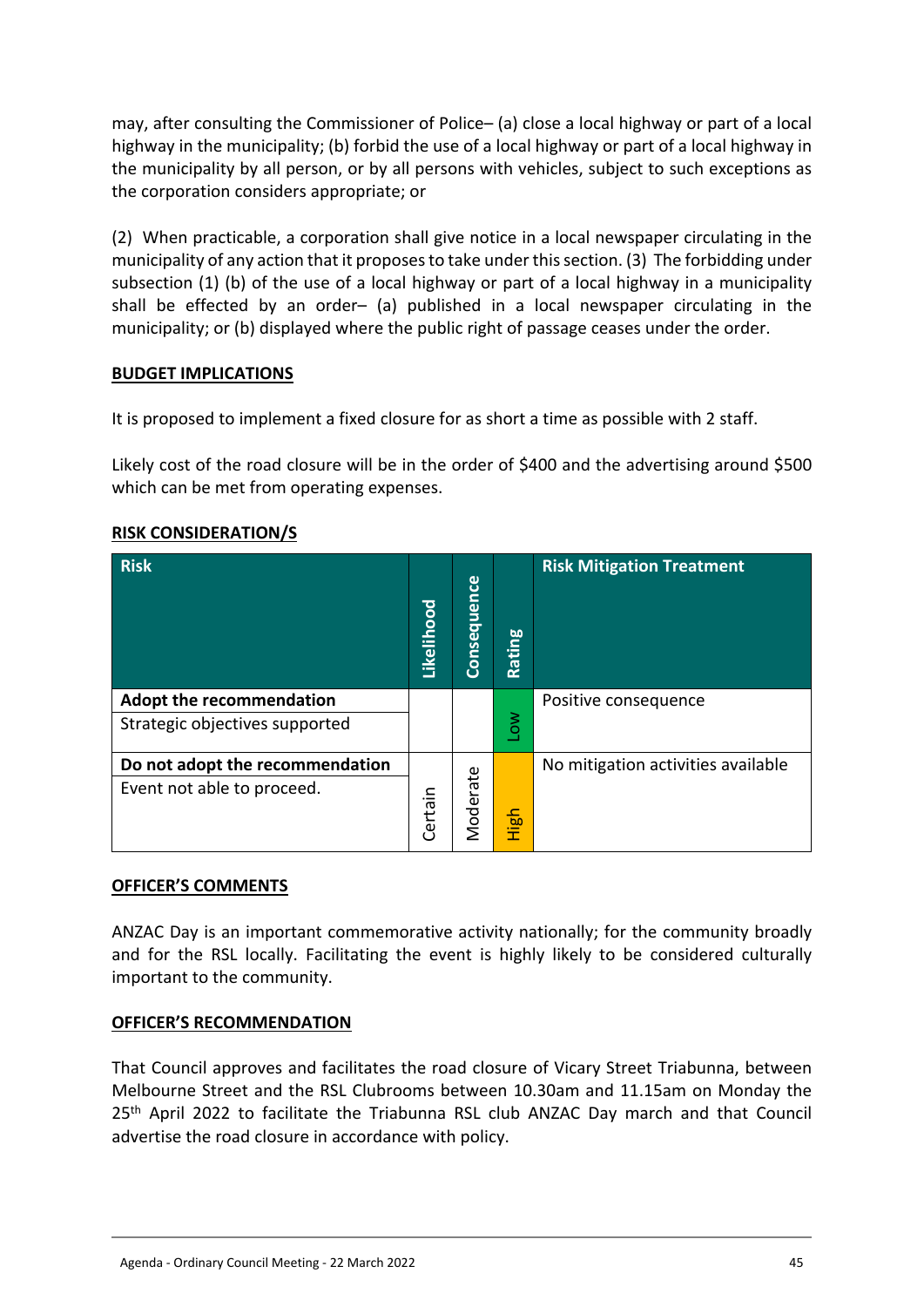## <span id="page-45-0"></span>**8.8 Swansea Helipad Proposal**

| Author:              | Director Works & Infrastructure (Peter Porch)   |
|----------------------|-------------------------------------------------|
| Responsible Officer: | Director Works and Infrastructure (Peter Porch) |

## **ATTACHMENT/S**

1. Report Swansea Helipad development proposal [**8.8.1** - 3 pages]

#### **PURPOSE**

To seek endorsement of a proposal to develop land, within planning and statutory confinements and in conjunction with other emergency management stakeholder agencies at 76 Maria Street Swansea for emergency preparedness and response purposes.

## **BACKGROUND/OVERVIEW**

In accord with the Municipal Emergency Management Committee function to implement opportunities for improvement, and through the development of Council's funding application for the Black Summer Bushfire Grant, Council's Municipal Emergency Management Coordinator has been liaising with staff from Tas Fire in the first instance and Tasmanian Ambulance regarding the development of the land behind the existing Swansea Emergency Services building at Swansea for more intensive helicopter use with the establishment of permanent infrastructure.

Helicopters are used extensively in fire operations and to service emergency health service requirements on the East Coast. There are no permanent facilities established in the Swansea area from which ongoing helicopter operations can be supplied and resourced. This creates additional resource liaison to operate staging from the site. Additionally, all ambulance operations are conducted in public open space generating numerous risks associated helicopter activity.

The location in question was used for staging over the 2021 Christmas period, and previously however there is currently a lack of facilities and infrastructure to sustain the higher use that come with sustained emergencies. Also, while the Swansea oval is used and may still be used for helicopter landing that location presents many risks as a public open space and is not able to be developed with complimentary facilities.

Emergency operations rely on speed and efficiency for effectiveness in the field. The present ad-hoc arrangements for helicopter operations come with risks to operational effectiveness and to the general public where the oval is used.

An opportunity exists to develop a section of the Council land at the rear of the existing emergency services combined depot at 76 Maria Street Swansea. This relatively new multiagency facility is well equipped to use as an operations center for the various agencies deploying helicopters for emergency response.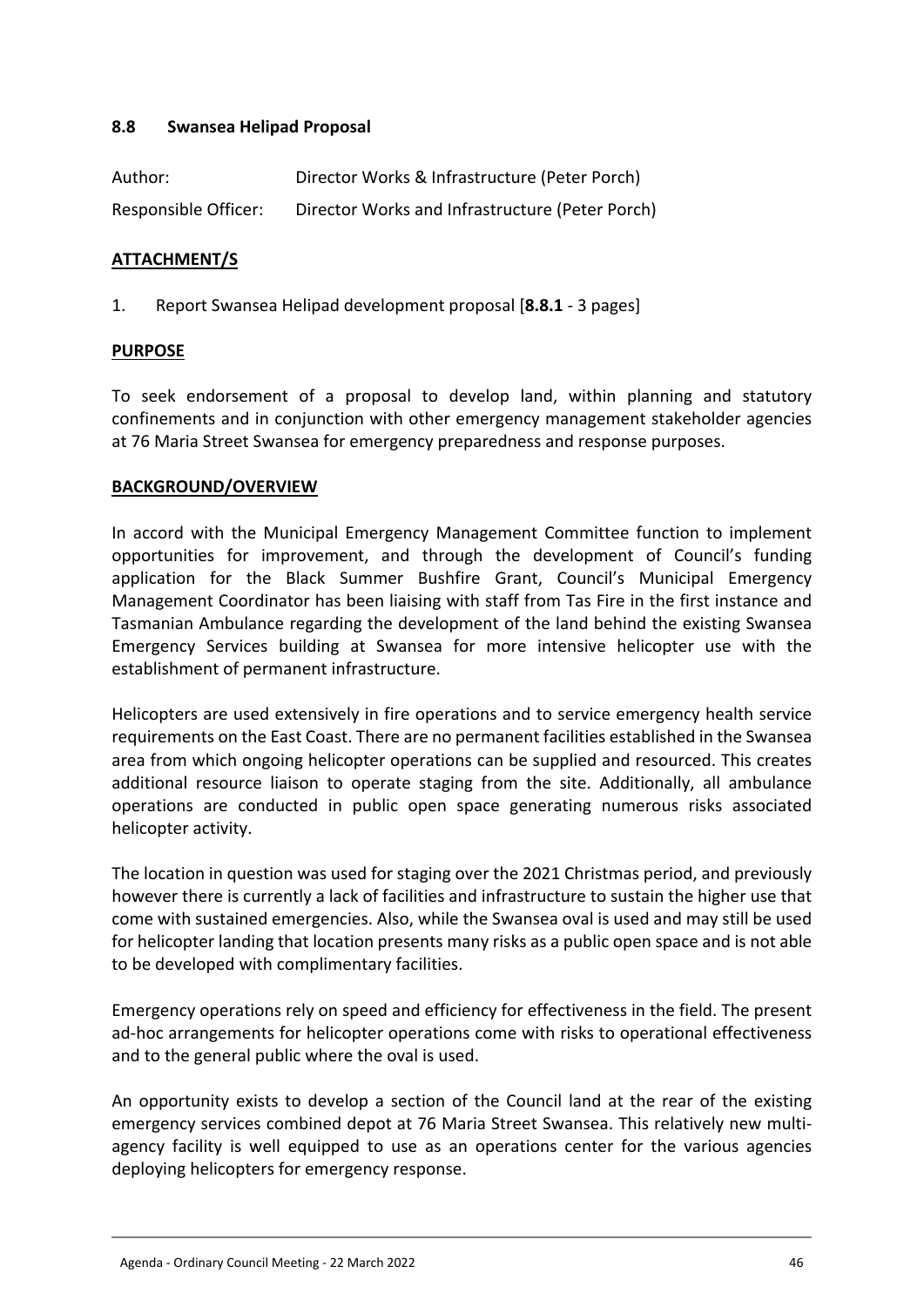The land at the rear is presently utilized for sheep grazing and hay which may continue to an extent under the proposed development.

The land is Council owned and zoned for Light Industrial use.

The proposal would ultimately and progressively see the development of 4 helipads with associated lighting, windsocks and line marking and a raised road to service these with trucks and other vehicles. The site may also have aviation fuel storage subject to proposed frequency of use otherwise tankers would service the site as necessary. Development needs are proposed to be worked out with all stakeholders.

The works are proposed to be funded predominantly through grants with limited agency funds as necessary to supplement these. The facility will only develop as far as ultimately deemed necessary.

Through the Black Summer Bushfire Grant process Council has attracted initial funding of \$87,000 to establish some hard stand areas for improved accessibility to better facilitate the present ad-hoc arrangements.

#### **STRATEGIC PLAN REFERENCE**

#### **Guiding Principles**

2. Reinforce and draw on the strengths of our communities at both a local and regional level.

#### **Key Foundations**

2. Our Community's Health and Wellbeing

#### **What we plan to do**

Advocate for access and coordination of reasonable transport services.

#### **STATUTORY IMPLICATIONS**

#### Local Government Act 1993

S20. Functions and Powers

(1) In addition to any functions of a Council in this or any other Act, a Council has the following functions:

(a) to provide for the health, safety and welfare of the community;

#### Emergency Management Act 2006

The Municipal Emergency Management Committee is established under Section 22 of the Emergency Management Act 2006 which describes the committee functions at Section 22 generally as:

"…to institute and coordinate, and to support the institution and coordination of, emergency management in the municipal area…"

Functions of the Municipal Emergency Management Committee under the committee Terms of Reference include: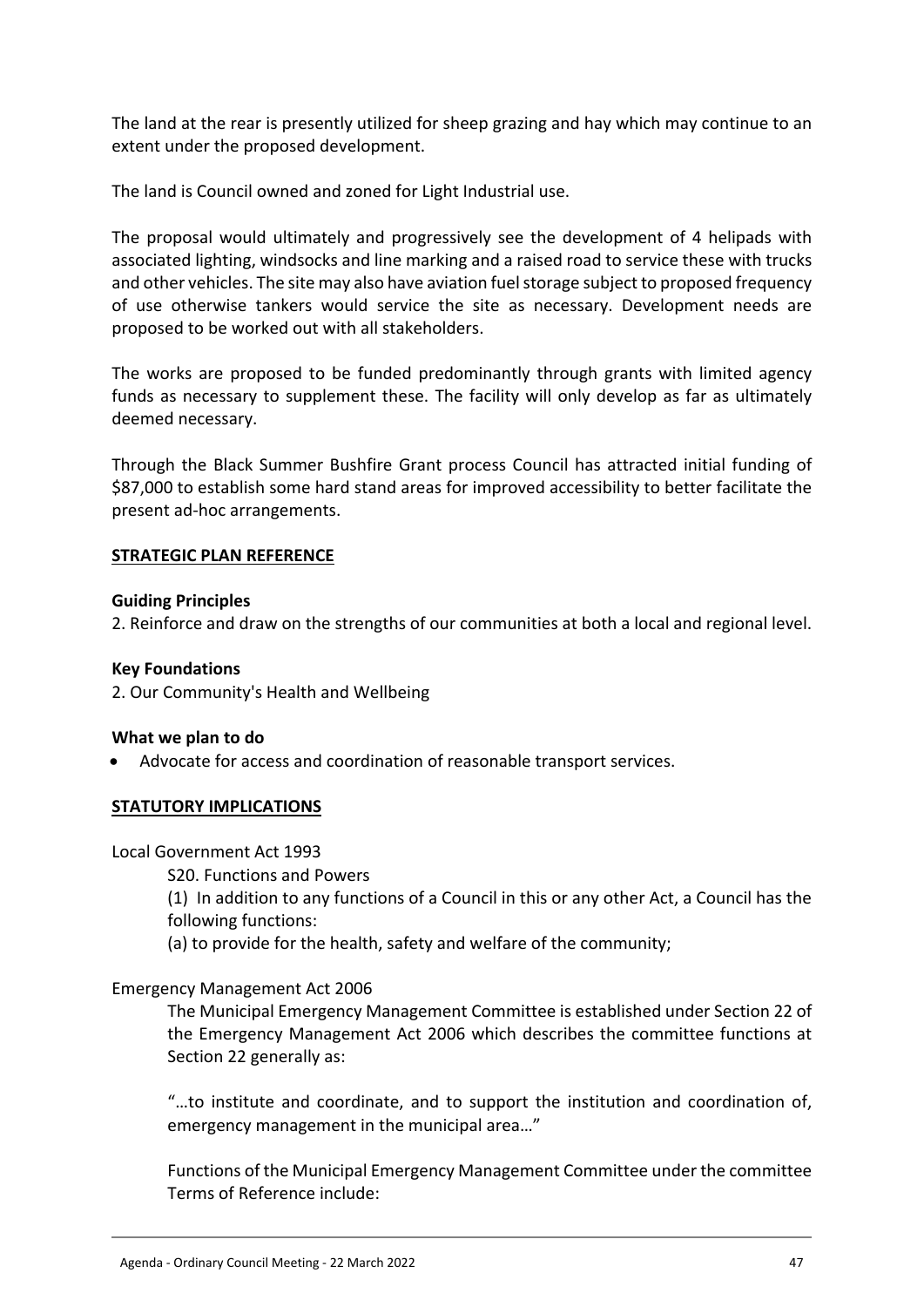2.1.2 Enhance emergency management arrangements by reviewing the management of emergencies that have occurred in the municipal area and identifying excellence as well as opportunities for improvement.

#### **BUDGET IMPLICATIONS**

There are no budget implications for Council. Funding for any proposed development of the site is proposed to come from grant funding and inter-agency cooperation to achieve the same.

The Black Summer Bushfire Grant of \$1.53M recently awarded to Council includes \$87,000 for preliminary works to facilitate the present level of operations. Works under this funding will underpin any further site development.

| <b>Risk</b>                                                                                                                     | Likelihood | Consequence | Rating                | <b>Risk Mitigation Treatment</b> |
|---------------------------------------------------------------------------------------------------------------------------------|------------|-------------|-----------------------|----------------------------------|
| <b>Adopt the recommendation</b><br>Provide greater preparedness and<br>capability<br>with<br>the<br>response<br>municipal area. |            |             | $\sum_{i=1}^{\infty}$ | Risk mitigation achieved         |
| Do not adopt the recommendation<br>No<br>improvement<br>to<br>emergency<br>response facilities.                                 | Possible   | Moderate    | Moderate              | No change to level of risk       |

#### **RISK CONSIDERATION/S**

#### **OFFICER'S COMMENTS**

The proposal has the support of officers within Tas Fire and Tas Ambulance, the two agencies who would most use the facility. Council officers have meet both agencies on site to discuss the opportunities presented. As shown in the photograph in the attachment, Tas Fire brought a helicopter to the site to facilitate discussions on the proposal as a mark of their interest.

Council and other agencies have access to grants from time to time to develop infrastructure which supports the wellbeing and resilience of the community which goes to Council's function to provide for the health, safety and welfare of the community. This proposal may be considered to represent these core functions of Council.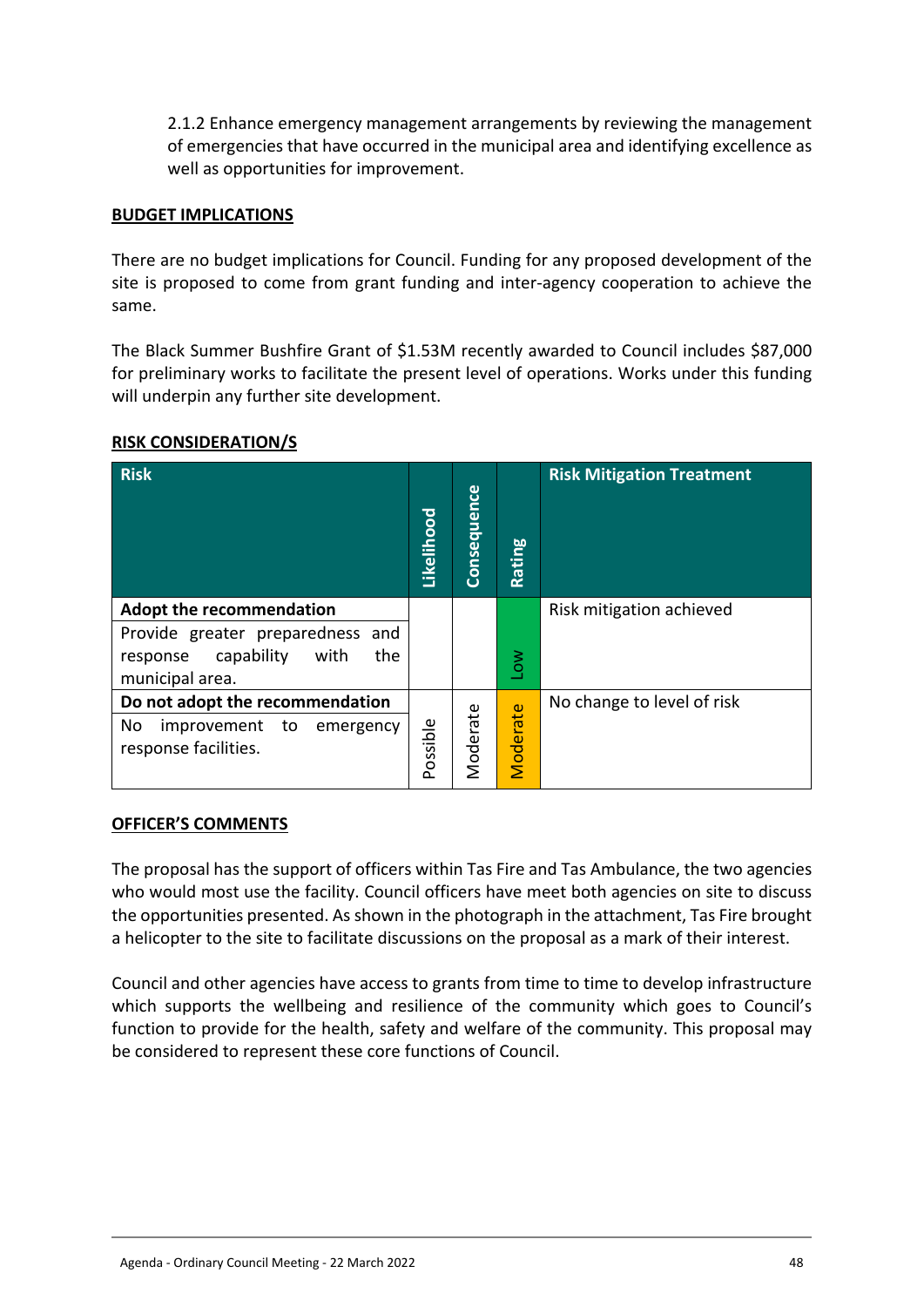## **OFFICER'S RECOMMENDATION**

That Council endorse the proposal to develop land, within planning and statutory confinements and in conjunction with other emergency management stakeholder agencies at 76 Maria Street Swansea for emergency preparedness and response purposes; that being the development of helicopter staging infrastructure through grant funding and inter-agency cooperation.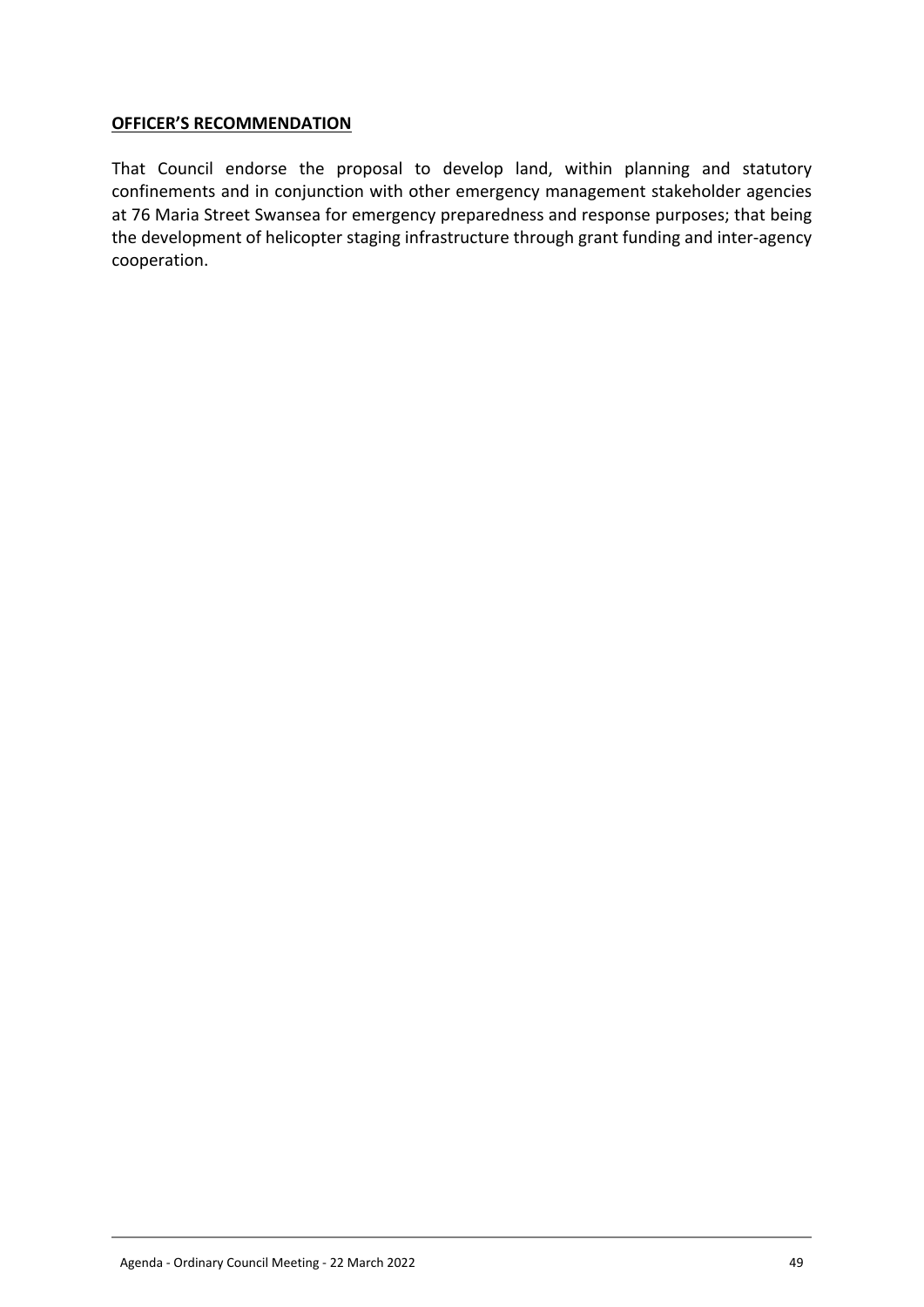## <span id="page-49-0"></span>**8.9 Orford Foreshore Masterplan**

| Author:              | Director Planning & Development (Alex Woodward)   |
|----------------------|---------------------------------------------------|
| Responsible Officer: | Director Planning and Development (Alex Woodward) |

## **ATTACHMENT/S**

1. Draft Orford Foreshore Master Plan.rs [**8.9.1** - 84 pages]

#### **PURPOSE**

To provide Council with a report on the development of the Draft Orford Foreshore Masterplan and seek Council's approval for the Draft Masterplan to be released for public exhibition and comment.

## **BACKGROUND/OVERVIEW**

A key gateway to our municipality is Orford and the coastal foreshore extending from Raspins Beach south to the end of Millington's Beach, has been a popular place that attracts high levels of use and recreational activity by locals and visitors. There are a number of public land titles within the project area and the land tenure of each title varies. The land tenures incorporated into the Master Plan area include:

- Raspins Beach Conservation Area (PWS) and subject to a Crown Lease (GSBC)
- Millingtons Beach Conservation Area (PWS) public amenity block subject to a Crown Licence (GSBC).
- $-$  Public Reserve (PWS), some parcels subject to a Crown Lease (GSBC)
- Unallocated Crown Land resulting from recent works around the Prosser River Mouth (PWS)

Each land tenure is managed under different legislation with differing management arrangements and objectives.

Over 2017-2018 Marine and Safety Tasmania (MAST) together with the Department of State Growth and the Glamorgan Spring Bay Council (GSBC) undertook a project to dredge and channelise the Prosser River. The State Government funded the stabilisation of the Prosser River Mouth, involving the installation of large sandbags on either side of the channel entrance, extending into Prosser Bay. The Development Application description was to provide a pleasure boat facility. There are ongoing management implications associated with this project, including monitoring, repairs, channel dredging and sand relocation.

The physical changes to the river mouth resulting from the Prosser River mouth stabilisation has already had significant implications not only for the natural values within the area but overall, to the way that the area is now used. Combined with the ever-increasing visitor numbers to the area, together with the impacts of climate change such as coastal inundation and flooding, there will continue to be changes to how the area is and can be used and therefore to how it is managed.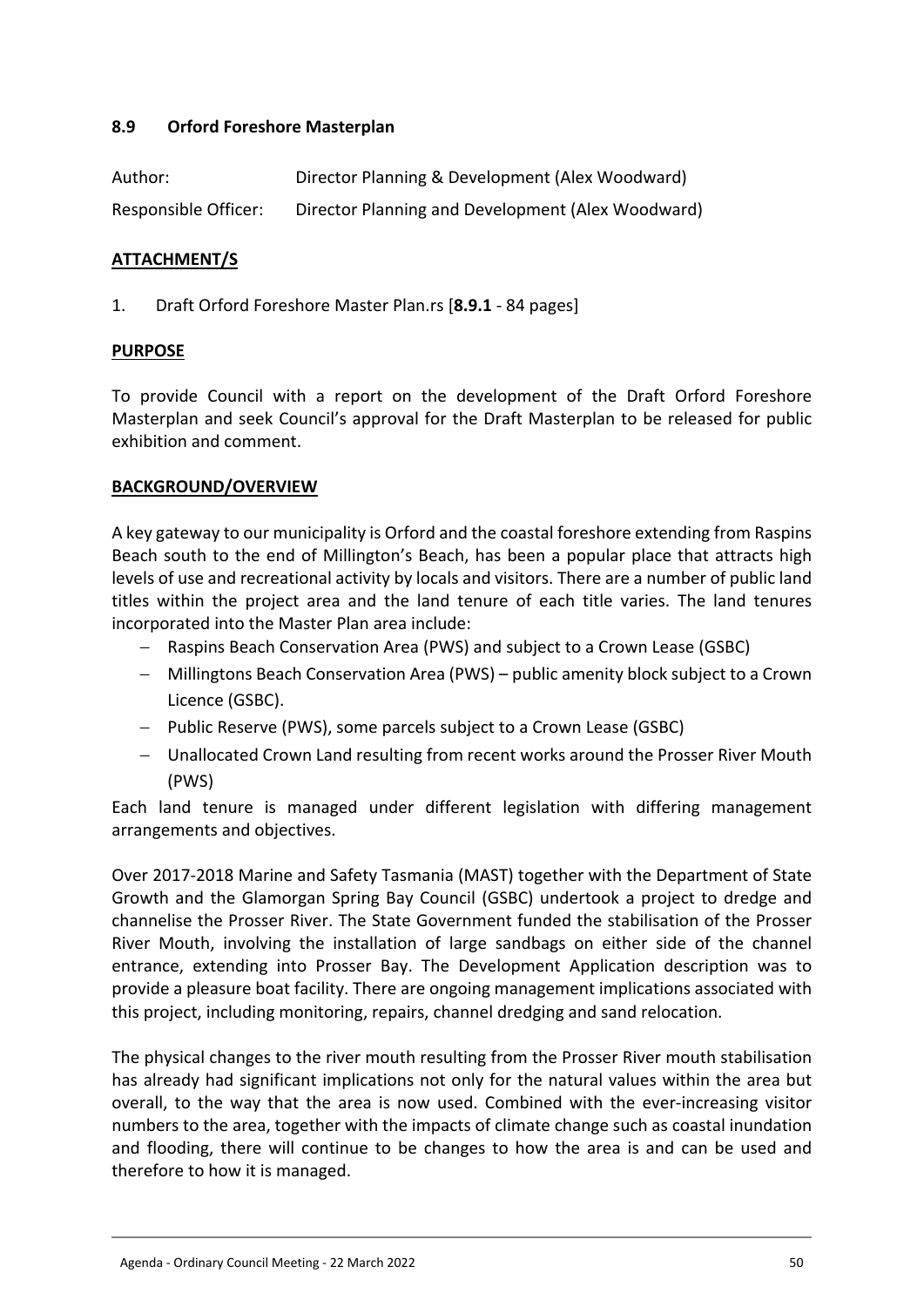The Orford Foreshore Master Plan concept evolved from many discussions around the implications of these changes by various stakeholders including GSBC staff, Parks and Wildlife Service (PWS), TasWater, State Growth and MAST. As a result it was agreed that PWS and Council would partner to engage a consultant to deliver a Masterplan for the site. Quotes were sought from suitably qualified consultants to deliver the Masterplan with the following aims and objectives.

## **Aim of the Masterplan:**

The aim of this Masterplan is to assist land managers and the community to:

- better understand, conserve and manage natural and cultural values, in particular the IBA;
- improve community and visitor experience;
- improve the provision of appropriate recreational facilities; and
- enhance community connectivity between the Orford foreshore and the town centre.

## **Specific Objectives of the Masterplan:**

The project objectives are to, having regard for land tenure and relevant legislation; improve the shared use and strategic management of the Orford foreshore by delivering the following under each subheading below:

#### Natural and cultural values, with special attention given to the IBA

- Identify options to protect the IBA and recognise the international significance of the sanctuary
- Provide an options analysis to manage visitation in a way that is consistent with the area's natural and cultural values
- Identify options to provide contemporary presentation and interpretation of these values
- Recommend preferred options to protect the natural and cultural values of the area, in particular the IBA

#### Visitors and their recreational pursuits

- Prepare an options analysis for the provision of suitable recreational pursuits for the area, and the appropriate locations for these activities, whilst considering existing public use, vistas and key views lines, current recreational users and with regard to the natural and cultural values of the area.
- Provide an overall contemporary plan to improve visitor parking, amenities and opportunities for recreational activities that are consistent with the management recommendations determined for the area's natural and cultural values.
- Include design parameters or concept designs that factor in the above considerations.
- Identify public works options to support the recreational pursuits identified above and to improve the appearance, amenity and use of the area

#### Community

- Improve community awareness and understanding of the natural and cultural values of the Orford foreshore
- Improve pedestrian and vehicular connectivity and wayfinding between the town centre and the adjoining foreshore
- Ensure the area remains a space for local residents to enjoy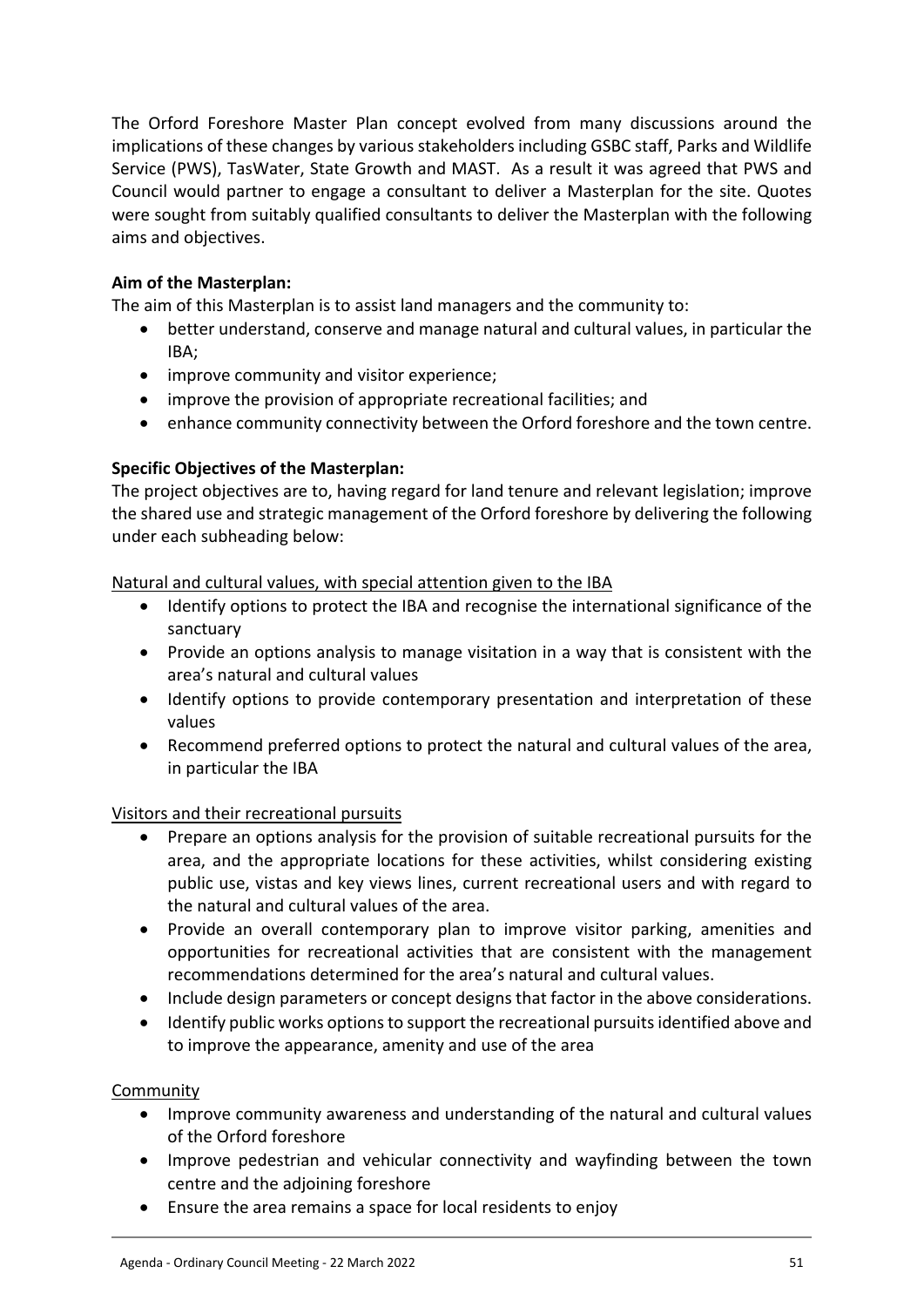Ongoing maintenance and management responsibilities:

 Identify the responsible management authority, or authorities, for delivering the recommended outcomes and ongoing maintenance of facilities and infrastructure.

Following the procurement process a contract was issued to Inspiring Place who submitted a proposal through the Request for Quote process. Inspiring Place commenced work on this Masterplan towards the end of 2021 and engaged with a wide variety of key stakeholders. The Draft Masterplan has now been developed (See Attachment 1) and Officers are now seeking approval from Council to engage with broader community consultation.

## **STRATEGIC PLAN REFERENCE**

## **Guiding Principles**

6. Draw on the knowledge and expertise of local people and communities in shaping and delivering our initiatives and plans - listening to and taking account of ideas and feedback from residents, businesses and ratepayers.

## **Key Foundations**

4. Infrastructure and Services

## **What we plan to do**

Develop plans, policies and guidelines for built assets.

#### **STATUTORY IMPLICATIONS**

No statutory implications arise from seeking public feedback on the Masterplan.

#### **BUDGET IMPLICATIONS**

There will be some small costs associated with placing the Masterplan out for public consultation. These have been accounted for as part of the project.

#### **RISK CONSIDERATION/S**

| <b>Risk</b>                                                                                                    | Consequence | Likelihood          | ဗူ<br>Ratiı | <b>Risk Mitigation Treatment</b>                                                                                                   |
|----------------------------------------------------------------------------------------------------------------|-------------|---------------------|-------------|------------------------------------------------------------------------------------------------------------------------------------|
| <b>Adopt the recommendation</b><br><b>There</b><br>negative<br>be<br>some<br>may<br>feedback on the Masterplan | Minor       | ossible<br>$\Omega$ | Vloderate   | Officers will consider the feedback<br>and provide a report to Council<br>following the conclusion of the<br>consultation.         |
| Do not adopt the recommendation<br>Furter costs will occur from re-<br>drafting the Masterplan                 | Possible    | Moderate            | 돎<br>Ξ      | with<br>consultation,<br>Proceed<br>consider<br>however,<br>any<br>representations or concerns as<br>part of the feedback process. |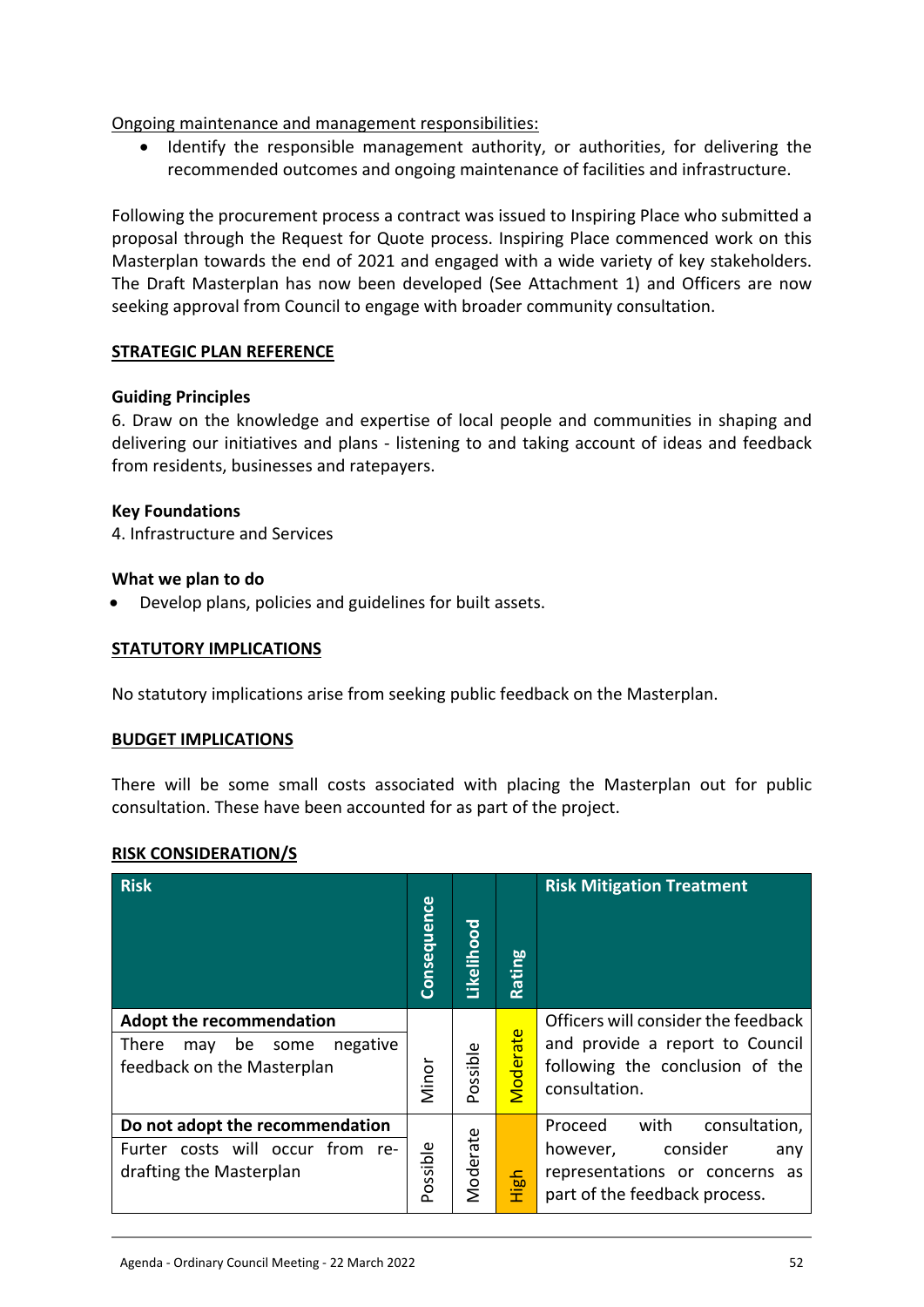## **OFFICER'S COMMENTS**

The project has been undertaken with significant stakeholder consultation to this point and this feedback has been included in the design. By proceeding with broader community consultation will provide council with valuable feedback which can be incorporated into the final draft for approval. It is recommended to proceed on this basis.

#### **OFFICER'S RECOMMENDATION**

That Council:

- 1. Endorse the release of the Draft Orford Foreshore Masterplan (Masterplan) for public exhibition and comment for approximately four weeks, commencing in late March 2022, and
- 2. Note that the recommended final draft Masterplan would incorporate community feedback provided during public engagement and would be presented to Council at a future meeting.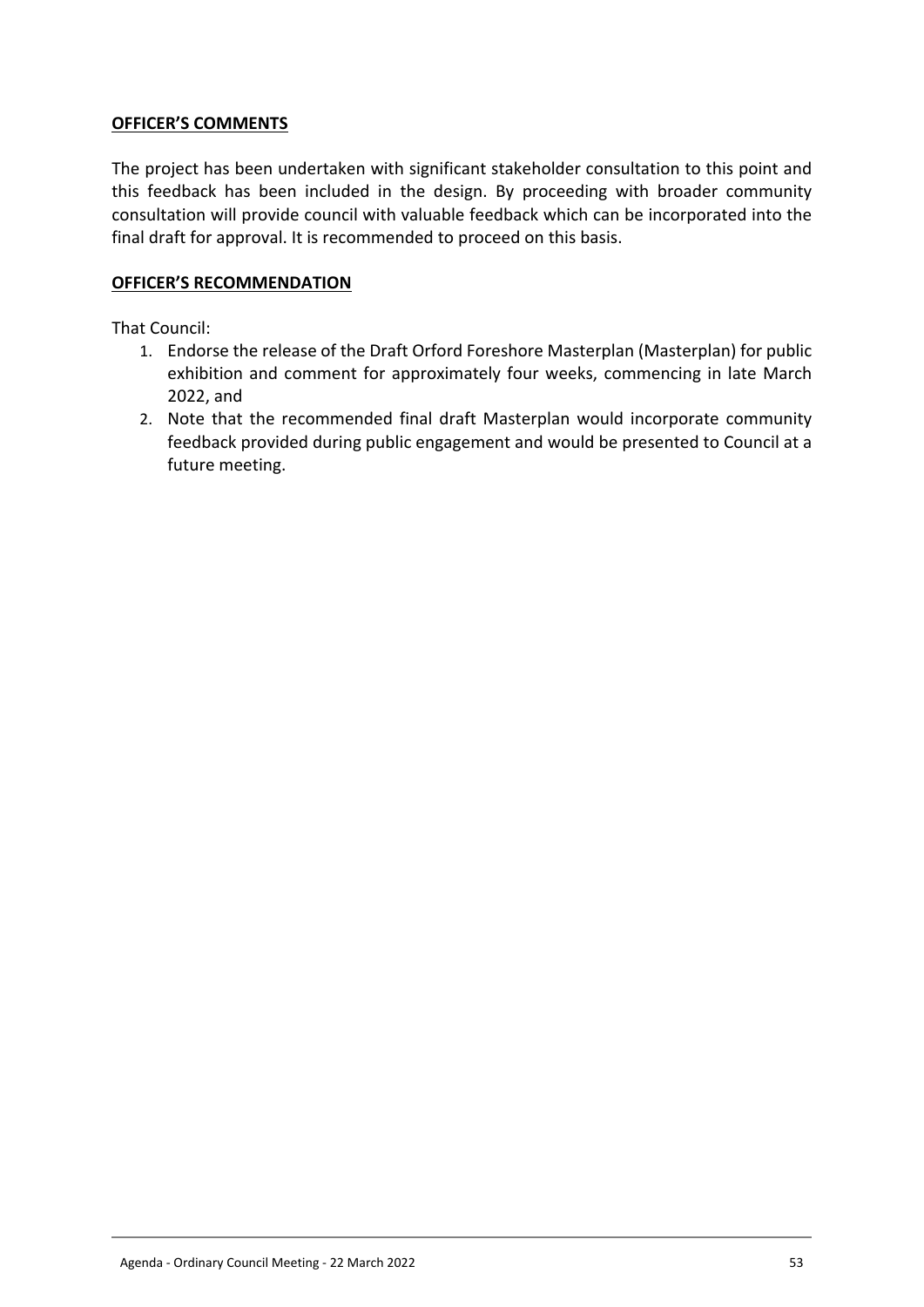## <span id="page-53-0"></span>**8.10 South East Region Jobs Hub - Draft Incorporated Association Rules**

| Author:              | General Manager (Greg Ingham) |
|----------------------|-------------------------------|
| Responsible Officer: | General Manager (Greg Ingham) |

## **ATTACHMENT/S**

- 1. South East Region Jobs Hub Inc Rules [**8.10.1** 21 pages]
- 2. SERDA Strategic Plan Draft [**8.10.2** 16 pages]

#### **PURPOSE**

The purpose of this report is to seek Council's endorsement of the establishment of the South East Region Jobs Hub Association and to present the draft Association Rules and draft Strategic Plan for adoption.

## **BACKGROUND/OVERVIEW**

The South East Region Development Association (SERDA) represents four South Eastern Tasmanian Councils, Sorell, Tasman, Clarence and Glamorgan Spring Bay. A key focus of SERDA is to connect local people with local businesses for local jobs and provide free business advice for local small businesses.

Funding was secured by SERDA from the Department of Premier and Cabinet (DPAC) in 2020/21 for a South East Region Jobs Hub. The terms of the funding required SERDA to:

- Develop a governance structure and framework for the South East Region Jobs Hub that aligns to Recommendation 22 of the Premier's Economic and Social Recovery Advisory Council (PESRAC) final report;
- Develop a strategic plan that includes the ongoing operation and sustainability of the South East Region Jobs Hub; and
- Develop a set of objectives, activities and outputs for the South East Region Jobs Hub, that aligns to Recommendation 23 of the PESRAC final report.

The Department of State Growth subsequently established the *Jobs Tasmania* agency to deliver a network of Job Hubs in regional areas. Each Hub will be governed by a Jobs Hub Board to oversight delivery and coordination of activity in their respective region that support the objective to increase employment, workforce participation or re-engagement with formal education and training.

*Jobs Tasmania* will be funding the Jobs Hubs for an initial 3 year term with the option of an additional 3 year term. SERDA engaged KPMG Management consultant to assist working through the DPAC funding requirements during 21/22.

The SERDA group of Councils have since settled on the creation of an independent entity *South East Region Jobs Hub Inc* ("Jobs Hub"). The draft Rules of the association and draft Strategic Plan are attached and have previously been discussed with Councillors at a Council Workshop held on the 8 March 2022.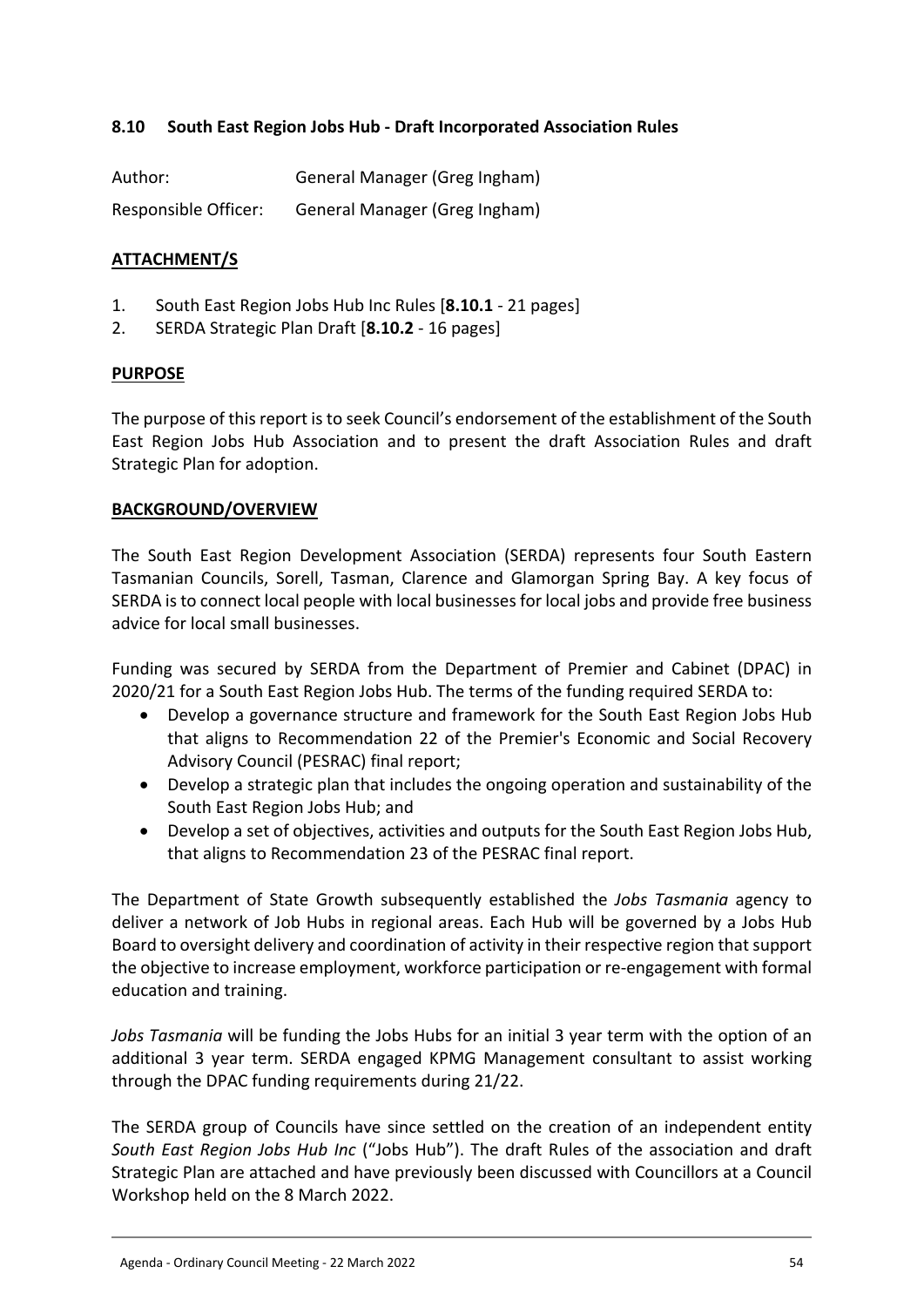The structure and purpose of the draft Rules are to frame its operations as per:

- Who are members of the Association?
- What do the members do?
- Who are the members of the Board?
- Who are the officers of the Association?
- How are Board members elected?
- What does the Board do?
- Subcommittees.
- Use of Association funds.

Following the issue of the draft Rules, a number of potential minor amendments have been identified that will refine and assist the operation of the Jobs Hub and that do not affect the fundamental structure and purpose of the Association. Accordingly, the recommendation to Council to adopt and execute the draft Rules (as amended) reflects the intent for minor amendments to be approved by the respective Council delegates acting on behalf of SERDA.

These include:

- $\bullet$  Sub-rule 4.12 can be deleted as already covered by sub-rule 4.7.
- Rule 8 Banking and Finance confirmation that electronic banking is provided for.
- $\bullet$  Sub-rule 22.2(c) confirmation that sufficient power to delegate is provided for.
- Sub-Rule 23.2 increasing board member term from a maximum of 12 months to 24 months and having turn over staggered to avoid all in - all out scenario.
- Sub-Rule 26.1 reducing Board meetings to a minimum of quarterly rather than monthly.
- Sub-Rule 29.1 nominating a minimal annual subscription fee so the process if a member is to be removed, can be properly enacted.
- Ensuring the Rules provide for the use of electronic means for Board, Subcommittee and General Meetings including circulating resolutions.

#### **STRATEGIC PLAN REFERENCE**

#### **Guiding Principles**

2. Reinforce and draw on the strengths of our communities at both a local and regional level.

3. Attract and welcome people of all backgrounds, cultures and ages to live in our region.

#### **Key Foundations**

- 2. Our Community's Health and Wellbeing
- 3. Our People

#### **What we plan to do**

Advocate and lobby effectively on behalf of the community.

#### **STATUTORY IMPLICATIONS**

SERDA separately engaged Abetz Curtis to provide strategic and legal advice on a range of organisation governance and delivery options including consideration of a company, joint authority, expanded SERDA incorporated association or new incorporated association.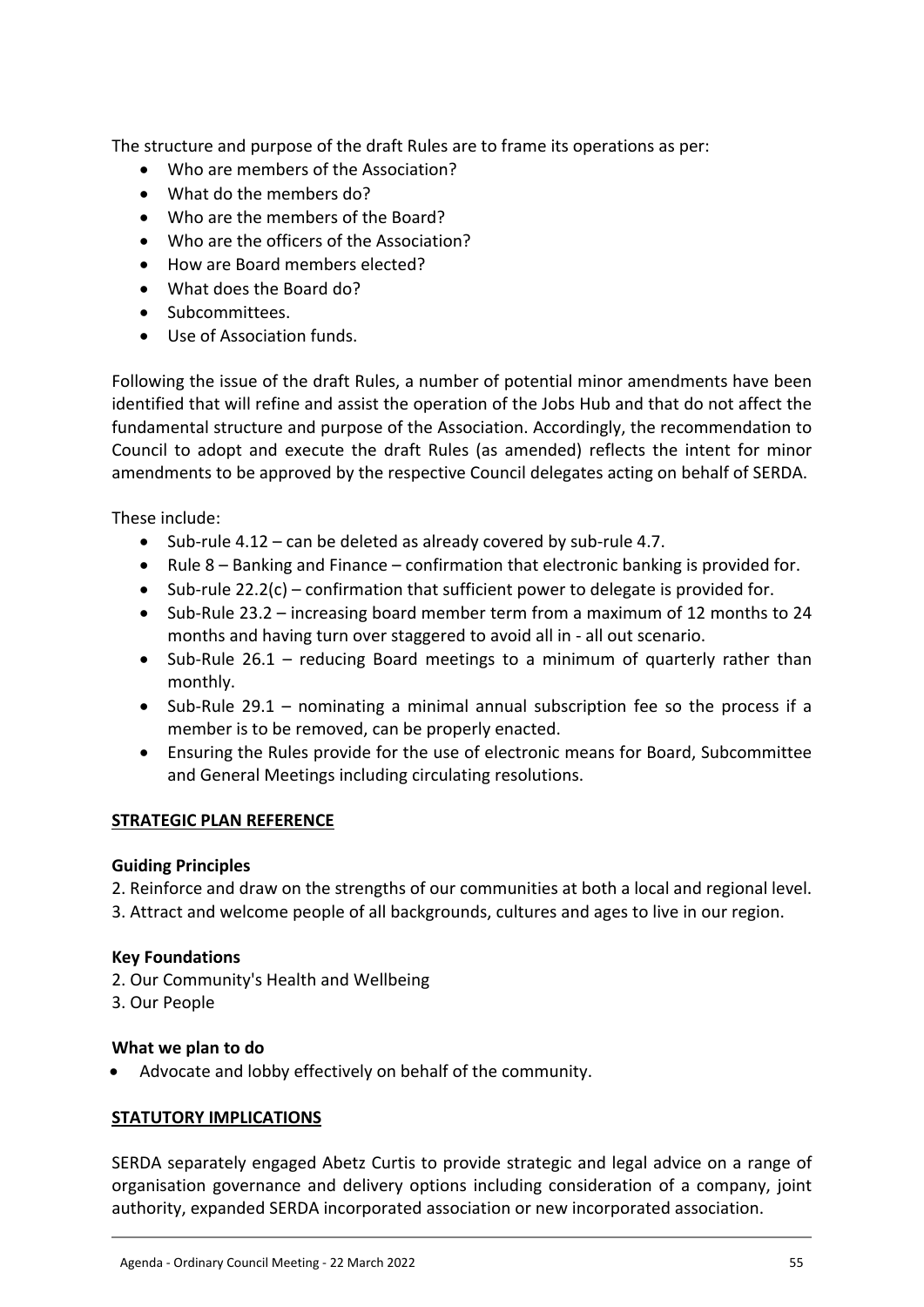The latter was the preferred model with Abetz Curtis providing draft Rules for consideration by the SERDA member Councils.

The existing SERDA association will remain and continue to advocate and facilitate other regional matters on behalf of the member Councils.

## **BUDGET IMPLICATIONS**

Nil

## **RISK CONSIDERATION/S**

Existing operational, governance and employee risk management implications to Council will be significantly reduced with the creation of the Jobs Hub as a separate incorporated association. The principle risks with the Jobs Hub are likely to be:

- Identifying and securing the requisite Jobs Hub Board members (effectively volunteer roles) able to deliver the Regional Jobs Hub Objectives, Roles and Responsibilities in addition to the Objects and Purposes of the Association;
- Securing Jobs Tas funding for both the initial and subsequent 3 year terms; and
- Establishing organisation structure, appointments, reporting, accountabilities, delegations, policies and procedures, plant and equipment and external service providers – Finance, Payroll, HR, ICT.

## **OFFICER'S COMMENTS**

From a simple but focused strategic intent to increase employment and training opportunities in South East Tasmania that commenced with modest Tasmanian Community Fund (TCF) and SERDA member Council funding, the SERDA model (as it has become known), is recognised statewide as the benchmark in achieving identifiable, targeted and sustainable outcomes.

The ongoing support of the State Government through Jobs Tas will enable the SERDA model to take a significant step forward through strengthened coordination, governance and resourcing. Council's ongoing support and facilitation by adopting the recommendation is sought.

#### **OFFICER'S RECOMMENDATION**

That Council resolve to:

- 1. Endorse the establishment of the South East Region Jobs Hub Association;
- 2. Adopt the draft Rules (as amended) and draft Strategic Plan; and
- 3. Authorise the General Manager (or SERDA delegate) to execute as necessary.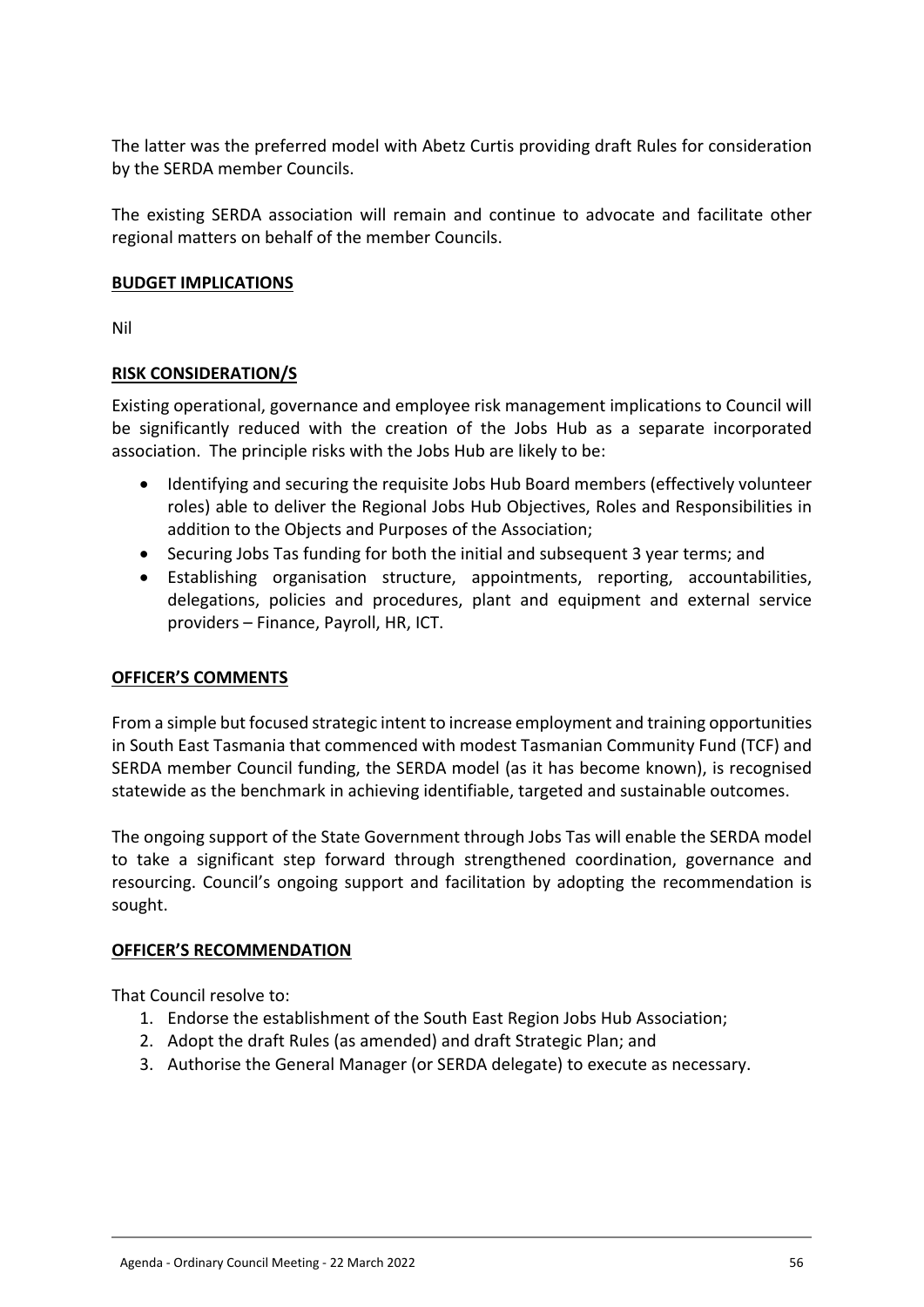# <span id="page-56-0"></span>**9 NOTICES OF MOTION**

Nil.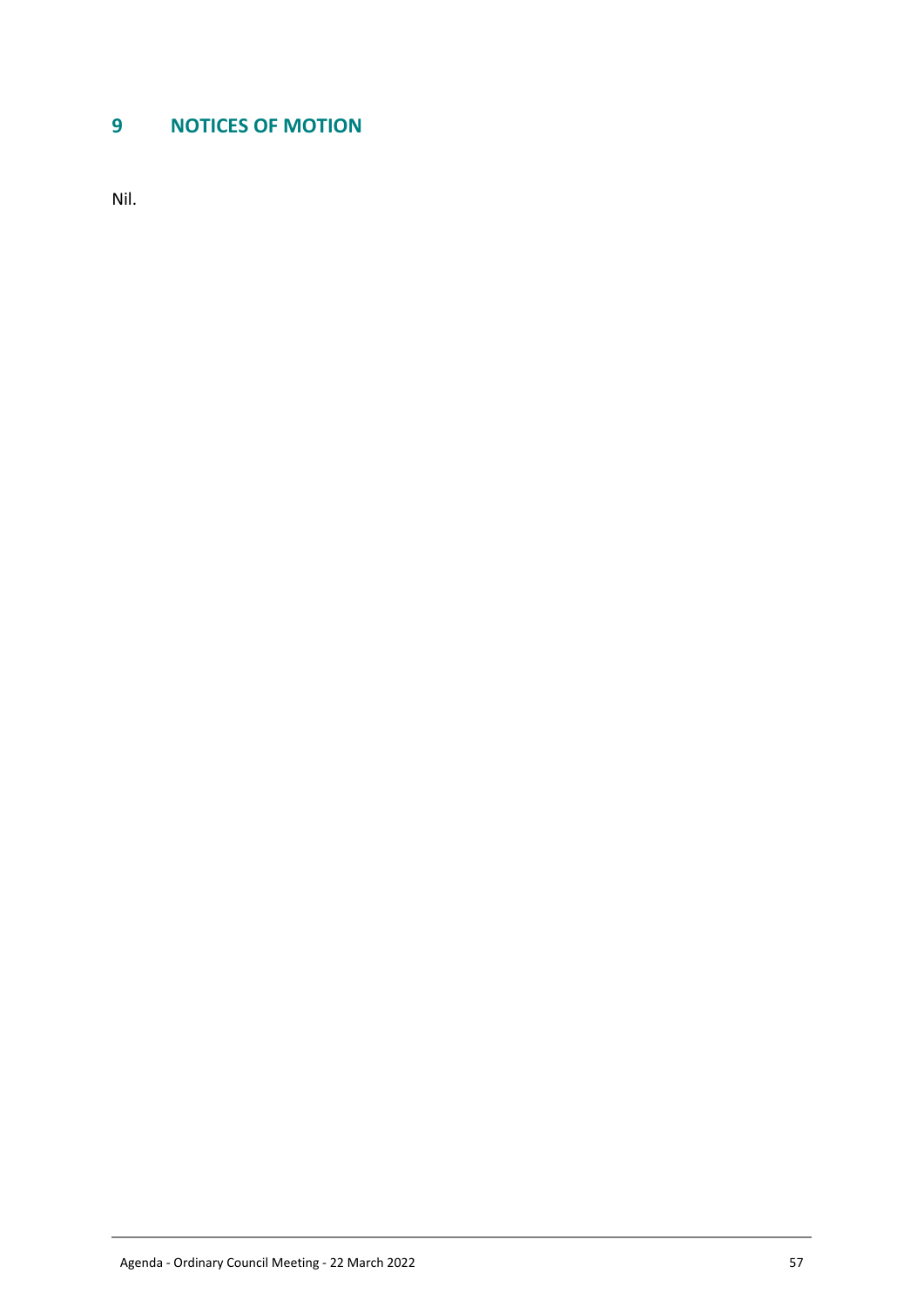# <span id="page-57-0"></span>**10 PETITIONS**

Nil.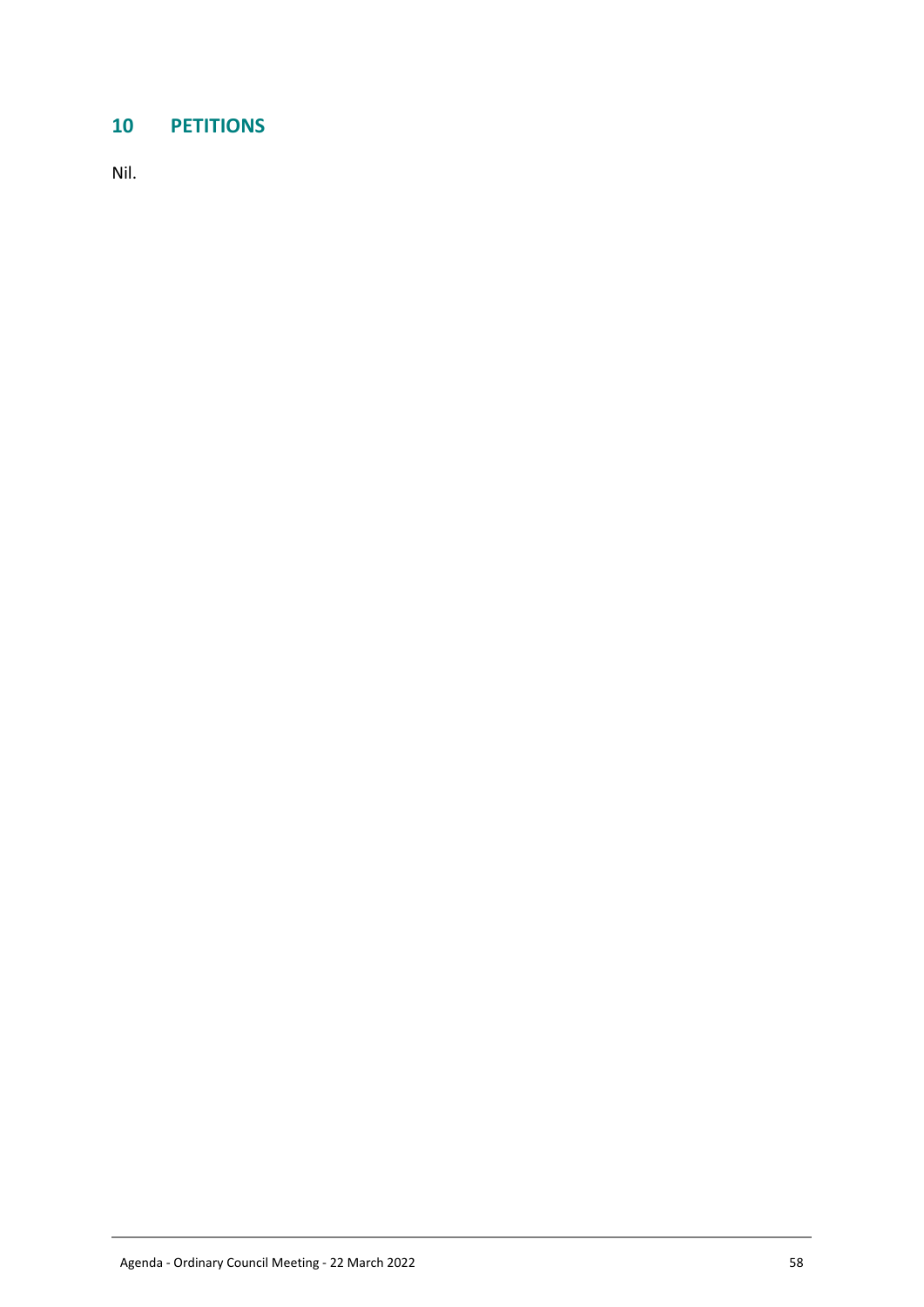# <span id="page-58-0"></span>**11 QUESTIONS FROM COUNCILLORS**

#### <span id="page-58-1"></span>**11.1 Questions without notice by Councillors taken on notice – 22 February 2022**

#### **Deputy Mayor Jenny Woods**

*I know that I have spoken about this to Council in the past but I'm not sure that it has been in this forum. I have two questions/requests on this matter.* 

- *Q1. The safety of the Orford Bridge for pedestrian use. I walk over this bridge as do many. This bridge is on a major highway and although the speed limit is 60klm p/h, it is very concerning to me and others about the safety to pedestrians. There is no safety rail to stop pedestrian, that being old or young user, from tripping or falling on to the road, into traffic. It has been said that if there is a safety rail put there it would not be to regulation standards, is it as it is now regulation standards? And yes, I'm aware that there hasn't been an accident on the bridge but my question is, do we need to wait for it to happen or can we be proactive rather than re-active. We as Councillors heard at a workshop briefing, late last year, about the safety upgrades to the Tasman Bridge at a huge cost to taxpayers. Can we at least start conversations with State Growth around this issue and advocate for the safety of our community?*
- *Q2. The safety of pedestrian and bike riders entering the Orford Bridge from the walkway at the Triabunna end of the Bridge. Users almost have to go onto the road with no safety barriers up and cars seem to wiz around the corner, and you don't know they are coming. I have become increasingly aware of this as I often walk my grandchildren to the park.*

#### **Response from General Manager, Greg Ingham**

The following response has been provided by the Department of State Growth as the road controlling authority:

*The Department of State Growth is not aware there have been any reported crashes involving a vehicle colliding with a pedestrian on a bridge across the entire State Road network. It is noted there have been no reported crashes on the bridge in the last 10 years.*

*There is no increased risk to users of the Prosser River Bridge footpath compared to any other footpath located immediately alongside an urban 60 km/h road.*

*The only barrier type that would prevent a vehicle encroaching on the footpath area is a rigid concrete one. This would be impractical to provide due to the narrow width and structural constraints of the bridge itself. Other barrier types such as steel beam or standard pedestrian fencing will not protect a pedestrian standing behind them. Without major works to provide a wider footpath, any barrier will necessarily make the footpath area more constrained and difficult to negotiate (e.g. if a cyclist and pedestrian needed to pass one another).*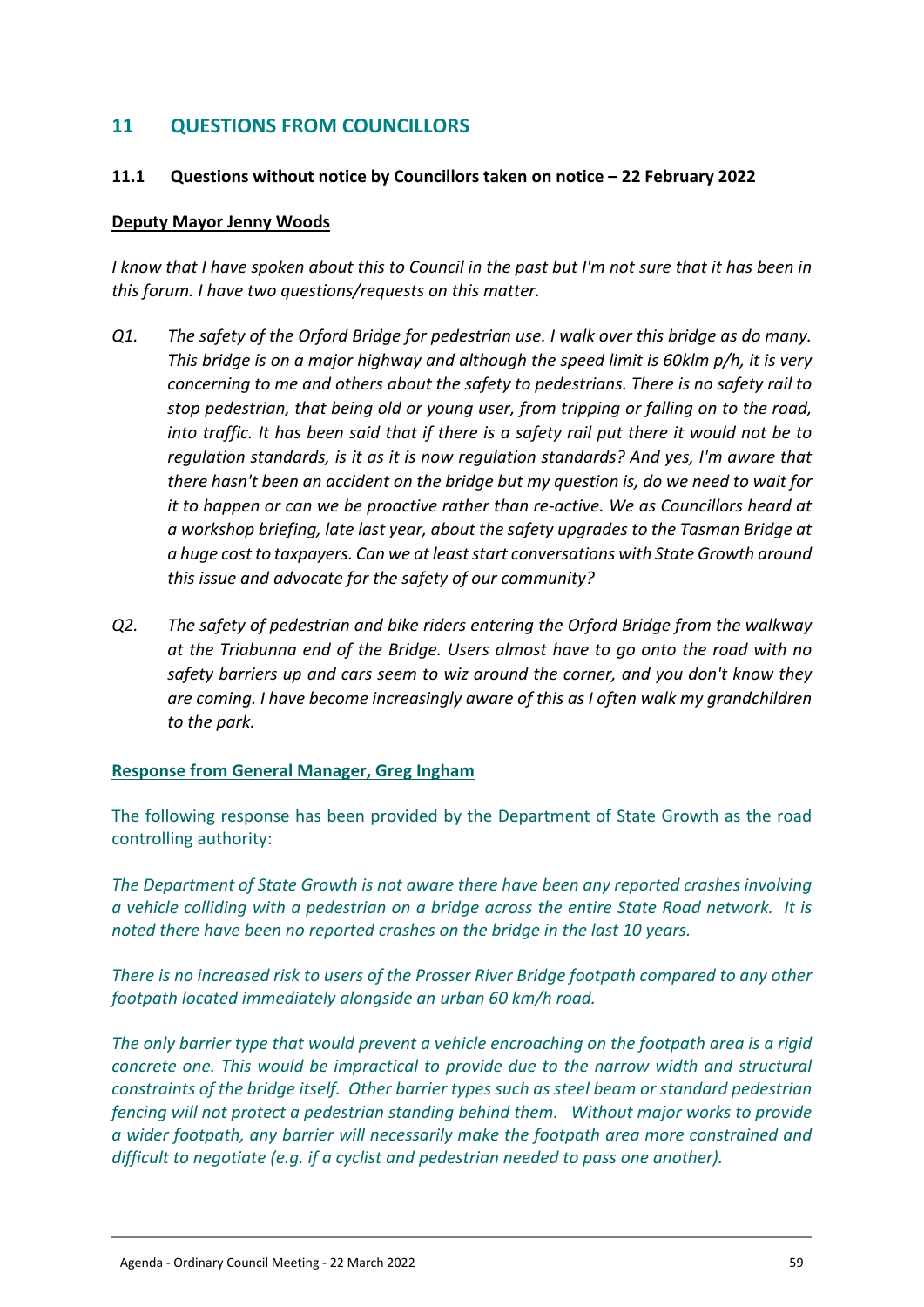*The Department is seeking formal advice on the kind of works that would be required to "add on" a footpath, however this is likely to involve significant works including bridge strengthening, which will mean significant costs. The Department does not have a budget to do these works at this time.*

*I have another request which has been asked from a local and again it revolves around safety.*

*Q3. Since the Blue Waters hotel have improved their car parking area at the front it is now very hard to back out onto the road from the parking area outside the bottle shop. Is there a possibility to investigate the instillation of a curved mirror for people to use when needing to back out onto the road?* 

## **Response from General Manager, Greg Ingham**

The following response has been provided by the Department of State Growth as the road controlling authority:

*The installation of mirrors on the State road network is not supported. They have a number of operational issues such as the potential to reflect sun or headlight glare unexpectedly towards drivers. There are issues with them becoming obscured by condensation and fogging in cold conditions and can lead to drivers not paying attention to the road when focusing on the mirror. Additionally, there would be ongoing maintenance liabilities with cleaning and vandalism.*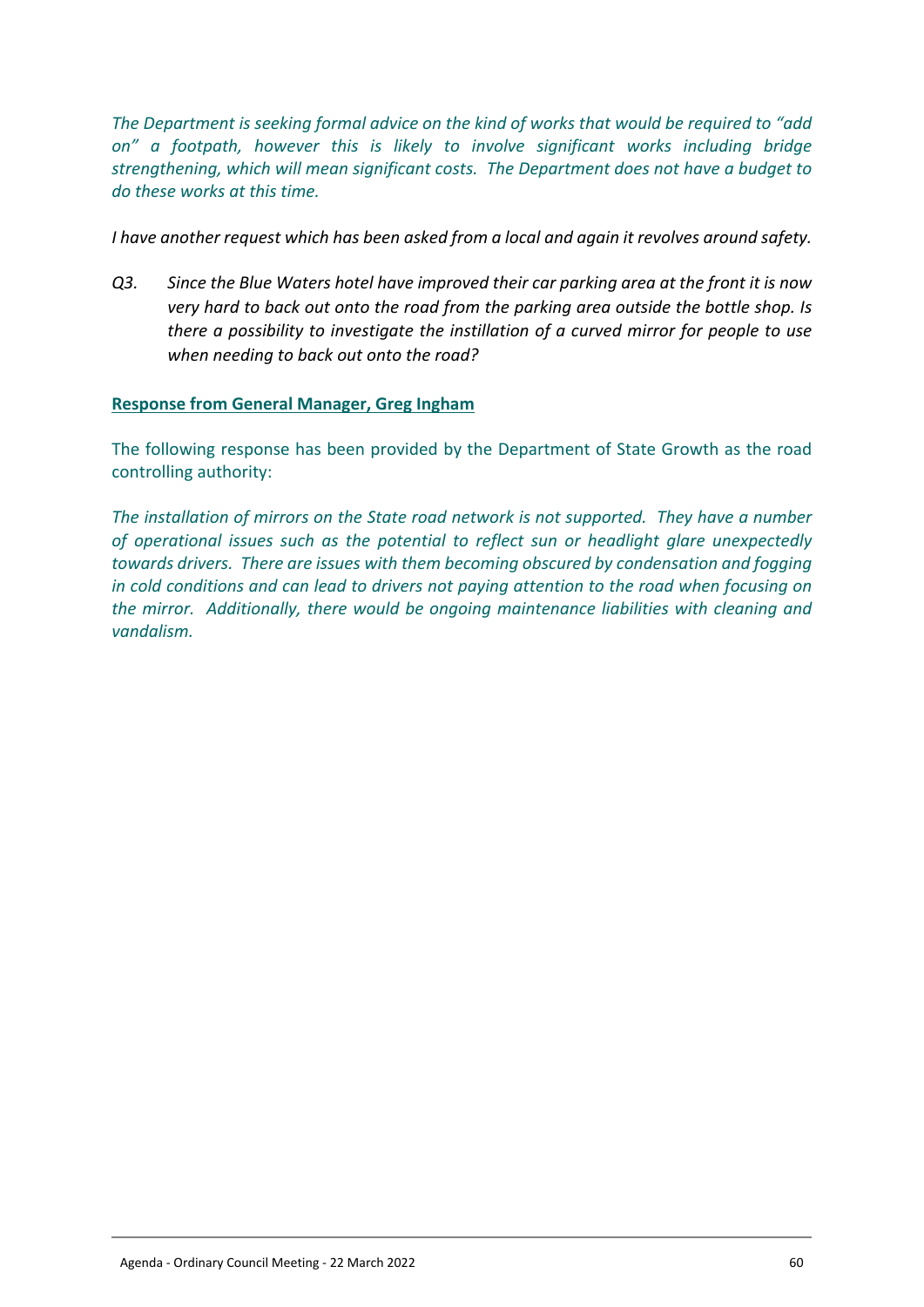# <span id="page-60-0"></span>**11.2 Questions on Notice by Councillors**

Nil.

## <span id="page-60-1"></span>**11.3 Questions Without Notice by Councillors**